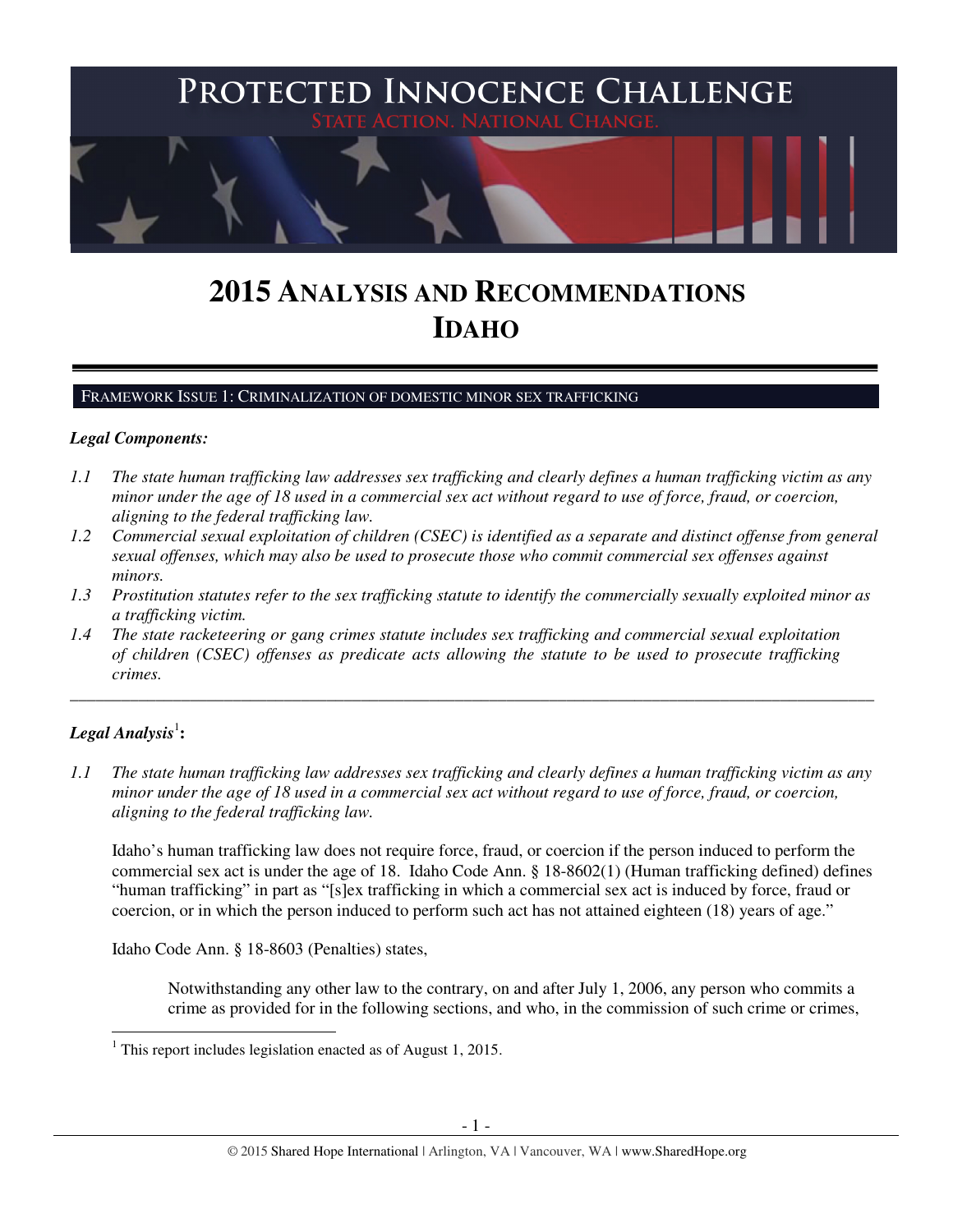also commits the crime of human trafficking, as defined in section 18-8602 [Human trafficking defined], Idaho Code, shall be punished by imprisonment in the state prison for not more than twentyfive (25) years unless a more severe penalty is otherwise prescribed by law: 18-905 (Aggravated assault), 18-907 (Aggravated battery), 18-909 (assault with intent to commit a serious felony), 18-911 (battery with intent to commit a serious felony), 18-913 (Felonious administering of drugs), 18-1501(1) (Felony injury to child), 18-1505(1) (Felony injury to vulnerable adult), 18-1505(3) (Felony exploitation of vulnerable adult), 18-1505B (Sexual abuse and exploitation of vulnerable adult), 18- 1506 (Sexual abuse of a child under the age of sixteen years), 18-1506A (Ritualized abuse of child), 18- 1507 ([Definitions—sexual exploitation of child—penalties]), 18-1508A (Sexual battery of minor child sixteen or seventeen years of age), 18-1509A ([Enticing a child through use of the internet or other communication device—Penalties—jurisdiction]), 18-1511 (Sale or barter of child), 18-2407(1) (Grand theft), 18-5601 through 18-5614 (Prostitution), or 18-7804 (Racketeering).

*1.2 Commercial sexual exploitation of children (CSEC) is identified as a separate and distinct offense from general sexual offenses, which may also be used to prosecute those who commit commercial sex offenses against minors.*

The following laws criminalize CSEC in Idaho:

 $\overline{a}$ 

- 1. Idaho Code Ann. § 18-5609 (Inducing person under eighteen years of age into prostitution— Penalties) provides that "[e]very person who induces or attempts to induce a person under the age of eighteen (18) years to engage in prostitution shall be guilty of a felony." A conviction under this statute is a felony punishable by 2 years to life imprisonment, a fine up to \$50,000, or both. Idaho Code Ann. § 18-5609.
- 2. Idaho Code Ann. § 18-5610 (Utilizing a person under eighteen years of age for prostitution-penalties) provides that "[e]very person who exchanges or offers to exchange anything of value<sup>2</sup> for sexual conduct or sexual contact<sup>3</sup> with a person under the age of eighteen  $(18)$  years shall be guilty of a felony." A conviction under this statute is a felony punishable by 2 years to life imprisonment, a fine up to 50,000, or both.
- 3. Idaho Code Ann. § 18-1507(2) (Definitions—Sexual exploitation of a child—penalties) states,
	- (2) A person commits sexual exploitation of a child<sup>4</sup> if he knowingly and willfully: (b) Causes, induces or permits a child to engage in, or be used for, any explicit sexual conduct for the purpose of producing or making sexually exploitative material;

A conviction under subsection  $(2)(a)$  of this statute is punishable as a felony by imprisonment up to 10 years in state prison, a fine not to exceed \$10,000, or both. Idaho Code Ann. § 18-1507(3). A conviction under subsections (2)(b), (2)(c), or (2)(d) is punishable as a felony by imprisonment up to 30 years in a state prison, a fine not to exceed \$50,000 or both. Idaho Code Ann. § 18-1507(4).

Other laws, while not expressly commercial in nature, may apply to sexual exploitation of children, including the following:

<sup>&</sup>lt;sup>2</sup> "'Anything of value' includes, but is not limited to, a fee, food, shelter, clothing, medial care or membership in a

criminal gang." Idaho Code Ann. § 18-5610(2)(c),<br><sup>3</sup> The statute defines sexual conduct as "[s]exual intercourse or deviate sexual intercourse." The statute defines sexual contact as "[a]ny touching of the sexual organs or other intimate parts of a person not married to the actor for the purpose of arousing or gratifying the sexual desire of either party." Idaho Code Ann. § 18-5610(2)(a)-(b).  $4$  Idaho Code Ann. § 18-1507(1)(b) defines "child" as "a person who is less than eighteen (18) years of age."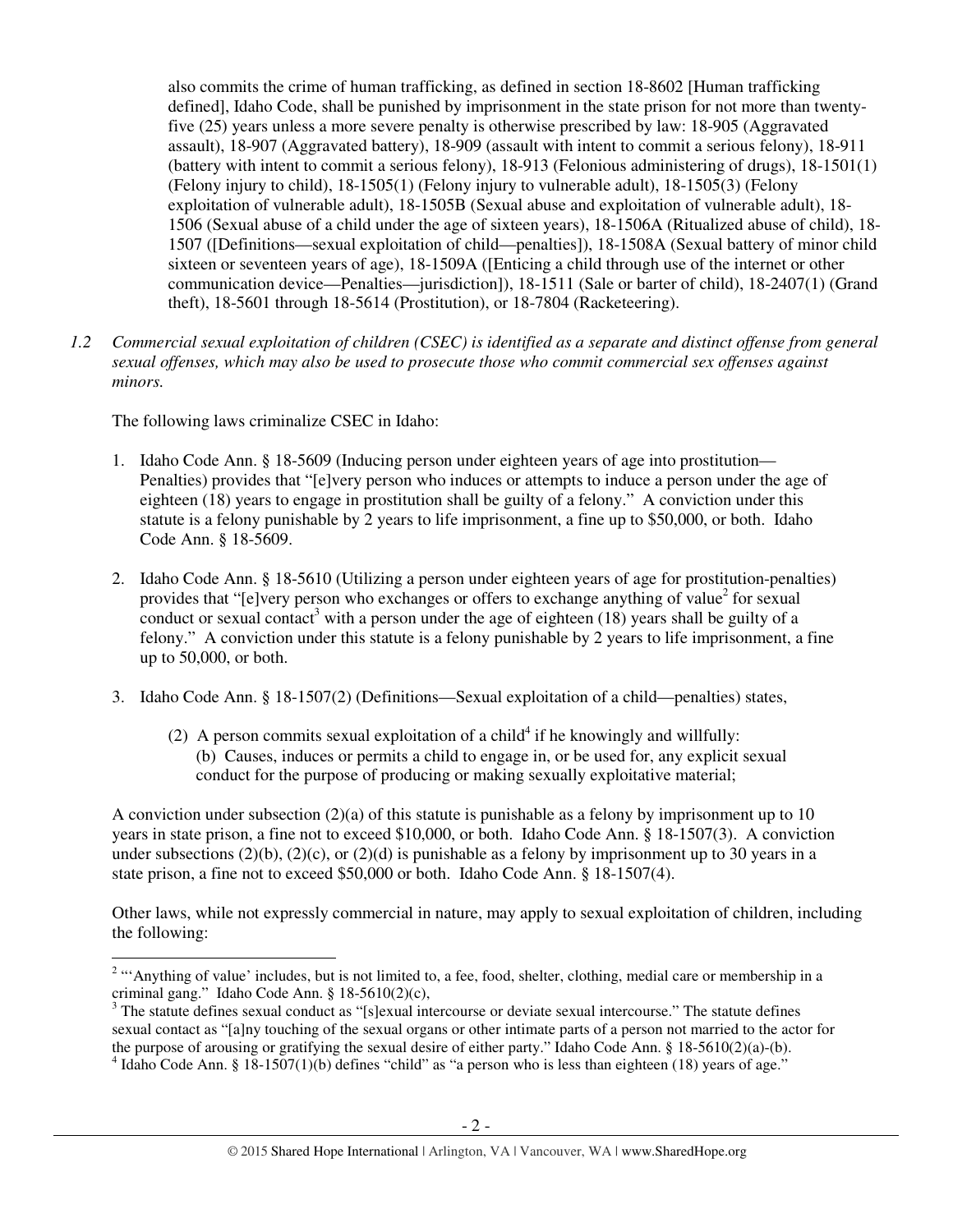1. Idaho Code Ann. § 18-1509A(1) (Enticing a child through use of the internet or other communication device—Penalties—jurisdiction) provides,

A person aged eighteen (18) years or older shall be guilty of a felony if such person knowingly uses the internet or any device that provides transmission of messages, signals, facsimiles, video images or other communication to solicit, seduce, lure, persuade or entice by words or actions, or both, a person under the age of sixteen (16) years or a person the defendant believes to be under the age of sixteen (16) years to engage in any sexual act with or against the person where such act would be a violation of chapter 15 [Children and vulnerable adults], 61 [Rape] or 66 [Sex crimes], title 18, Idaho Code.

A conviction under this statute is punishable as a felony by imprisonment up to 15 years and a possible fine up to \$50,000.<sup>5</sup> Idaho Code Ann. §§ 18-1509A (2), 18-112A.

2. Idaho Code Ann. § 18-1506(1) (Sexual abuse of a child under the age of sixteen years) states,

It is a felony for any person eighteen (18) years of age or older, with the intent to gratify the lust, passions, or sexual desire of the actor, minor child or third party, to:

(a) Solicit<sup>6</sup> a minor child under the age of sixteen (16) years to participate in a sexual act;

(b) Cause or have sexual contact<sup>7</sup> with such minor child, not amounting to lewd conduct as defined in section 18-1508 [Lewd conduct with minor child under sixteen], Idaho Code;

(c) Make any photographic or electronic recording of such minor child; or

(d) Induce, cause or permit a minor child to witness an act of sexual conduct.<sup>8</sup>

A conviction under this statute is punishable as a felony by imprisonment up to 25 years in the state prison and a possible fine up to \$50,000. Idaho Code Ann. §§ 18-1506 (5), 18-112A.

3. Idaho Code Ann. § 18-1508 (Lewd conduct with minor child under sixteen) states that it is a crime to

commit any lewd or lascivious act or acts upon or with the body or any part or member thereof of a minor child under the age of sixteen (16) years, including but not limited to, genital-genital contact, oral-genital contact, anal-genital contact, oral-anal contact, manual-anal contact, or manual-genital contact, whether between persons of the same or opposite sex, or [to] involve such minor child in any act of bestiality or sado-masochism as defined in section 18-1507 [Definitions–sexual exploitation of a

<sup>&</sup>lt;sup>5</sup> Where no fine is otherwise provided for an offense that is punishable as a felony, Idaho Code Ann. § 18-112A (Fine authorized) authorizes the court to impose a fine up to \$50,000.

<sup>6</sup> Idaho Code Ann. § 18-1506(2) defines "solicit" as

any written, verbal, or physical act which is intended to communicate to such minor child the desire of the actor or third party to participate in a sexual act or participate in sexual foreplay, by the means of sexual contact, photographing or observing such minor child engaged in sexual contact.

<sup>&</sup>lt;sup>7</sup> Idaho Code Ann. § 18-1506(3) defines "sexual contact" as "any physical contact between such minor child and any person, which is caused by the actor, or the actor causing such minor child to have self contact." 8 Idaho Code Ann. § 18-1506(4) defines "sexual conduct" as

human masturbation, sexual intercourse, sadomasochistic abuse, or any touching of the genitals or pubic areas of the human male or female, or the breasts of the female, whether alone or between members of the same or opposite sex or between humans and animals in an act of apparent sexual stimulation or gratification.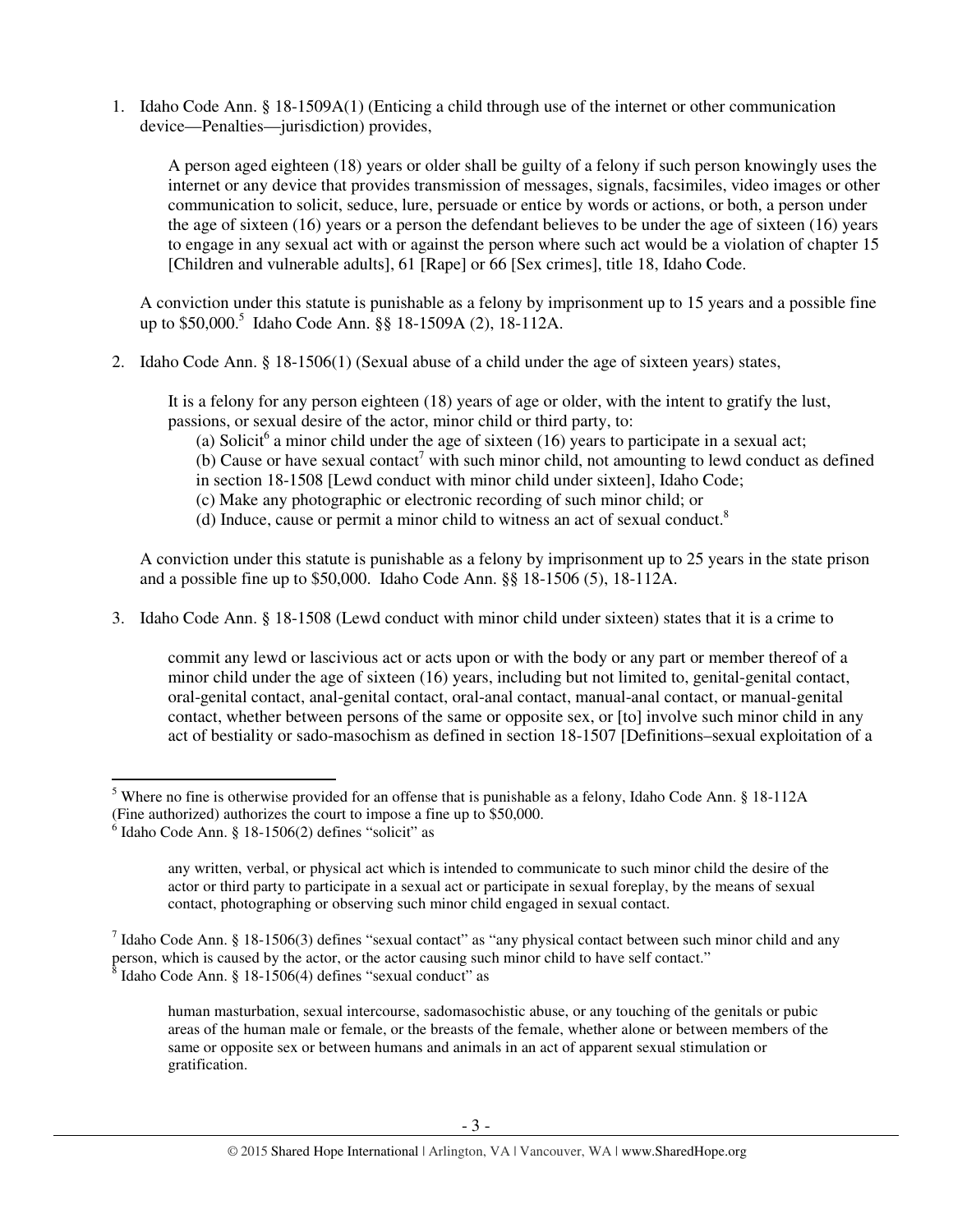child–penalties], Idaho Code, when any of such acts are done with the intent of arousing, appealing to, or gratifying the lust or passions or sexual desires of such person, such minor child, or third party . . . .

A conviction under this statute is punishable as a felony by up to life imprisonment in state prison and a possible fine not to exceed \$50,000. Idaho Code Ann. §§ 18-1508, 18-112A.

4. Idaho Code Ann. § 18-1508A(1) (Sexual battery of a minor child sixteen or seventeen years of age— Penalty) provides,

It is a felony for any person at least five (5) years of age older than a minor child who is sixteen (16) or seventeen (17) years of age, who, with the intent of arousing, appealing to or gratifying the lust, passion, or sexual desires of such person, minor child, or third party, to:

(a) Commit any lewd or lascivious act or acts upon or with the body or any part or any member thereof of such minor child including, but not limited to, genital-genital contact, oral-genital contact, anal-genital contact, oral-anal contact, manual-anal contact or manual-genital contact, whether between persons of the same or opposite sex, or who shall involve such minor child in any act of explicit sexual conduct as defined in section 18-1507 [Definitions–sexual exploitation of a child–penalties],<sup>9</sup> Idaho Code; or

(b) Solicit<sup>10</sup> such minor child to participate in a sexual act; or

 $(c)$  Cause or have sexual contact<sup>11</sup> with such minor child, not amounting to lewd conduct as defined in paragraph (a) of this subsection; or

. . . .

 $\overline{a}$ 

A conviction under subsection (1)(a) of this statute is punishable as a felony by up to life imprisonment in the state prison and a possible fine up to \$50,000, and a conviction under Idaho Code Ann. § 18- 1508A(1)(b)–(d) is punishable as a felony by imprisonment up to 25 years in state prison and a possible fine up to \$50,000. Idaho Code Ann. §§ 18-1508A(4), (5), 18-112A.

- 5. Idaho Code Ann. § 18-1511 (Sale or barter of child for adoption or other purpose penalized —Allowed expenses) states that "[a]ny person or persons who shall sell or barter any child for adoption or for any other purpose, shall be guilty of a felony." A conviction under this statute is punishable by up imprisonment up to 14 years in the state penitentiary, a fine up to \$5,000, or both. Idaho Code Ann. § 18-1511.
- *1.3 Prostitution statutes refer to the sex trafficking statute to identify the commercially sexually exploited minor as a trafficking victim.*

Neither Idaho Code Ann. § 18-5610 (Utilizing a person under eighteen years of age for prostitution) nor Idaho Code Ann. § 18-5613 (Prostitution) refer to Idaho Code Ann. § 18-8602(1) (Human trafficking defined) when a minor is involved in prostitution.

<sup>&</sup>lt;sup>9</sup> See supra note 8 for the definition of "explicit sexual conduct."

<sup>&</sup>lt;sup>10</sup> Idaho Code Ann. § 18-1508A(2) defines "solicit" as

any written, verbal or physical act which is intended to communicate to such minor child the desire of the actor or third party to participate in a sexual act or participate in sexual foreplay, by the means of sexual contact, photographing or observing such minor child engaged in sexual contact.

<sup>&</sup>lt;sup>11</sup> Idaho Code Ann. § 18-1508A(3) defines "sexual contact" as "any physical contact between such minor child and any person or between such minor children which is caused by the actor, or the actor causing such minor child to have self contact."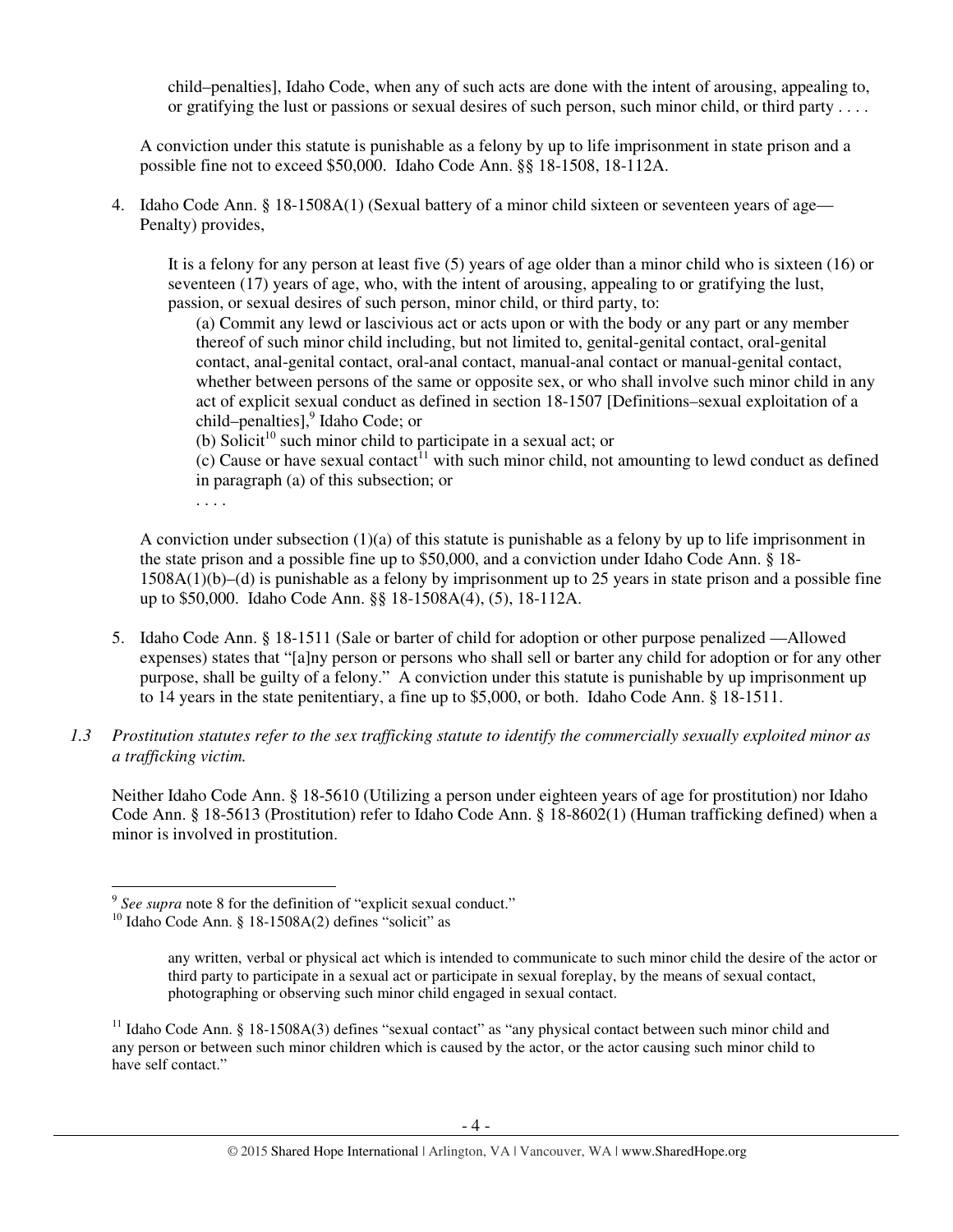- 1.3.1 Recommendation: Amend Idaho Code Ann. § 18-5613 (Prostitution) and § 18-5610 (Utilizing a person under eighteen years of age for prostitution) when a minor is involved in prostitution to refer to Idaho Code Ann. § 18-8602(1) (Human trafficking defined) in order to identify CSEC victims as victims of sex trafficking.
- *1.4 The state racketeering or gang crimes statute includes sex trafficking and commercial sexual exploitation of children (CSEC) offenses as predicate acts allowing the statute to be used to prosecute trafficking crimes.*

Several CSEC crimes and human trafficking are predicate acts for racketeering violations under Idaho Code Ann. title 18, chapter 78 (Racketeering act). Idaho Code Ann. § 18-7804(a)–(d) (Prohibited activities penalties) provides,

(a) It is unlawful for any person who has received any proceeds derived directly or indirectly from a pattern of racketeering activity in which the person has participated, to use or invest, directly or indirectly, any part of the proceeds or the proceeds derived from the investment or use thereof in the acquisition of any interest in, or the establishment or operation of, any enterprise<sup>12</sup> or real property.... (b) It is unlawful for any person to engage in a pattern of racketeering activity in order to acquire or maintain, directly or indirectly, any interest in or control of any enterprise or real property. . . (c) It is unlawful for any person employed by or associated with any enterprise to conduct or participate, directly or indirectly, in the conduct of the affairs of such enterprise by engaging in a pattern of racketeering activity. . . .

(d) It is unlawful for any person to conspire to violate any of the provisions of subsections (a) through  $(c)$  of this section.  $\ldots$ 

Idaho Code Ann. § 18-7803(a) (Definitions) defines "racketeering activity" as "any act which is chargeable or indictable under," among others, Idaho Code Ann. § 18-5601 (Interstate trafficking in prostitution), § 18-5602 (Procurement), § 18-5603 (Receiving pay for procurement), § 18-5604 (Paying for procurement), § 18-5605 (Detention for prostitution), § 18-5606(1) (Accepting earnings of prostitute), § 18-5608 (Harboring prostitutes), and § 18-5609 (Inducing person under eighteen years of age into prostitution), as well as indecency and obscenity statutes (sections 18-1515, 18-1518, 18-4103, 18-4103A, 18-4104, 18-4105, 18-4105A and 18-4107, Idaho Code.

A conviction under Idaho Code Ann. § 18-7804(a)–(d) is punishable as a felony by imprisonment up to 14 years in the Idaho penitentiary, a fine up to \$25,000, or both. Idaho Code Ann. § 18-7804(a)–(e). Additionally, a conviction under this statute provides for mandatory asset forfeiture. Idaho Code Ann. § 18-7804 (Prohibited activities), subsection (g) provides,

In addition to any other penalties prescribed by law, whoever violates any provisions of this act shall forfeit to the state of Idaho:

(1) Any interest acquired or maintained in violation of the racketeering act; and

(2) Any interest in, security of, claim against or property or contractual right of any kind affording a source of influence over any enterprise which he has established, operated, controlled, conducted or participated in the conduct of in violation of the provisions of the racketeering act.

<sup>&</sup>lt;sup>12</sup> Idaho Code Ann. § 18-7803(c) defines an "enterprise" as "any sole proprietorship, partnership, corporation, business, labor union, association or other legal entity or any group of individuals associated in fact although not a legal entity, and includes illicit as well as licit entities."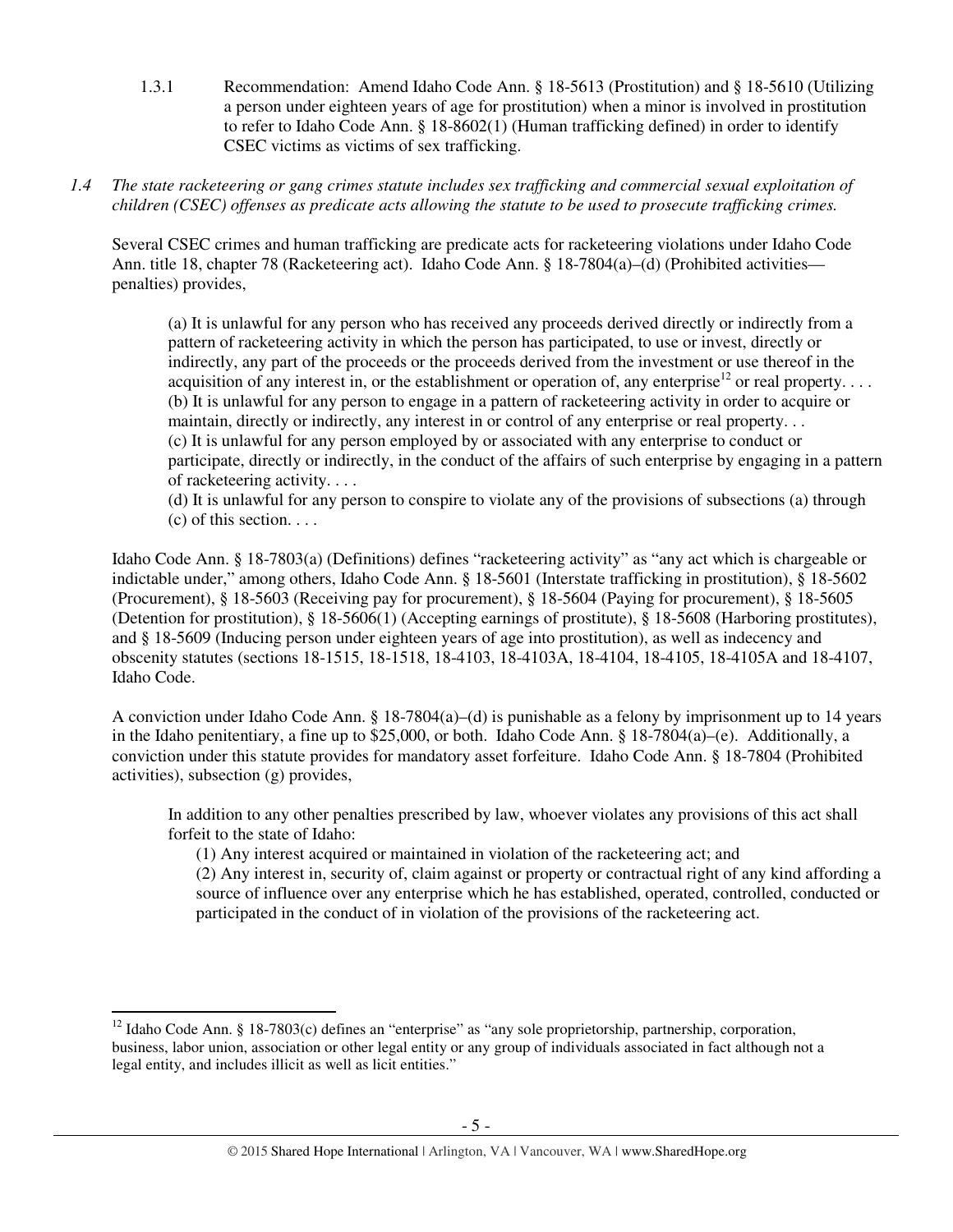Additional penalties are available, where the enterprise is a criminal gang.<sup>13</sup> Idaho Code Ann. title 18, chapter 85 (Idaho Criminal Gang Enforcement Act). Idaho Code Ann. § 18-8503(1), (2) (Punishment) states,

(1) An adult . . . who is convicted of any felony or misdemeanor enumerated in section 18- 8502(3)[Definitions], Idaho Code, that is knowingly committed for the benefit or at the direction of, or in association with, any criminal gang<sup>14</sup> or criminal gang member,<sup>15</sup> in addition to the punishment provided for the commission of the underlying offense, shall be punished as follows:

(a) Any adult . . . who is convicted of a misdemeanor shall be punished by an additional term of imprisonment in the county jail for not more than one (1) year.

(b) Any adult . . . who is convicted of a felony shall be punished by an extended term of not less than two (2) years and not more than five (5) years in prison.

(c) If the underlying offense described in section 18-8502(3), Idaho Code, is a felony and committed on the grounds of, or within one thousand (1,000) feet of, a public or private elementary, secondary or vocational school during hours when the facility is open for classes or school-related programs or when minors are using the facility, the extended term shall be not less than two (2) years and not more than five (5) years in prison.

(2) This section does not create a separate offense but provides an additional penalty for the primary offense, the imposition of which is contingent upon the finding of the prescribed facts.

Included among the offenses listed in Idaho Code Ann. § 18-8502(3) (Definitions) are Idaho Code Ann. § 18- 8602 (Human trafficking defined), § 18-5601 (Interstate trafficking in prostitution), § 18-5602 (Procurement), § 18-5603 (Receiving pay for procurement), § 18-5604 (Paying for procurement), § 18-5605 (Detention for prostitution), § 18-5606(1) (Accepting earnings of prostitute), § 18-5608 (Harboring prostitutes), § 18-5609 (Inducing person under eighteen years of age into prostitution), § 18-5613 (Prostitution), § 18-5614 (Patronizing a prostitute), § 18-1507 (Definitions—sexual exploitation of a child—penalties), § 18-7804 (Prohibited activities), and § 18-8201 (Money laundering and illegal investment).

(a) Admits to gang membership;

- (b) Is identified as a gang member;
- (c) Resides in or frequents a particular gang's area and adopts its style of dress, its use of hand signs, or its tattoos, and associates with known gang members;

<sup>&</sup>lt;sup>13</sup> Idaho Code Ann. § 18-8504(1) (Recruiting criminal gang members), also criminalizes, "(a) Knowingly soliciting, inviting, encouraging or otherwise causing a person to actively participate in a criminal gang; or (b) Knowingly using force, threats, violence or intimidation directed at any person, or by the infliction of bodily injury upon any person, to actively participate in a criminal gang." A conviction under this statute is punishable by imprisonment up to 10 years. Idaho Code Ann. § 18-8504(2).

<sup>&</sup>lt;sup>14</sup> Idaho Code Ann. § 18-8502(1) (Definitions) defines "criminal gang" as "an ongoing organization, association, or group of three (3) or more persons, whether formal or informal, that has a common name or common identifying sign or symbol, whose members individually or collectively engage in or have engaged in a pattern of criminal gang activity, having as one (1) of its primary activities the commission of one (1) or more of the criminal acts enumerated in subsection (3) of this section."

 $15$  Idaho Code Ann. § 18-8502(2) defines a "criminal gang member" as

any person who engages in a pattern of criminal gang activity and who meets two (2) or more of the following criteria:

<sup>(</sup>d) Has been arrested more than once in the company of identified gang members for offenses that are consistent with usual gang activity;

<sup>(</sup>e) Is identified as a gang member by physical evidence such as photographs or other documentation; or

<sup>(</sup>f) Has been stopped in the company of known gang members four (4) or more times.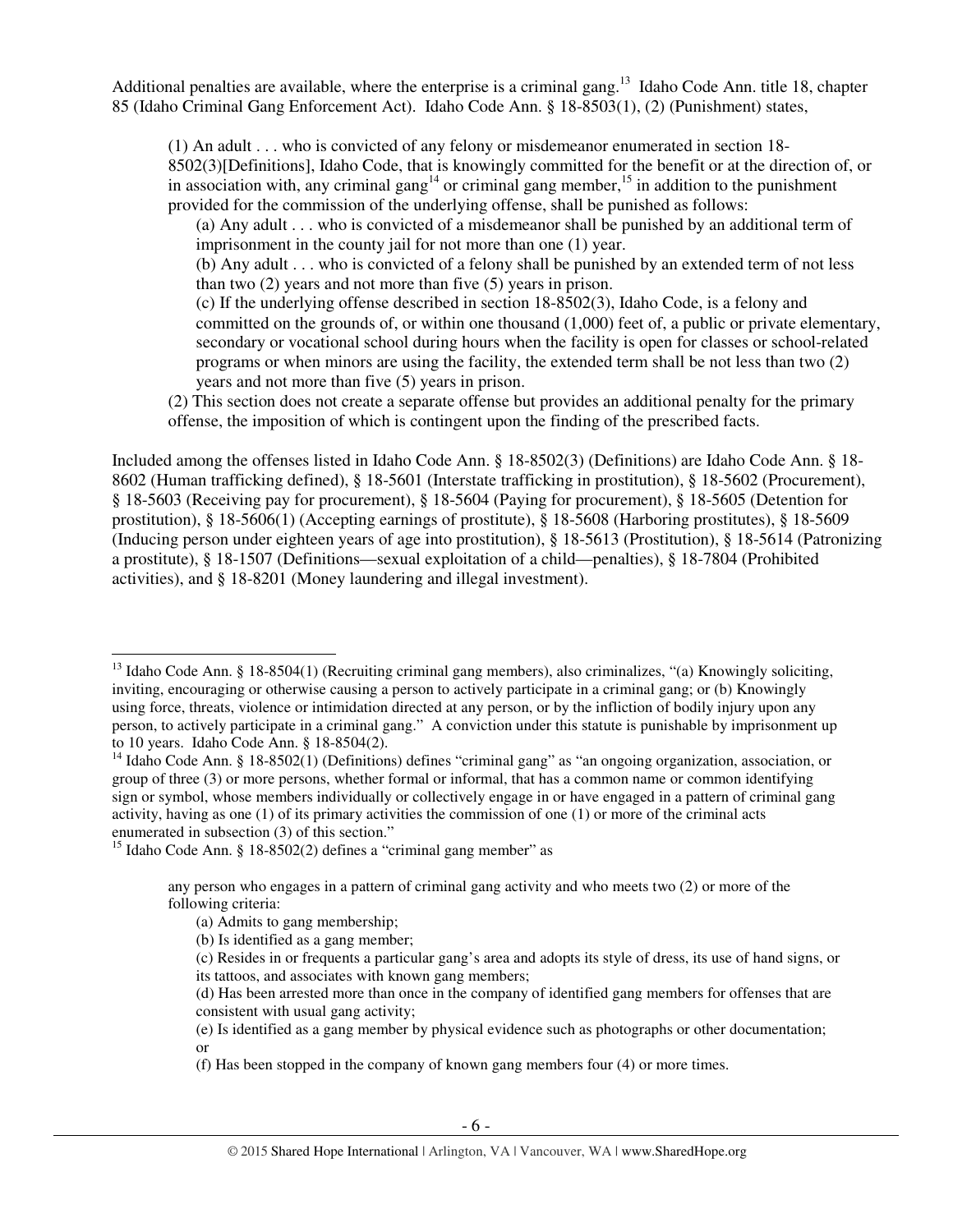Gangs and criminal enterprises also face criminal liability under Idaho Code Ann. § 18-8504(1) (Recruiting criminal gang members), which criminalizes, "(a) Knowingly soliciting, inviting, encouraging or otherwise causing a person to actively participate in a criminal gang; or (b) Knowingly using force, threats, violence or intimidation directed at any person, or by the infliction of bodily injury upon any person, to actively participate in a criminal gang." A conviction under this statute is punishable by imprisonment up to 10 years. Idaho Code Ann. § 18-8504(2).

In addition to these laws, Idaho Code Ann. § 18-5610 (Utilizing a person under eighteen years of age for prostitution-penalties) includes a provision addressing gang membership. The statute states that every person who exchanges or offers "anything of value" for the sexual conduct or contact with a minor will be guilty of a felony. The law specifically states that gang membership constitutes a thing of value, bringing gang-related activities under the scope of the law. Idaho Code Ann. § 18-5610.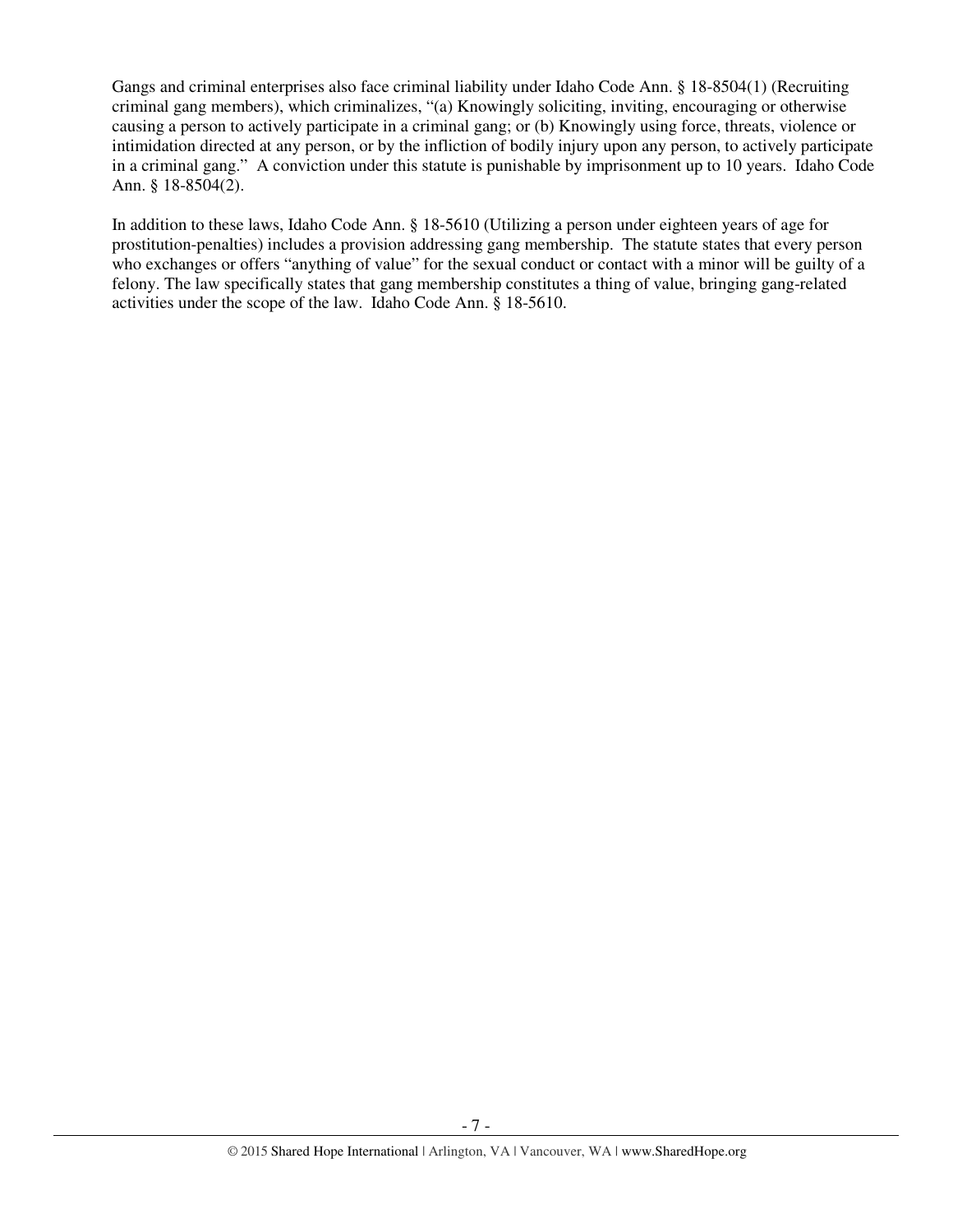#### FRAMEWORK ISSUE 2: CRIMINAL PROVISIONS FOR DEMAND

### *Legal Components:*

- *2.1 The state sex trafficking law can be applied to the buyers of commercial sex acts with a victim of domestic minor sex trafficking.*
- *2.2 Buyers of commercial sex acts with a minor can be prosecuted under commercial sexual exploitation of children (CSEC) laws.*
- *2.3 Solicitation laws differentiate buying sex acts with an adult and buying sex acts with a minor under 18.*
- *2.4 Penalties for buyers of commercial sex acts with minors are as high as federal penalties.*
- *2.5 Using the Internet or electronic communications to lure, entice, or purchase, or attempt to lure, entice, or purchase commercial sex acts with a minor is a separate crime or results in an enhanced penalty for buyers.*
- *2.6 No age mistake defense is permitted for a buyer of commercial sex acts with any minor under 18.*
- *2.7 Base penalties for buying sex acts with a minor under 18 are sufficiently high and not reduced for older minors.*
- *2.8 Financial penalties for buyers of commercial sex acts with minors are sufficiently high to make it difficult for buyers to hide the crime.*
- *2.9 Buying and possessing child pornography carries penalties as high as similar federal offenses.*
- *2.10 Convicted buyers of commercial sex acts with minors and child pornography are required to register as sex offenders.*

\_\_\_\_\_\_\_\_\_\_\_\_\_\_\_\_\_\_\_\_\_\_\_\_\_\_\_\_\_\_\_\_\_\_\_\_\_\_\_\_\_\_\_\_\_\_\_\_\_\_\_\_\_\_\_\_\_\_\_\_\_\_\_\_\_\_\_\_\_\_\_\_\_\_\_\_\_\_\_\_\_\_\_\_\_\_\_\_\_\_\_\_\_\_

### *Legal Analysis:*

 $\overline{a}$ 

*2.1 The state sex trafficking law can be applied to the buyers of commercial sex acts with a victim of domestic minor sex trafficking.<sup>16</sup>*

Idaho Code Ann. § 18-8602(1) (Human trafficking defined) includes "[s]ex trafficking . . . in which the person induced to perform such act has not attained eighteen (18) years of age." Idaho Code Ann. § 18-8602(1). Pursuant to Idaho Code Ann. § 18-8603 (Penalties), predicate crimes for determining penalties include the following: Idaho Code Ann. § 18-905 (Aggravated assault), § 18-907 (Aggravated battery), § 18-909 (Assault with intent to commit a serious felony), § 18-911 (Battery with intent to commit a serious felony), § 18-1501(1) (Felony injury to child), § 18-1506 (Sexual abuse of a child under the age of sixteen years), § 18-1506A (Ritualized abuse of child), § 18-1507 (Definitions–sexual exploitation of child–penalties), § 18-1508A (Sexual battery of minor child sixteen or seventeen years of age), § 18-1509A (Enticing a child over the internet or other communication device—penalties—jurisdiction), § 18-1511 (Sale or barter of child), §§ 18-5601 to -5614 (Prostitution), or § 18-7804 (Racketeering). Inclusion of patronizing a prostitute under Idaho Code Ann. § 18- 5614(1), as well as several sex offenses, as offenses that constitute sex trafficking, bring offenses committed by purchasers of sex with minors within the definition of sex trafficking.

<sup>&</sup>lt;sup>16</sup> See generally SHARED HOPE INTERNATIONAL, "Eliminating the Third Party Control Barrier to Identifying Juvenile Sex Trafficking Victims," JuST Response Policy Paper (2015), http://sharedhope.org/wpcontent/uploads/2015/08/Policy-Paper\_Eliminating-Third-Party-Control\_Final1.pdf (discussing need to include buyer conduct in core sex trafficking offense regardless of whether victim is under control of a third party and explaining negative impact on victims and victim-identification when buyers are excluded as sex trafficking offenders).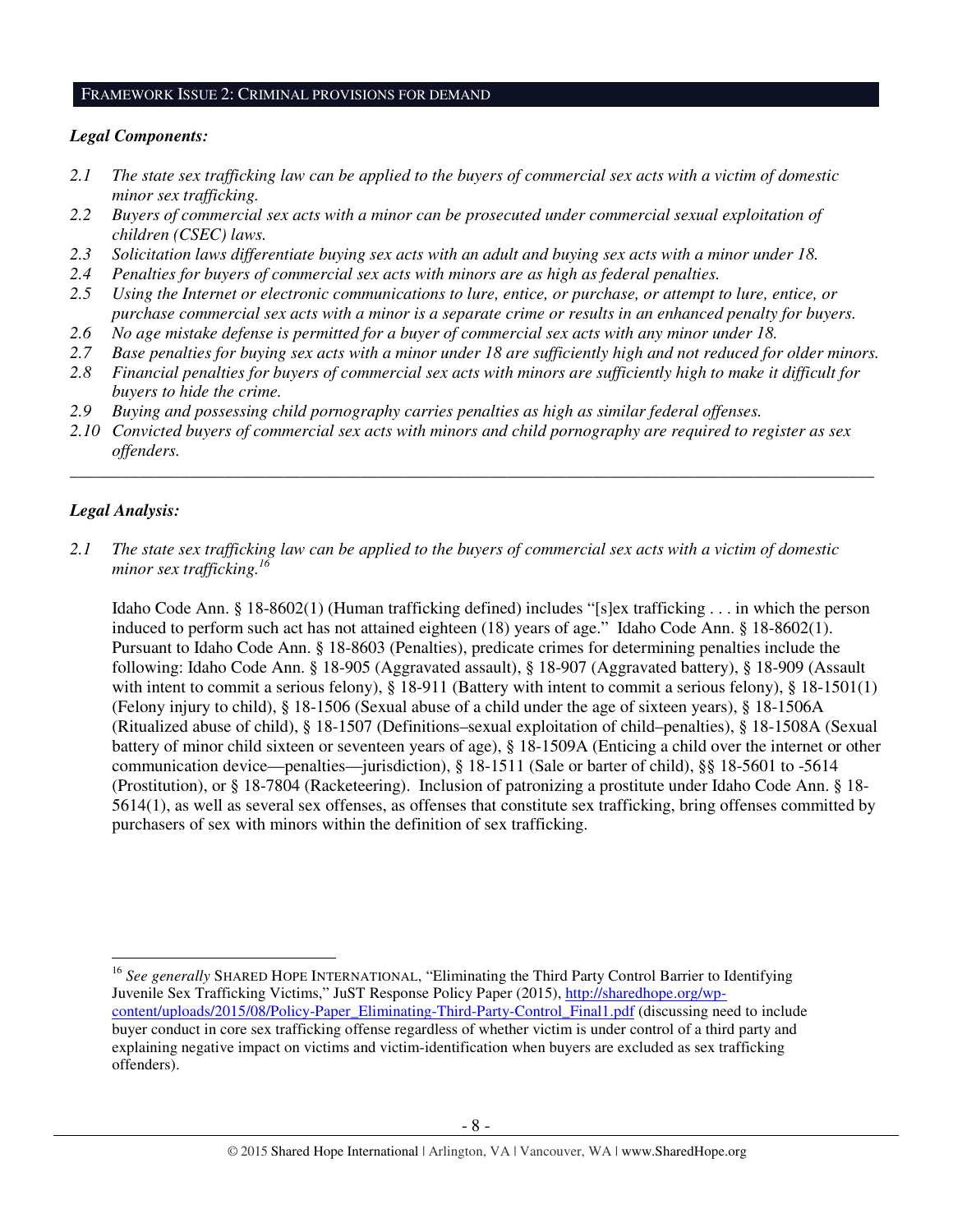# *2.2 Buyers of commercial sex acts with a minor can be prosecuted under commercial sexual exploitation of children (CSEC) laws.*

Buyers of commercial sex acts with minors can be prosecuted under Idaho Code Ann. § 18-5610 (Utilizing a person under eighteen years of age for prostitution—penalties), which states, "every person who exchanges or offers to exchange anything of value for sexual conduct or sexual contact with a person under the age of eighteen shall be guilty of a felony."

Several sexual offense statutes could be used to prosecute certain buyers of commercial sex acts with a minor, but they do not specifically criminalize the commercial sexual exploitation of a child and do not refer to the human trafficking statute to bring these criminal offenses within the ambit of human trafficking under Idaho Code Ann. § 18-8602(1) (Human trafficking defined).<sup>17</sup>

### *2.3 Solicitation laws differentiate buying sex acts with an adult and buying sex acts with a minor under 18.*

The offense of buying sex with a minor versus an adult is separately criminalized under Idaho Code Ann. § 18- 5610(1) (Utilizing a person under eighteen years of age for prostitution-penalties), which states, "[E]very person who exchanges or offers to exchange anything of value for sexual conduct or sexual contact with a person under the age of eighteen shall be guilty of a felony."

Otherwise, Idaho's general solicitation law does not differentiate between buying sex with an adult and buying sex with a minor. Instead, Idaho Code Ann. § 18-5614(1) (Patronizing a prostitute) is age-neutral, stating that "[a] person is guilty of patronizing a prostitute when he or she . . . [p]ays or offers or agrees to pay another person a fee for the purpose of engaging in an act of sexual conduct or sexual contact."<sup>18</sup> A first or second conviction under this statute is punishable as a misdemeanor by imprisonment up to 6 months in county jail, a fine up to \$1,000, or both. Idaho Code Ann. §§ 18-5614(2), 18-113(1). A subsequent conviction under this statute is punishable as a felony by imprisonment up to 5 years in state prison, a fine up to \$50,000, or both. Idaho Code Ann. §§ 18-5614(2), 18-112.

- 2.3.1 Recommendation: Amend Idaho Code Ann. § 18-5614(1) (Patronizing a prostitute) to differentiate between buying sex with an adult and buying sex with a minor.
- *2.4 Penalties for buyers of commercial sex acts with minors are as high as federal penalties.*

Idaho Code Ann. § 18-8602(1) (Human trafficking defined) is punishable by imprisonment up to 25 years "unless a more severe penalty is otherwise prescribed by law." Idaho Code Ann. § 18-8603. Idaho Code Ann. § 18-5610 (Utilizing a person under eighteen years of age for prostitution) is a felony punishable by 2 years to life imprisonment, a fine up to 50,000, or both. Idaho Code Ann. § 18-5610(1).

Several sexual offenses that do not criminalize commercial sexual exploitation specifically may be applicable to the criminal actions of a buyer of commercial sex acts with a minor. These carry high sentences and fines.<sup>19</sup>

In comparison, if the victim is under the age of 14, a conviction under the federal Trafficking Victims Protection  $Act^{20}$  for child sex trafficking is punishable by 15 years to life imprisonment and a fine not to exceed

<sup>&</sup>lt;sup>17</sup> See supra Section 1.2 for a full description of the sexual offense laws that may be used to prosecute certain buyers.

<sup>&</sup>lt;sup>18</sup> *See supra* Section 2.2 for the provisions of Idaho Code Ann. § 18-5614.

<sup>&</sup>lt;sup>19</sup> See supra section 1.2 for a list of relevant sexual offenses.

<sup>&</sup>lt;sup>20</sup> Trafficking Victims Protection Act (TVPA) of 2000, Pub. L. No. 106-386, 114 Stat. 1464, 1466 (codified in scattered sections of 18 and 22 U.S.C.).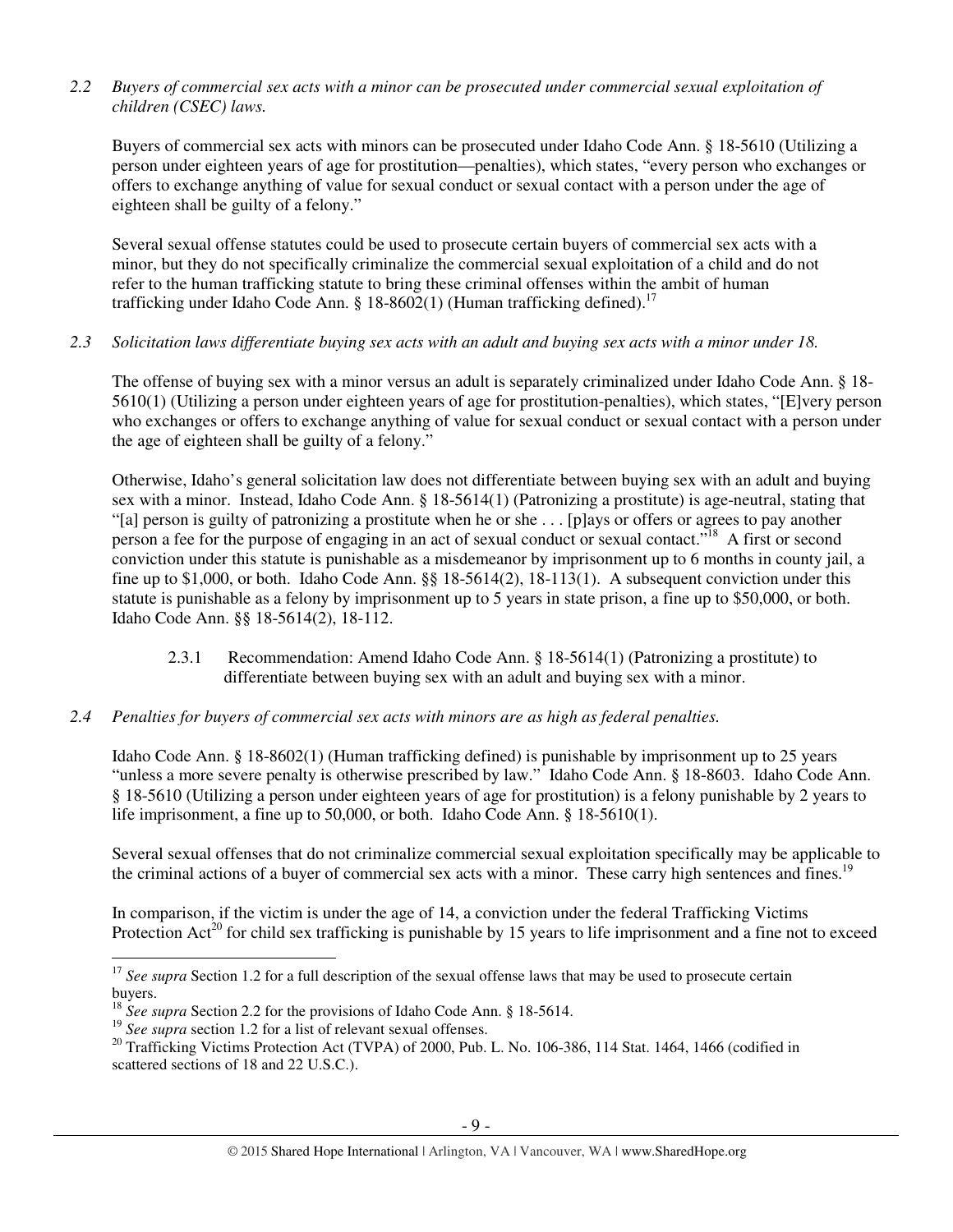\$250,000. 18 U.S.C. §§ 1591(b)(1), 3559(a)(1), 3571(b)(3). If the victim is between the ages of 14–17, a conviction is punishable by 10 years to life imprisonment and a fine not to exceed \$250,000. 18 U.S.C. §§ 1591(b)(2), 3559(a)(1), 3571(b)(3). A conviction is punishable by mandatory life imprisonment, however, if the buyer has a prior conviction for a federal sex offense<sup>21</sup> against a minor. 18 U.S.C. § 3559(e)(1). To the extent buyers can be prosecuted under other federal CSEC laws,<sup>22</sup> a conviction is punishable by penalties ranging from a fine not to exceed \$250,000 to life imprisonment and a fine not to exceed \$250,000.<sup>23</sup>

### *2.5 Using the Internet or electronic communications to lure, entice, or purchase, or attempt to lure, entice, or purchase commercial sex acts with a minor is a separate crime or results in an enhanced penalty for buyers.*

Although it is not expressly commercial, Idaho Code Ann. § 18-1509A(1) (Enticing a child through the use of the internet or other communication device—penalties—jurisdiction) may be used to convict buyers who use the Internet or electronic communications to lure, entice, recruit, or purchase commercial sex acts with a person under the age of 16. Idaho Code Ann. § 18-1509A(1) states,

A person aged eighteen (18) years or older shall be guilty of a felony if such person knowingly uses the internet or any device that provides transmission of messages, signals, facsimiles, video images or other communication to solicit, seduce, lure, persuade or entice by words or actions, or both, a person under the age of sixteen (16) years or a person the defendant believes to be under the age of sixteen (16) years to engage in any sexual act with or against the person where such act would be a violation of chapter 15 [Children and vulnerable adults], 61 [Rape] or 66 [Sex crimes], title 18, Idaho Code.<sup>24</sup>

A conviction under this statute is punishable as a felony by imprisonment up to 15 years and a possible fine up to \$50,000. Idaho Code Ann. §§ 18-1509A(2), 18-112A.

In addition, Idaho has established a special Internet Crimes Against Children (ICAC) Unit in the office of the Attorney General. The unit "shall have the authority and responsibility to conduct a statewide program for the investigation and prosecution of violations of all applicable Idaho laws that involve or are directly related to

 $\overline{a}$ 

Idaho Code Ann. § 18-1509A(4) states, however, that "[i]in a prosecution under this section, it is not necessary for the prosecution to show that an act described in chapter 15 [Children and vulnerable adults], 61 [Rape] or 66 [Sex crimes], title 18, Idaho Code, actually occurred."

<sup>&</sup>lt;sup>21</sup> Pursuant to 18 U.S.C. § 3559(e)(2), "federal sex offense" is defined as

an offense under section 1591 [18 USCS § 1591] (relating to sex trafficking of children), 2241 [18 USCS § 2241] (relating to aggravated sexual abuse), 2242 [18 USCS § 2242] (relating to sexual abuse),  $2244(a)(1)$  [18 USCS § 2244(a)(1)] (relating to abusive sexual contact), 2245 [18 USCS § 2245] (relating to sexual abuse resulting in death), 2251 [18 USCS § 2251] (relating to sexual exploitation of children), 2251A [18 USCS § 2251A] (relating to selling or buying of children), 2422(b) [18 USCS § 2422(b)] (relating to coercion and enticement of a minor into prostitution), or 2423(a) [18 USCS § 2423(a)] (relating to transportation of minors).

<sup>&</sup>lt;sup>22</sup> 18 U.S.C. §§ 2251A(b) (Selling or buying of children), 2251(a) (Sexual exploitation of children), 2423(a) (Transportation of a minor with intent for minor to engage in criminal sexual activity), 2422(a) (Coercion and enticement), 2252(a)(2), (a)(4) (Certain activities relating to material involving the sexual exploitation of minors). <sup>23</sup> 18 U.S.C. §§ 2251A(b) (conviction punishable by imprisonment for 30 years to life and a fine), 2251(e) (conviction punishable by imprisonment for 15–30 years and a fine), 2423(a) (conviction punishable by imprisonment for 10 years to life and a fine),  $2422(a)$  (conviction punishable by a fine, imprisonment up to 20 years, or both),  $2252(a)(2)$ , (4) (stating that a conviction under subsection (a)(2) is punishable by imprisonment for 5–20 years and a fine, while a conviction under subsection (a)(4) is punishable by imprisonment up to 10 years, a fine, or both.); *see also* 18 U.S.C. §§ 3559(a)(1) (classifying all of the above listed offenses as felonies), 3571(b)(3) (providing a fine up to \$250,000 for any felony conviction).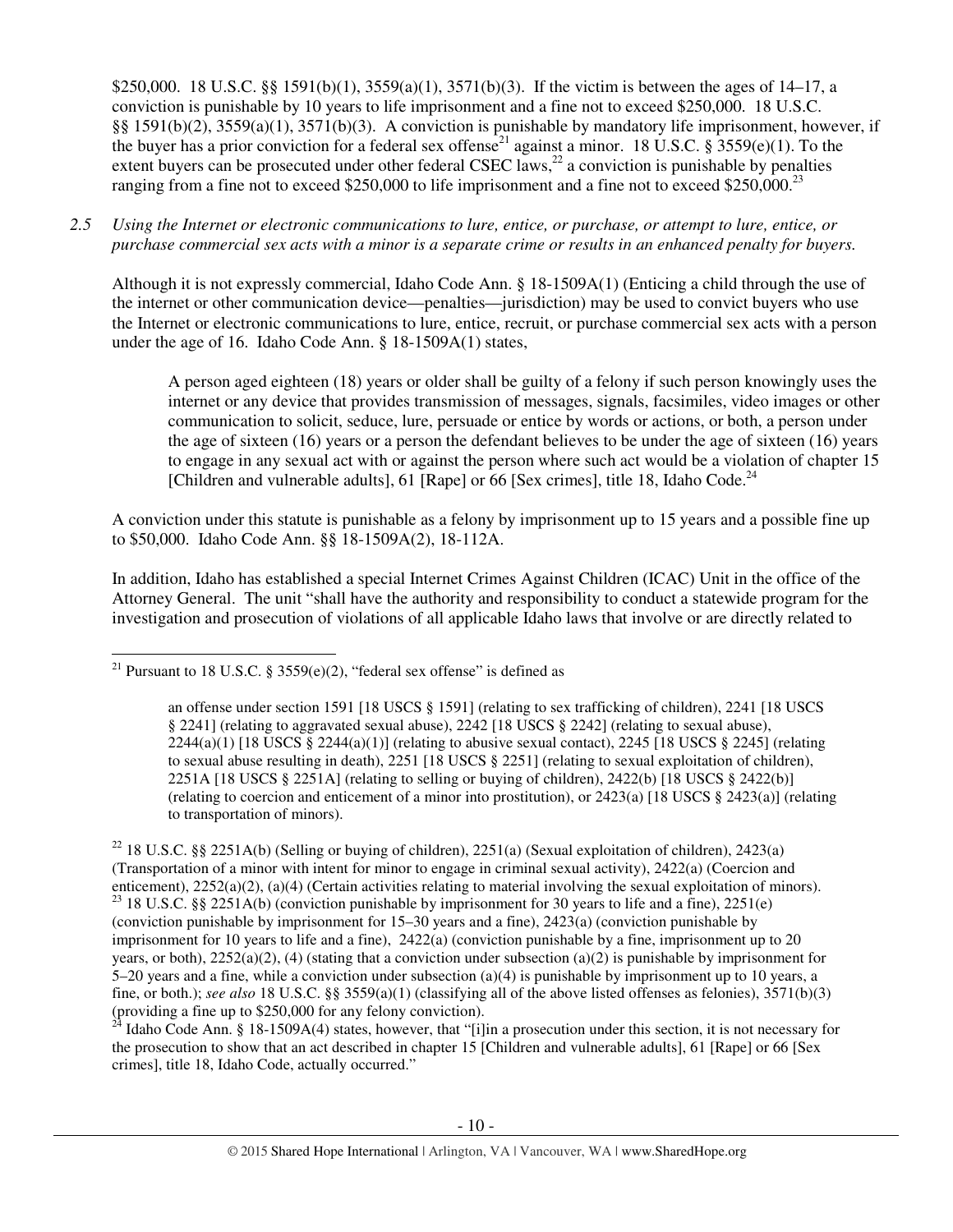child pornography and solicitation of minors for pornography, prostitution or sex-related offenses." Idaho Code Ann. § 67-1410(1, 2).

*2.6 No age mistake defense is permitted for a buyer of commercial sex acts with any minor under 18.* 

Idaho Code Ann. § 18-8602(1) (Human trafficking defined) and Idaho Code Ann. § 18-5610 (Utilizing a person under eighteen years of age for prostitution-penalties are silent on the availability of a defense based on age mistake. Moreover, the defense of age mistake is irrelevant to a violation of Idaho Code Ann. § 18-5614(1) (Patronizing a prostitute) because the illegality of the conduct criminalized under that statute does not depend on the age of the prostituted victim.

- 2.6.1 Recommendation: Amend Idaho Code Ann. § 18-8602(1) (Human trafficking defined) and Idaho Code Ann. § 18-5610 (Utilizing a person under eighteen years of age for prostitutionpenalties) to expressly prohibit the defense of age mistake.
- *2.7 Base penalties for buying sex acts with a minor under 18 are sufficiently high and not reduced for older minors.*

Idaho Code Ann. § 18-8602(1) (Human trafficking definition) does not apply different penalties if the trafficking victim is a child instead of an adult.<sup>25</sup> A conviction is punishable as a felony by "imprisonment in the state prison for not more than twenty-five (25) years unless a more severe penalty is otherwise prescribed by law," and a possible fine of \$50,000 regardless of whether the person trafficked is a child or an adult. Idaho Code Ann. §§ 18-8603, 18-112A.

Under Idaho Code Ann. § 18-5610 (Utilizing a person under eighteen years of age for prostitution-Penalties), penalties do not differ based on the minors' age, making convicted offenders subject to 2 years to life imprisonment. Idaho Code Ann. § 18-5610(1).

*2.8 Financial penalties for buyers of commercial sex acts with minors are sufficiently high to make it difficult for buyers to hide the crime.* 

Buyers may have to pay fines and restitution. Idaho Code Ann. § 18-8603 (Penalties) provides the penalties for human trafficking offenses and includes a possible fine of \$50,000. Idaho Code Ann. §§ 18-8603, 18-112A. If convicted under Idaho Code Ann. § 18-5610(1) (Utilizing a person under eighteen years of age for prostitution), buyers face a fine up to 50,000, and a buyer convicted under Idaho Code Ann. § 18-1509A(1) (Enticing a child through the use of the internet or other communication device—penalties—jurisdiction)also faces a possible fine of up to \$50,000. Idaho Code Ann. §§ 18-5610(1), 18-1509A(2), 18-112A. Additionally, Idaho Code Ann. § 72-1025(1) (Fines—reimbursements—priority—disposition) provides that persons convicted of any crime also have to pay an additional fine or reimbursement<sup>26</sup> of at least \$75.00 per felony count, \$37.00 per misdemeanor count, and at least \$300.00 per sex offense count.<sup>27</sup> Idaho Code Ann. § 72-1025(1)(a)–(c).

<sup>25</sup> *See supra* Section 1.1 for the provisions of Idaho Code Ann. § 18-8602 and § 18-8603.

<sup>&</sup>lt;sup>26</sup> Idaho Code Ann. § 72-1025(1) states that the court shall impose these fines unless "the defendant is indigent and at the time of sentencing shows good cause for inability to pay and written findings to that effect are entered by the court."

<sup>&</sup>lt;sup>27</sup> Pursuant to Idaho Code Ann. § 72-1025(1)(c), the \$300 fine applies to "any sex offense, including, but not limited to, offenses pursuant to sections 18-1506 [Sexual abuse of a child under the age of sixteen years], 18-1507 [Definitions—sexual exploitation of a child—penalties], 18-1508 [Lewd conduct with minor child under sixteen], 18-1508A [Sexual battery of a minor child sixteen or seventeen years of age], 18-6101 [Rape defined], 18-6108 [Male rape], 18-6605 [Crime against nature—Punishment] and 18-6608 [Forcible sexual penetration by use of foreign object], Idaho Code."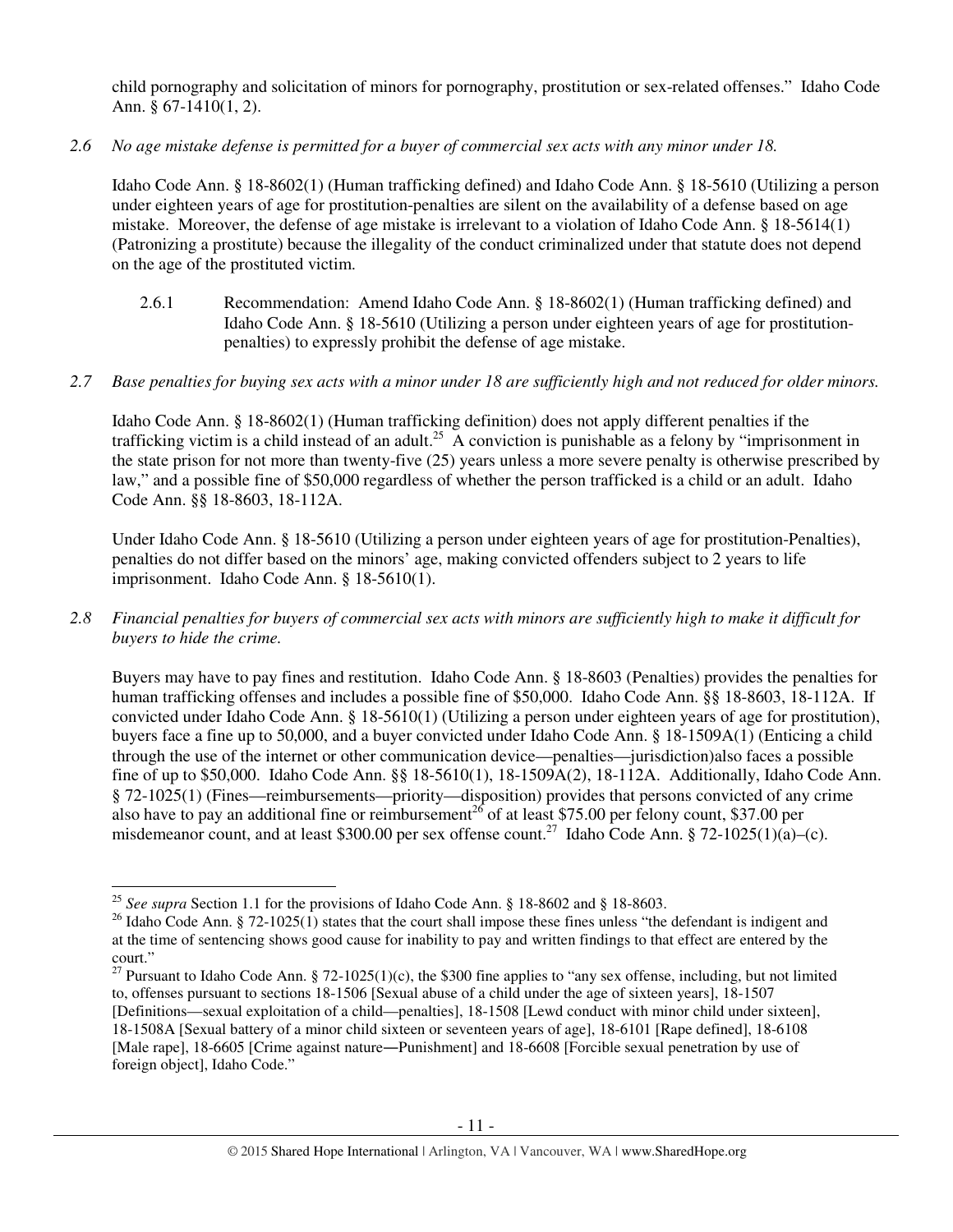Asset forfeiture is generally not an available remedy in Idaho against buyers. Instead, Idaho Code Ann. § 18- 314 (Property of convict not forfeited) provides,

No conviction of any person for crime works any forfeiture of any property, except in cases in which a forfeiture is expressly imposed by law; and all forfeitures to the people of this state, in the nature of a deodand, or where any person shall flee from justice, are abolished.

Idaho Code Ann. § 18-8603 (Penalties [for human trafficking offenses]), Idaho Code Ann. § 18-5610(1) (Utilizing a person under eighteen years of age for prostitution) and § 18-1509A(1) (Enticing a child through the use of the internet or other communication device—penalties—jurisdiction) do not expressly authorize forfeiture of a defendant's property.

The court has the discretion to order a convicted buyer to make restitution to the victim. Idaho Code Ann. § 19- 5304(2) (Restitution for crime victims) states,

Unless the court determines that an order of restitution would be inappropriate or undesirable, it shall order a defendant found guilty of any crime<sup>28</sup> which results in an economic loss<sup>29</sup> to the victim<sup>30</sup> to make restitution to the victim. An order of restitution shall be a separate written order in addition to any other sentence the court may impose, including incarceration, and may be complete, partial, or nominal. The court may also include restitution as a term and condition of judgment of conviction; however, if a court orders restitution in the judgment of conviction and in a separate written order, a defendant shall not be required to make restitution in an amount beyond that authorized by this chapter. Restitution shall be ordered for any economic loss which the victim actually suffers. The existence of a policy of insurance covering the victim's loss shall not absolve the defendant of the obligation to pay restitution.

If a buyer is convicted of certain sex offenses or possessing or accessing child pornography, the court also has discretion to order restitution under Idaho Code Ann. § 19-5506(6) which states, "Unless the court determines that an order of restitution would be inappropriate or undesirable, it shall order any person subject to the provisions of this section to pay restitution to help offset costs incurred by law enforcement agencies for the expense of DNA analysis." Pursuant to Idaho Code Ann. § 19-5506(7), "The court may order such person to pay restitution for DNA analysis in an amount not to exceed five hundred dollars (\$500) per DNA sample analysis, or in the aggregate not more than two thousand dollars  $(\text{\$2,000})$ . . . ." Subsections (1) and (2) include the following offenses: Idaho Code Ann. § 18-1506 (Sexual abuse of a child under the age of sixteen years), § 18-1507 (Definitions—Sexual exploitation of a child—penalties), § 18-1508 (Lewd conduct with minor child under sixteen), 18-1508A (Sexual battery of a minor child sixteen or seventeen years of age), 18-1509 (Enticing a child), 18-1509A (Enticing a child through use of the internet or other communication device).

<sup>&</sup>lt;sup>28</sup> Idaho Code Ann. § 19-5304(1)(b) defines "found guilty of any crime" as "a finding by a court that a defendant has committed a criminal act and shall include an entry of a plea of guilty, an order withholding judgment, suspending sentence, or entry of judgment of conviction for a misdemeanor or felony."

<sup>&</sup>lt;sup>29</sup> Idaho Code Ann. § 19-5304(1)(a) states,

<sup>&</sup>quot;Economic loss" includes, but is not limited to, the value of property taken, destroyed, broken, or otherwise harmed, lost wages, and direct out-of-pocket losses or expenses, such as medical expenses resulting from the criminal conduct, but does not include less tangible damage such as pain and suffering, wrongful death or emotional distress.

 $30$  Idaho Code Ann. § 19-5304(1)(e)(i) defines a "victim" in part as "[t]he directly injured victim which means a person or entity, who suffers economic loss or injury as the result of the defendant's criminal conduct and shall also include the immediate family of a minor and the immediate family of the actual victim in homicide cases."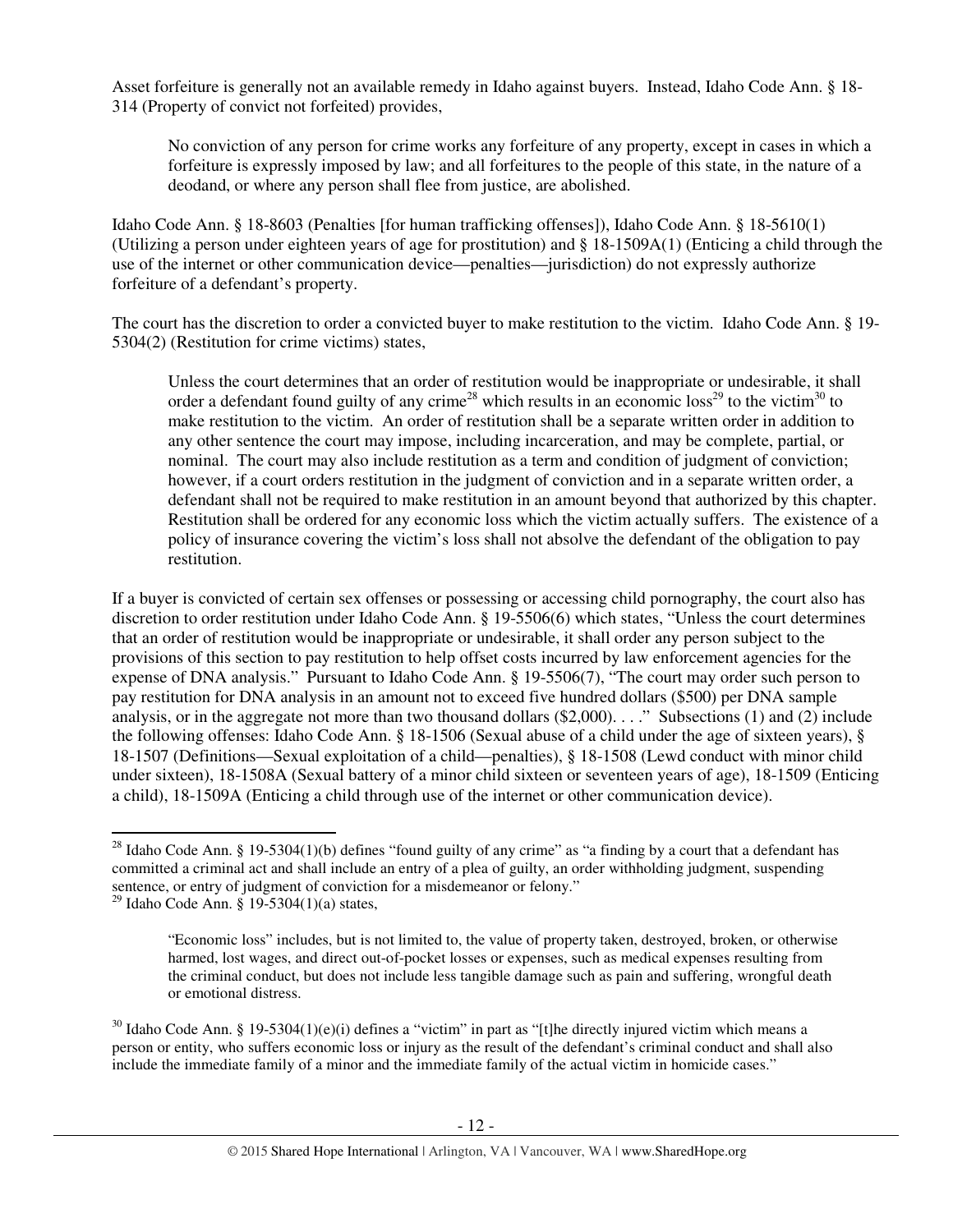2.8.1 Recommendation: Amend Idaho Code Ann. § 18-8603 (Penalties) for sex trafficking offenses, § 18-5610(1) (Utilizing a person under eighteen years of age for prostitution) and § 18- 1509A(1) (Enticing a child through the use of the internet or other communication device penalties—jurisdiction) to expressly require buyers to forfeit property used in or acquired by committing the crime.

### *2.9 Buying and possessing child pornography carries penalties as high as similar federal offenses.*

. . . .

l

Idaho prohibits the possession of child pornography. Pursuant to Idaho Code Ann. § 18-1507 (Definitions sexual exploitation of a child—penalties),

(2) A person commits sexual exploitation of a child<sup>31</sup> if he knowingly and willfully: (a) Possesses or accesses through any means including, but not limited to, the internet, any sexually exploitative material; or

(3) The sexual exploitation of a child pursuant to subsection (2)(a) of this section is a felony and shall be punishable by imprisonment in the state prison for a period not to exceed ten (10) years or by a fine not to exceed ten thousand dollars (\$10,000), or by both such imprisonment and fine. . . . .

In comparison, a federal conviction for possession of child pornography<sup>32</sup> is generally punishable by imprisonment for 5–20 years and a fine not to exceed \$250,000.<sup>33</sup> Subsequent convictions, however, are punishable by imprisonment up to 40 years and a fine not to exceed \$250,000.<sup>34</sup>

*2.10 Convicted buyers of commercial sex acts with minors and child pornography are required to register as sex offenders*.

Idaho Code Ann. § 18-8306(2), (3) (Notice of duty to register and initial registration) provides,

(2) A person convicted of an offense identified in section 18-8304, Idaho Code, and released on probation without a sentence of incarceration in a county jail or correctional facility, including release pursuant to a withheld judgment or release from any mental institution, shall be notified by the

 $31$  Idaho Code Ann. § 18-1507(1)(b) defines a "child" as "a person who is less than eighteen (18) years of age."  $32$  18 U.S.C. §§ 2252(a)(2), (a)(4) (Certain activities relating to material involving the sexual exploitation of minors),  $2252A(a)(2)$ –(3) (Certain activities relating to material constituting or containing child pornography), 1466A(a), (b) (Obscene visual representations of the sexual abuse of children).

 $33$  18 U.S.C. §§ 2252(b) (stating that a conviction under subsection (a)(2) is punishable by imprisonment for 5–20 years and a fine, while a conviction under subsection (a)(4) is punishable by imprisonment up to 10 years, a fine, or both), 2252A(b)(1) (a conviction is punishable by imprisonment for 5–20 years and a fine), 1466A(a), (b) (stating that a conviction under subsection (a) is "subject to the penalties provided in section  $2252A(b)(1)$ ," imprisonment for 5–20 years and a fine, while a conviction under subsection (b) is "subject to the penalties provided in section 2252A(b)(2)," imprisonment up to 10 years, a fine, or both); *see also* 18 U.S.C. §§ 3559(a)(1) (classifying all of the above listed offenses as felonies), 3571(b)(3) (providing a fine up to \$250,000 for any felony conviction).

 $34$  18 U.S.C. §§ 2252(b) (stating if a person has a prior conviction under subsection (a)(2), or a list of other statutes, a conviction is punishable by a fine and imprisonment for 15–40 years, but if a person has a prior conviction under subsection (a)(4), or a list of other statutes, a conviction is punishable by a fine and imprisonment for  $10-20$  years),  $2252A(b)(1)$  (stating if a person has a prior conviction under subsection (a)(2), (a)(3), or a list of other statutes, a conviction is punishable by a fine and imprisonment for  $15-40$  years),  $1466A(a)$ , (b) (stating that the penalty scheme for section 2252A(b) applies); *see also* 18 U.S.C. §§ 3559(a)(1) (classifying all of the above listed offenses as felonies), 3571(b)(3) (providing a fine up to \$250,000 for any felony conviction).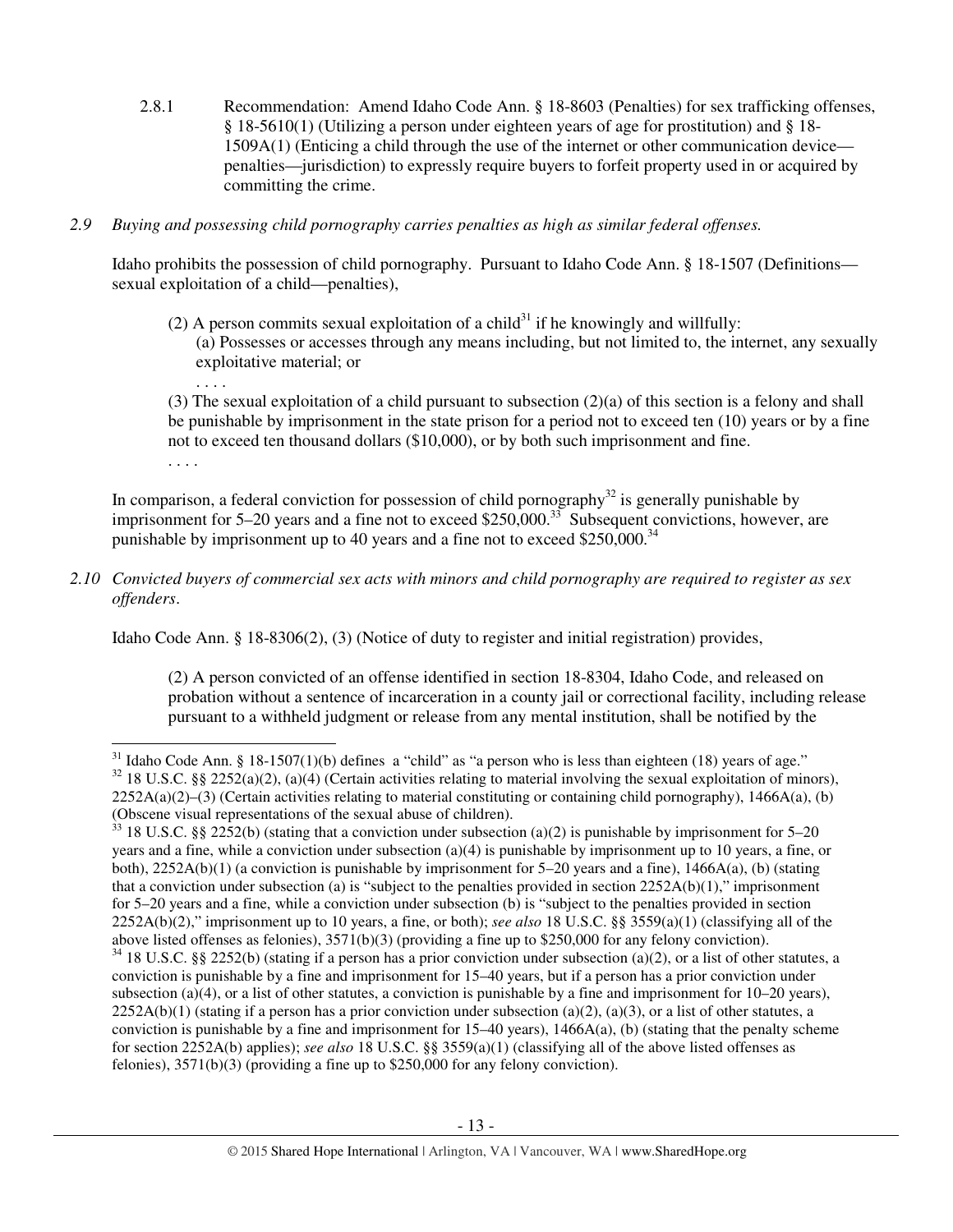sentencing court of the duty to register pursuant to the provisions of this chapter and the offender shall register in accordance with this chapter no later than two (2) working days after sentence is imposed or judgment is withheld. . . .

(3) With respect to an offender convicted of a sexual offense identified in section 18-8304, Idaho Code, and sentenced to a period of immediate incarceration in a jail or correctional facility and subsequently released, placed on probation, or paroled, the department of correction or jail shall provide, prior to release from confinement, written notification of the duty to register and the offender shall register prior to his or her release. . . .

Idaho Code Ann. § 18-8304(1)(a) (Application of chapter—rulemaking authority) states,

The provisions of this chapter shall apply to any person who:

(a) On or after July 1, 1993, is convicted of the crime, or an attempt, a solicitation, or a conspiracy to commit a crime provided for in section . . . 18-1506 (Sexual abuse of a child under sixteen years of age), . . .18-1507 [Definitions—sexual exploitation of a child—penalties], 18-1508 (Lewd conduct with a minor child), 18-1508A (Sexual battery of a minor child sixteen or seventeen years of age), 18-1509A [ Enticing a child through the use of the internet or other communication device—penalties—jurisdiction], . . . 18-5610 (Utilizing a person under eighteen years of age for prostitution), … or 18-8602(1), Idaho Code, (Sex trafficking).

Buyers convicted under Idaho Code Ann. § 18-5614(1) (Patronizing a prostitute) are not required to register as sex offenders, even when the person with whom sex is purchased is a minor.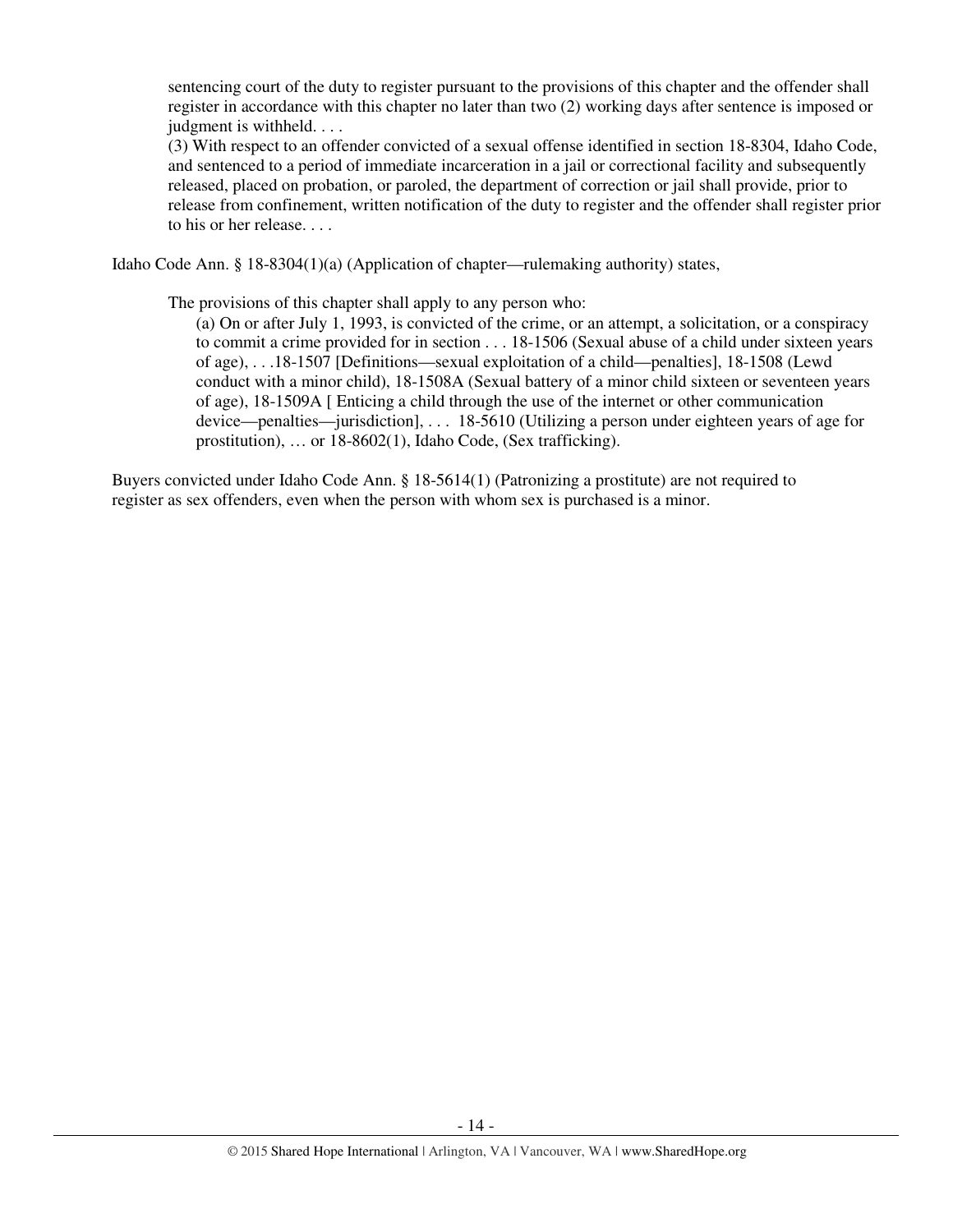#### FRAMEWORK ISSUE 3: CRIMINAL PROVISIONS FOR TRAFFICKERS

### *Legal Components:*

- *3.1 Penalties for trafficking a child for sexual exploitation are as high as federal penalties.*
- *3.2 Creating and distributing child pornography carries penalties as high as similar federal offenses.*
- *3.3 Using the Internet or electronic communications to lure, entice, recruit or sell commercial sex acts with a minor is a separate crime or results in an enhanced penalty for traffickers.*
- *3.4 Financial penalties for traffickers, including asset forfeiture, are sufficiently high.*
- *3.5 Convicted traffickers are required to register as sex offenders.*
- *3.6 Laws relating to termination of parental rights for certain offenses include sex trafficking or commercial sexual exploitation of children (CSEC) offenses in order to remove the children of traffickers from their control and potential exploitation.*

*\_\_\_\_\_\_\_\_\_\_\_\_\_\_\_\_\_\_\_\_\_\_\_\_\_\_\_\_\_\_\_\_\_\_\_\_\_\_\_\_\_\_\_\_\_\_\_\_\_\_\_\_\_\_\_\_\_\_\_\_\_\_\_\_\_\_\_\_\_\_\_\_\_\_\_\_\_\_\_\_\_\_\_\_\_\_\_\_\_\_\_\_\_\_* 

# *Legal Analysis:*

l

*3.1 Penalties for trafficking a child for sexual exploitation are as high as federal penalties.* 

A trafficker who commits human trafficking<sup>35</sup> while violating Idaho Code Ann. § 18-1507 (Definitions—sexual exploitation of a child—penalties), § 18-1509A (Enticing a child through the use of the internet or other communication device—penalties—jurisdiction), § 18-1511 (Sale or barter of child for adoption or other purpose penalized), § 18-7804 (Prohibited activities), or any of the crimes in Idaho Code Ann. chapter 56 (Prostitution) of title 18 "shall be punished by imprisonment in the state prison for not more than twenty-five (25) years unless a more severe penalty is otherwise prescribed by law." Idaho Code Ann. § 18-8603.

A trafficker also may be punished under Idaho's CSEC laws. A conviction under Idaho Code Ann. § 18-5609 (Inducing person under eighteen years of age into prostitution) is a felony conviction punishable by 2 years to life imprisonment, a fine up to \$50,000, or both a conviction under Idaho Code Ann. § 18-1507(2)(a) (Definitions—sexual exploitation of a child—penalties) is punishable as a felony by imprisonment up to 10 years in state prison, a fine up to \$10,000, or both; a conviction under Idaho Code Ann. § 18-1507(2)(b), (c) (Definitions—sexual exploitation of a child—penalties) is punishable as a felony by imprisonment up to 30 years in state prison, a fine up to \$50,000, or both; and a conviction under Idaho Code Ann. § 18-1509A(1) (Enticing a child through the use of the internet or other communication device—penalties—jurisdiction) is punishable as a felony by imprisonment up to 15 years and a possible fine up to \$50,000. Idaho Code Ann. §§ 18-5609, 18-1509A(1), (2), 18-112A.

Traffickers who "sell or barter any child for adoption or for any other purpose" may be convicted under Idaho Code Ann. § 18-1511 (Sale or barter of child for adoption or other purpose penalized). A conviction under this statute is punishable as a felony by imprisonment up to 14 years in the state penitentiary, a fine up to \$5,000, or both. Idaho Code Ann. § 18-1511.

Additionally, Idaho Code Ann. § 18-8201 (Money laundering and illegal investment—Penalty—Restitution) makes it illegal for a person to engage in a financial transaction that furthers racketeering, stating,

<sup>35</sup> *See supra* Section 1.1 for the definition of "human trafficking" in Idaho Code Ann. § 18-8602.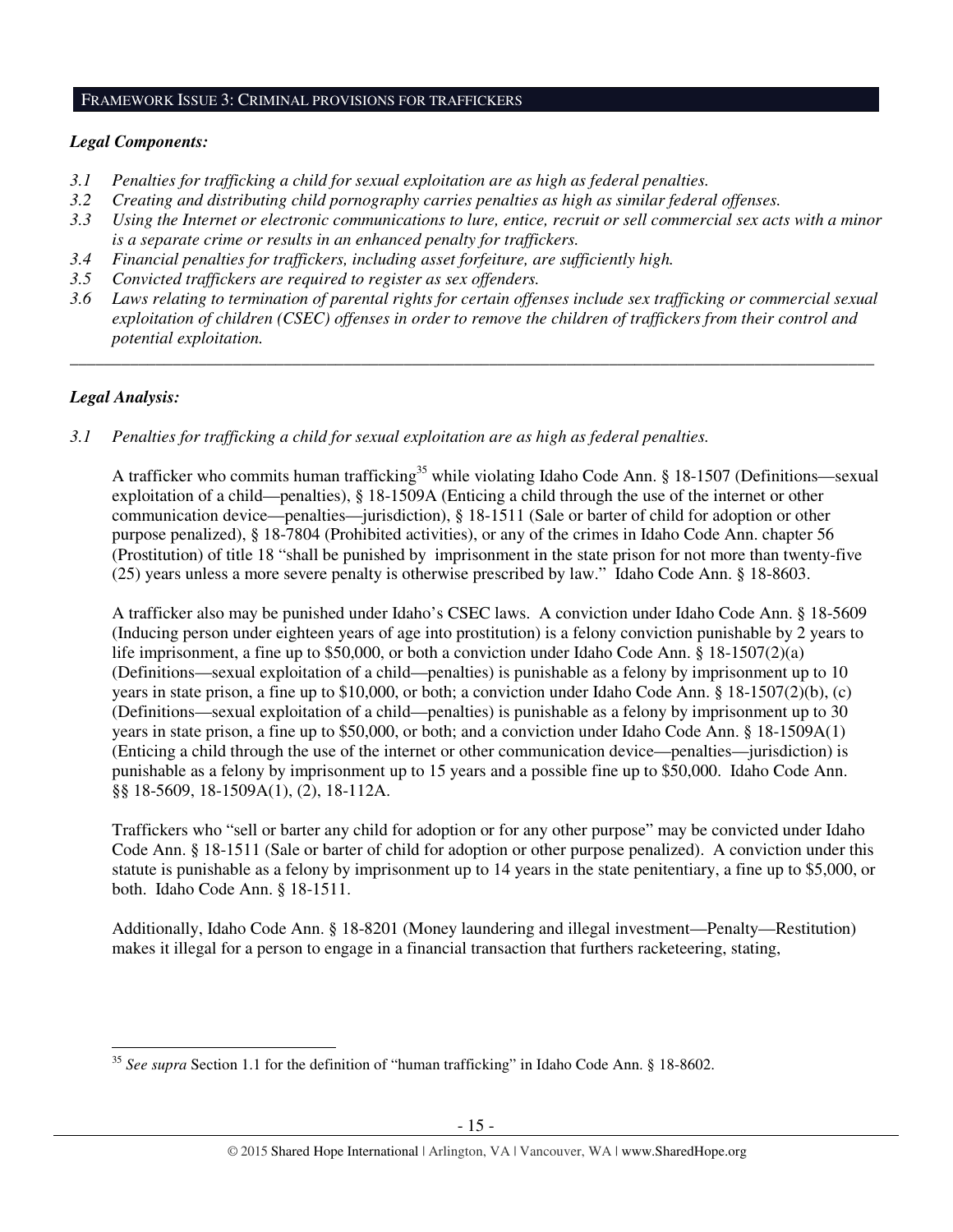(1) It is unlawful for any person to knowingly or intentionally give, sell, transfer, trade, invest, conceal, transport, or make available anything of value that the person knows is intended to be used to commit or further a pattern of racketeering activity . . . .

(2) It is unlawful for any person to knowingly or intentionally direct, plan, organize, initiate, finance, manage, supervise, or facilitate the transportation or transfer of proceeds known by that person to be derived from a pattern of racketeering activity . . . .

(3) It is unlawful for any person to knowingly or intentionally conduct a financial transaction involving proceeds known by that person to be derived from a pattern of racketeering activity . . . if the transaction is designed in whole or in part to conceal or disguise the nature, location, source, ownership, or control of the proceeds, or to avoid a transaction reporting requirement under state or federal law.

A conviction under this statute is punishable as a felony by imprisonment up to 10 years, a fine up to of the greater of \$250,000 or "twice the value of the property involved in the transaction," or both imprisonment and fine. Idaho Code Ann. § 18-8201(4).

Traffickers also face enhanced penalties under Idaho Code Ann. title 18, chapter 85 (Idaho Criminal Gang Enforcement  $\text{Act}^{36}$ , which provides for an additional penalty for felonies or misdemeanors enumerated in section 18-8502(3). Included among the offenses listed in Idaho Code Ann. § 18-8502(3) (Definitions) are Idaho Code Ann. § 18-8602 (Human trafficking defined), § 18-5601 (Interstate trafficking in prostitution), § 18- 5602 (Procurement), § 18-5603 (Receiving pay for procurement), § 18-5604 (Paying for procurement), § 18- 5605 (Detention for prostitution), § 18-5606(1) (Accepting earnings of prostitute), § 18-5608 (Harboring prostitutes), § 18-5609 (Inducing person under eighteen years of age into prostitution), § 18-5613 (Prostitution), § 18-5614 (Patronizing a prostitute), § 18-1507 (Definitions—sexual exploitation of a child—penalties), § 18- 7804 (Prohibited activities), and § 18-8201 (Money laundering and illegal investment).

Idaho Code Ann. §18-8503(1), creates the following additional penalties, to be added to sentences for the above offenses:

> (a) Any adult . . . who is convicted of a misdemeanor shall be punished by an additional term of imprisonment in the county jail for not more than one (1) year.

> (b) Any adult . . . who is convicted of a felony shall be punished by an extended term of not less than two (2) years and not more than five (5) years in prison.

(c) If the underlying offense described in section 18-8502(3), Idaho Code, is a felony and committed on the grounds of, or within one thousand (1,000) feet of, a public or private elementary, secondary or vocational school during hours when the facility is open for classes or school-related programs or when minors are using the facility, the extended term shall be not less than two (2) years and not more than five (5) years in prison.

In comparison, if the victim is under the age of 14, a conviction under the Trafficking Victims Protection Act  $(TVPA)^{37}$  for child sex trafficking is punishable by 15 years to life imprisonment and a fine not to exceed \$250,000. 18 U.S.C. §§ 1591(b)(1), 3559(a)(1), 3571(b)(3). If the victim is between the ages of 14–17, a conviction is punishable by 10 years to life imprisonment and a fine not to exceed \$250,000. 18 U.S.C. §§ 1591(b)(2), 3559(a)(1), 3571(b)(3). A conviction is punishable by mandatory life imprisonment, however, if the trafficker has a prior conviction for a federal sex offense<sup>38</sup> against a minor.

<sup>36</sup> *See supra* Section 1.4 for discussion of the applicable provisions of Idaho Code Ann. title 18, chapter 85.

<sup>37</sup> *See supra* note 20.

<sup>38</sup> *See supra* note 21.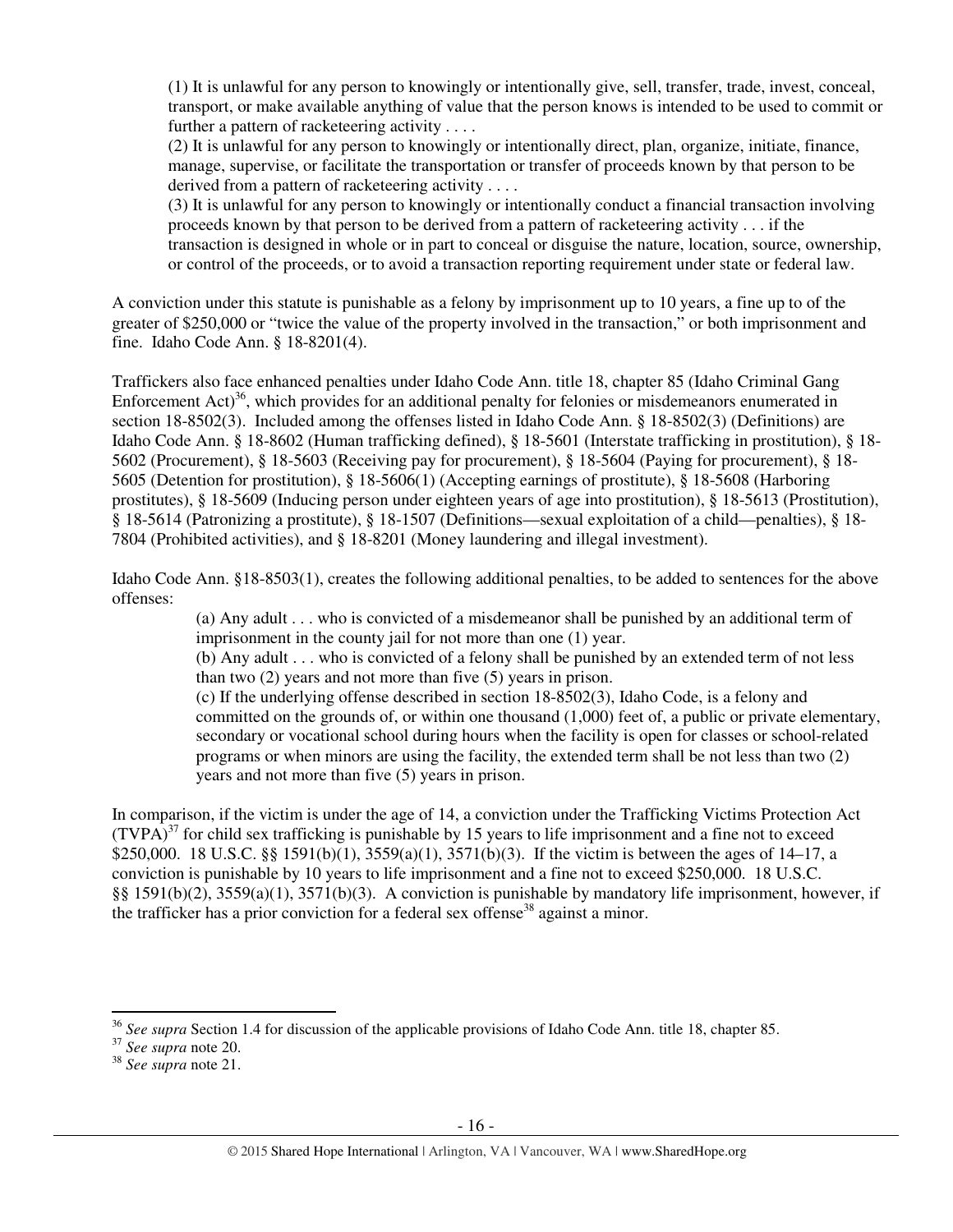*3.2 Creating and distributing child pornography carries penalties as high as similar federal offenses*.

Creating and distributing child pornography is illegal under Idaho Code Ann. § 18-1507 which states,

(2) A person commits sexual exploitation of a child<sup>39</sup> if he knowingly and willfully:

 . . . . (c) Promotes, prepares, publishes, produces, makes, finances, offers, exhibits, or advertises any sexually exploitative material; or

(d) Distributes through any means including, but not limited to, mail, physical delivery or exchange, use of a computer or any other electronic or digital method, any sexually exploitative material. Distribution of sexually exploitative material does not require a pecuniary transaction or exchange of interests in order to complete the offense.

. . . .

(4) The sexual exploitation of a child pursuant to subsections (2)(b), (c) and (d) of this section is a felony and shall be punishable by imprisonment in the state prison for a term not to exceed thirty (30) years or by a fine not to exceed fifty thousand dollars (\$50,000) or by both such fine and imprisonment. . . . .

In comparison, if the victim is under the age of 14, a conviction under the TVPA for child sex trafficking is punishable by 15 years to life imprisonment and a fine not to exceed \$250,000. 18 U.S.C. §§ 1591(b)(1),  $3559(a)(1)$ ,  $3571(b)(3)$ . If the victim is between the ages of  $14-17$ , a conviction is punishable by 10 years to life imprisonment and a fine not to exceed \$250,000. 18 U.S.C. §§ 1591(b)(2), 3559(a)(1), 3571(b)(3). A conviction is punishable by mandatory life imprisonment, however, if the trafficker has a prior conviction for a federal sex offense<sup>40</sup> against a minor. Additionally, a federal conviction for distribution of child pornography<sup>41</sup> is generally punishable by imprisonment for  $5-20$  years and a fine not to exceed \$250,000.<sup>42</sup> Subsequent convictions, however, are punishable by imprisonment up to 40 years and a fine not to exceed \$250,000.<sup>43</sup>

### *3.3 Using the Internet or electronic communications to lure, entice, recruit or sell commercial sex acts with a minor is a separate crime or results in an enhanced penalty for traffickers.*

Idaho Code Ann. § 18-1509A(1) (Enticing a child through the use of the internet or other communication device—penalties—jurisdiction) makes it a crime to use the Internet or electronic communications to lure or entice a person under the age of 16 to engage in a sexual act; however, the statute has limited applicability to

<sup>39</sup> See supra note 4.

<sup>40</sup> *See supra* note 21.

<sup>&</sup>lt;sup>41</sup> 18 U.S.C. §§ 2252(a)(1), (a)(2), (a)(3) (Certain activities relating to material involving the sexual exploitation of minors),  $2252A(a)(2)$ , (a)(3) (Certain activities relating to material constituting or containing child pornography), 1466A(a) (Obscene visual representations of the sexual abuse of children).

<sup>&</sup>lt;sup>42</sup> 18 U.S.C. §§ 2252(b) (stating that a conviction under subsection (a)(1), (a)(2), or (a)(3) is punishable by imprisonment for 5–20 years and a fine), 2252A(b)(1) (a conviction is punishable by imprisonment for 5–20 years and a fine), 1466A(a), (b) (stating that a conviction under subsection (a) is "subject to the penalties provided in section 2252A(b)(1)," imprisonment for 5–20 years and a fine, while a conviction under subsection (b) is "subject to the penalties provided in section 2252A(b)(2)," imprisonment up to 10 years, a fine, or both); *see also* 18 U.S.C. §§  $3559(a)(1)$  (classifying all of the above listed offenses as felonies),  $3571(b)(3)$  (providing a fine up to \$250,000 for any felony conviction).

<sup>&</sup>lt;sup>43</sup> 18 U.S.C. §§ 2252(b) (stating if a person has a prior conviction under subsection (a)(1), (a)(2), or (a)(3) or a list of other statutes, a conviction is punishable by a fine and imprisonment for  $15-40$  years),  $2252A(b)(1)$  (stating if a person has a prior conviction under subsection (a)(2), (a)(3), or a list of other statutes, a conviction is punishable by a fine and imprisonment for  $15-40$  years),  $1466A(a)$ , (b) (stating that the penalty scheme for section  $2252A(b)$ applies); *see also* 18 U.S.C. §§ 3559(a)(1) (classifying all of the above listed offenses as felonies), 3571(b)(3) (providing a fine up to \$250,000 for any felony conviction).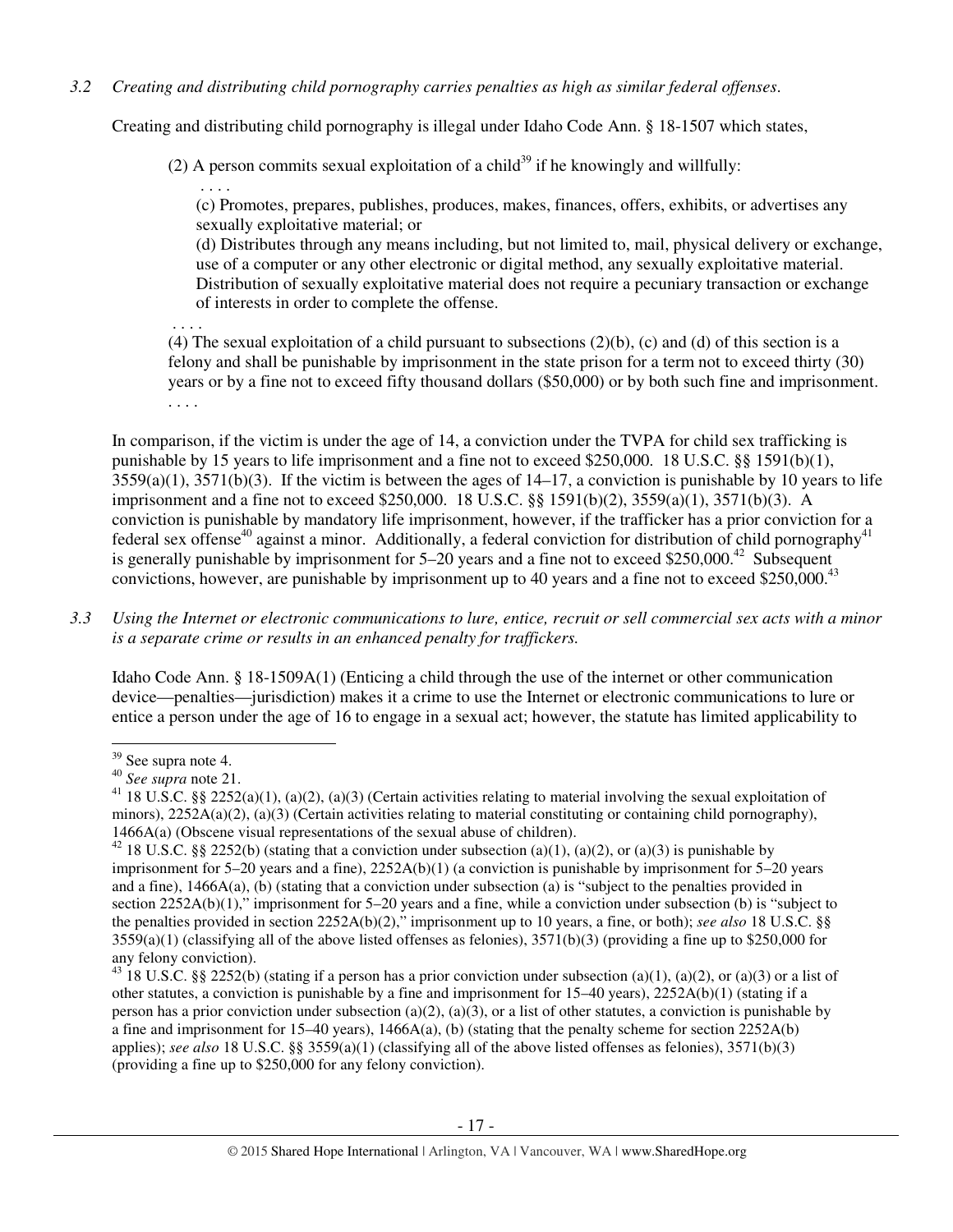traffickers, as it only applies to offenders who attempt to have the person "engage in any sexual act with or against the person where such act is a violation of chapter 15 [Children and vulnerable adults], 61 [Rape] or 66 [Sex crimes], title 18, Idaho Code."<sup>44</sup> This statute likely applies to traffickers who use the Internet with the intent to commit a violation of Idaho Code Ann. § 18-1507 (Definitions—sexual exploitation of a child penalties). A conviction under Idaho Code Ann. § 18-1509A(1) is punishable as a felony by imprisonment up to 15 years and a possible fine up to \$50,000. Idaho Code Ann. §§ 18-1509A(1), (2), 18-112A.

In addition, Idaho has established a special Internet Crimes Against Children Unit under the Attorney General. The unit "shall have the authority and responsibility to conduct a statewide program for the investigation and prosecution of violations of all applicable Idaho laws that involve or are directly related to child pornography and solicitation of minors for pornography, prostitution or sex-related offenses." Idaho Code Ann. § 67-1410(1- 2).

### *3.4 Financial penalties for traffickers, including asset forfeiture, are sufficiently high*.

Traffickers may be subject to fines, restitution, and forfeiture. A trafficker convicted under Idaho Code Ann. § 18-8602 (Human trafficking defined) or § 18-1509A(1) (Enticing a child through the use of the internet or other communication device—penalties—jurisdiction) may be subject to a fine up to \$50,000. Idaho Code Ann. §§ 18-8603, 18-1509A(2), 18-112A. A trafficker convicted under Idaho Code Ann. § 18-5609 (Inducing person under eighteen years of age into prostitution) or § 18-1507(23) (Definitions—sexual exploitation of a child penalties) may be required to pay a fine up to \$50,000. Idaho Code Ann. §§ 18-5609, 18-1507(4). A trafficker convicted under Idaho Code Ann. § 18-5601 (Interstate trafficking in prostitution), § 18-5602 (Procurement), § 18-5603 (Receiving pay for procurement), § 18-5604 (Paying for procurement), § 18-5605 (Detention for prostitution), § 18-5606(1) (Accepting earnings of prostitute), or § 18-5608 (Harboring prostitutes) may be required to pay a fine of \$1,000–\$50,000. Idaho Code Ann. §§ 18-5601, to -5606, 18-5608. A trafficker convicted under Idaho Code Ann. § 18-1511 (Sale or barter of child for adoption or other purpose penalized) may be required to pay a fine up to \$5,000. Idaho Code Ann. § 18-1511.

Idaho Code Ann. § 18-314 (Property of convict not forfeited)<sup>45</sup> limits the availability of asset forfeiture to where it is expressly authorized by law, however, Idaho Code Ann. § 18-5612 (Property subject to criminal forfeiture) subjects traffickers convicted under the age-neutral offense of Idaho Code Ann. § 18-5602 (Procurement definition and penalty)<sup>46</sup> or the CSEC offense under  $\S$  18-5609 (Inducing persons under 18 into prostitution— Penalties) to asset forfeiture. Pursuant to Idaho Code Ann. § 18-5612 (Property subject to criminal forfeiture),

(1) Any person who is found guilty of, who enters a plea of guilty or who is convicted of a violation of section 18-5602 [Procurement definition and penalty] or 18-5609 [Inducing persons under 18 into prostitution—Penalties], Idaho Code, no matter the form of the judgment or order withholding judgment, shall forfeit to the state of Idaho:

(a) Any property constituting, or derived from, any proceeds the person obtained directly or indirectly as the result of such violation; and

<sup>&</sup>lt;sup>44</sup> Idaho Code Ann. § 18-1509A(4) states that "[i]n a prosecution under this section, it is not necessary for the prosecution to show that an act described in chapter 15, 61 or 66, title 18, Idaho Code, actually occurred.

<sup>&</sup>lt;sup>45</sup> See supra section 2.8 for the provisions of Idaho Code Ann. § 18-314 (Property of convict not forfeited).

<sup>46</sup> Pursuant to Idaho Code Ann. § 18-5602 (Procurement -- definition and penalty),

Any person who induces, compels, entices, or procures another person to engage in acts as a prostitute shall be guilty of a felony punishable by imprisonment for a period of not less than two (2) years nor more than twenty (20) years, or by a fine of not less than one thousand dollars (\$1,000) nor more than fifty thousand dollars (\$50,000), or by both such fine and imprisonment.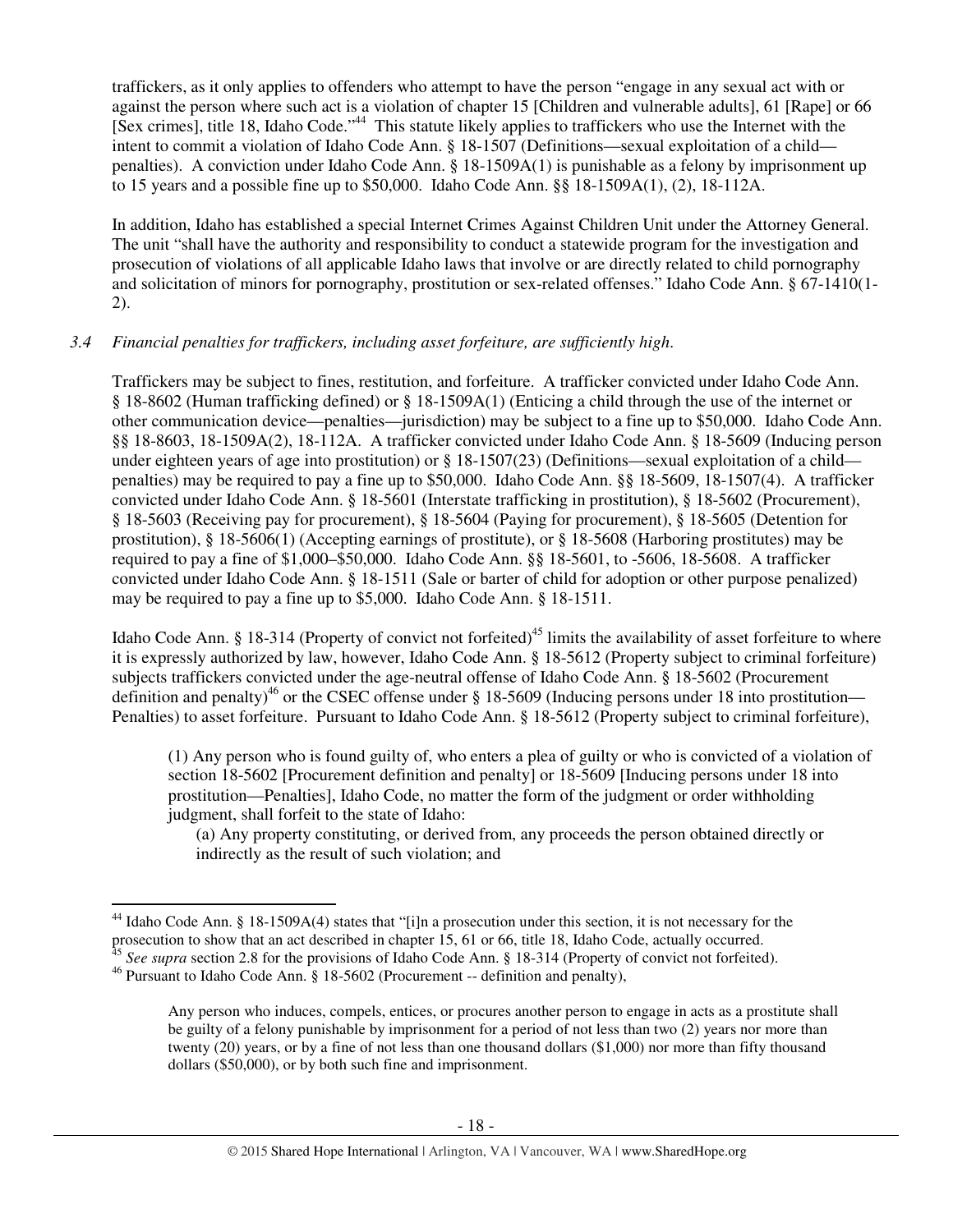(b) Any of the person's property used, or intended to be used, in any manner or part to commit or to facilitate the commission of such violation.

(2) The court, in imposing sentence on such person as described in subsection (1) of this section, shall order, in addition to any other sentence imposed, that the person forfeit to the state of Idaho all property described in this section. The provisions of this chapter shall not be construed in any manner to prevent the state of Idaho, the attorney general or the appropriate prosecuting attorney from requesting restitution pursuant to section 19-5304, Idaho Code. The issue of criminal forfeiture shall be for the court alone, without submission to a jury, as a part of the sentencing procedure within the criminal action.

Pursuant to Idaho Code Ann.  $\S 18-5618^{47}$  (Property subject to forfeiture),

Property subject to criminal forfeiture under this chapter includes:

(1) "Real property" including things growing on, affixed to or found on the land; and (2) "Tangible and intangible personal property" including rights, privileges, interests, claims and securities.

Idaho Code Ann. § 18-5620 (Forfeiture request—rebuttable presumption) provides in part,

There is a rebuttable presumption that any property of a person subject to the provisions of section 18- 5612, Idaho Code, is subject to forfeiture under this chapter if the state of Idaho establishes by a preponderance of the evidence that:

(1) The property was acquired by a person during the period of the violation of either section 18- 5609 (inducing a person under eighteen years of age into prostitution) or section 18-5602 (procurement), Idaho Code, or within a reasonable time after such violation; and

(2) There was no likely source for such property other than the violation of either section 18-5609 (inducing a person under eighteen years of age into prostitution) or section 18-5602 (procurement), Idaho Code.

Traffickers' assets may also be forfeited if deemed a moral nuisance; real property deemed a moral nuisance may be forfeited temporarily while personal property and monies deemed a moral nuisance may be forfeited permanently. Idaho Code Ann. § 52-406 (Right to possession of real property and personal property after hearing on the temporary injunction—Conditions for avoidance of temporary forfeiture) authorizes the court to "declare a temporary forfeiture of the use of the real property upon which [a] public nuisance is located and the personal property located therein" where allegations complaining of a moral nuisance are supported by clear and convincing evidence. Idaho Code Ann. § 52-104(F) (Moral nuisances—types) expressly declares that "[e]very place which, as a regular course of business, is used for the purposes of lewdness, assignation, or prostitution, and every such place in or upon which acts of lewdness, assignation, or prostitution, are held or occur," is a moral nuisance. $^{48}$  Additionally, Idaho Code Ann. § 52-415 (Civil penalty—Forfeiture— Accounting—Lien as to expenses of abatement) states,

<sup>&</sup>lt;sup>47</sup> Idaho Code Ann. § 18-5618(1) defines property as including "things growing on, affixed to or found on the land." Idaho Code Ann. § 18-5618(2) defines "tangible and intangible personal property" as including "rights, privileges, interests, claims and securities."

 $48$  Idaho Code Ann. § 52-103(E) (Moral nuisance—definitions) defines a "moral nuisance" as "a nuisance which is injurious to public morals." Pursuant to Idaho Code Ann. § 52-104 (Moral nuisances – types)

The following are declared to be moral nuisances:

<sup>(</sup>A) Any and every place in the state where lewd films are publicly exhibited as a regular course of business, or possessed for the purpose of such exhibition;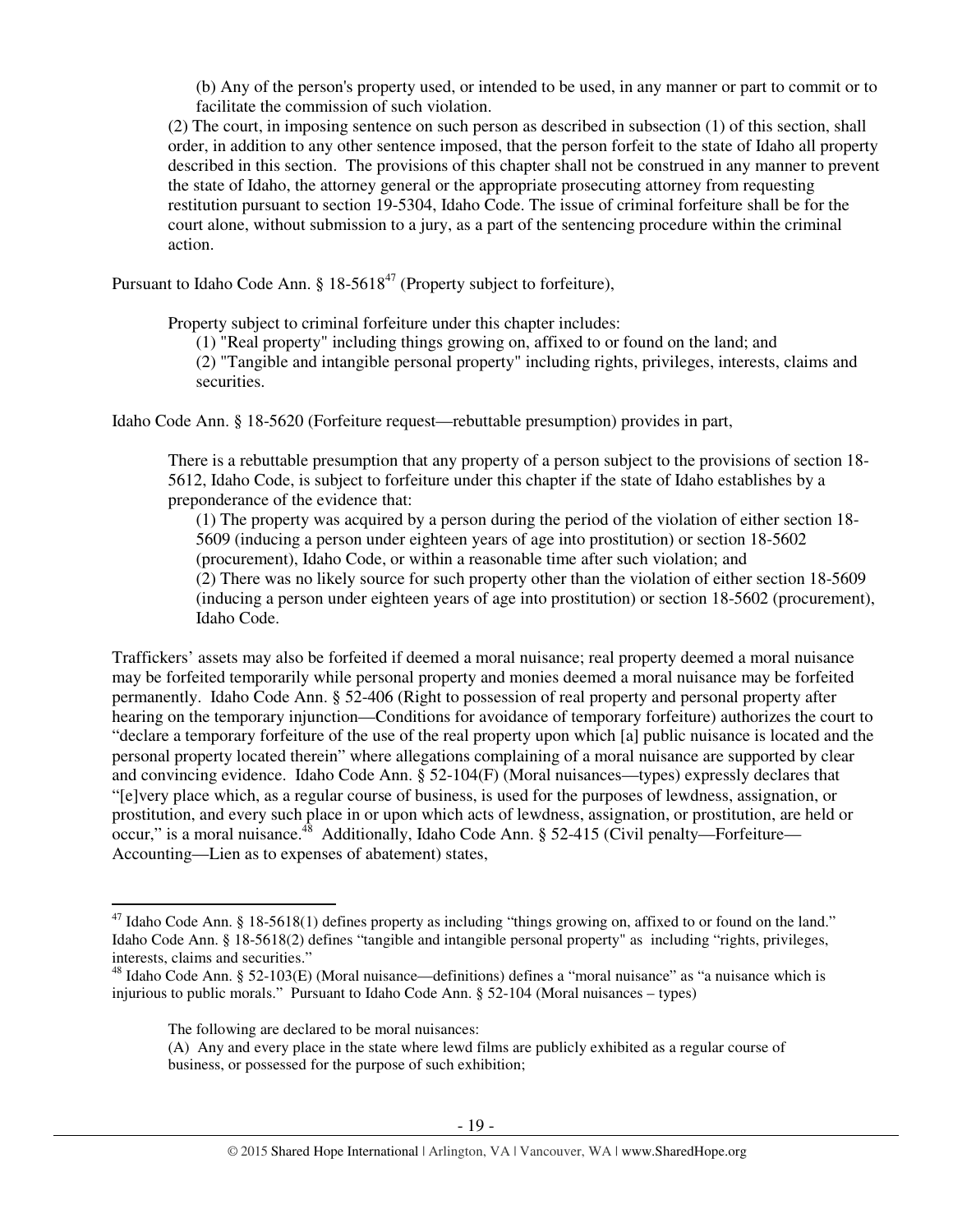All personal property declared to be a moral nuisance . . . and all monies and other considerations declared to be a moral nuisance . . . are the subject of forfeiture to the local government and are recoverable as damages in the county wherein such matter is sold, exhibited or otherwise used. Such monies may be traced to and shall be recoverable from persons who, under section 52-405 [Notice of hearing on temporary injunction—Consolidation], Idaho Code, have knowledge of the nuisance at the time such monies are received by them.

A trafficker convicted under Idaho Code Ann. § 18-8201 (Money laundering and illegal investment) may be ordered to pay a fine up to the greater of \$250,000 or "twice the value of the property involved in the transaction." Idaho Code Ann. §§ 18-7804(e), 18-8201(4). Additionally, Idaho Code Ann. § 72-1025(1) (Fines) provides that a trafficker convicted of any crime also may have to pay an additional fine or reimbursement of \$37.00 per misdemeanor count, at least \$75.00 per felony count, and at least \$300.00 per sex offense count.<sup>49</sup>

A court is required to order that traffickers to pay restitution to the victims of human trafficking. Idaho Code Ann. § 18-8604(1), (2) (Restitution—rehabilitation) provides,

(1) In addition to any other amount of loss resulting from a human trafficking violation, the court shall order restitution, as applicable, including the greater of:

(a) The gross income or value to the defendant of the victim's labor or services; or

(b) The value of the victim's labor as guaranteed under the minimum wage and overtime provisions of the federal fair labor standards act.

(2) In addition to any order for restitution as provided in this section, the court shall order the defendant to pay an amount determined by the court to be necessary for the mental and physical rehabilitation of the victim or victims.

A trafficker convicted of any other crime also may be required to make restitution to the victims at the court's discretion. Idaho Code Ann. § 19-5304(2) (Restitution for crime victims) requires the court to order a defendant to make restitution where the crime resulted in an economic  $loss^{50}$  to the victim, unless restitution is determined to be "inappropriate or undesirable."<sup>51</sup> Idaho Code Ann. § 18-8201(5) (Money laundering and illegal investment) further authorizes the court to "order restitution for all costs and expenses of prosecution and investigation," where a trafficker is convicted under Idaho Code Ann. § 18-8201(1)–(3).

Traffickers convicted of certain offenses will also be subject to discretionary restitution under Idaho Code Ann. § 19-5506(6) which states, "Unless the court determines that an order of restitution would be inappropriate or

(E) Any and every lewd publication possessed at a place which is a moral nuisance under this section; and (F) Every place which, as a regular course of business, is used for the purposes of lewdness, assignation, or prostitution, and every such place in or upon which acts of lewdness, assignation, or prostitution, are held or occur.

<sup>49</sup> *See supra* note 27 for the applicable sex offenses.

<sup>(</sup>B) Any and every place in the state where a lewd film is publicly and repeatedly exhibited, or possessed for the purpose of such exhibition;

<sup>(</sup>C) Any and every lewd film which is publicly exhibited, or possessed for such purpose at a place which is a moral nuisance under this section;

<sup>(</sup>D) Any and every place of business in the state in which lewd publications constitute a principal part of the stock in trade;

<sup>&</sup>lt;sup>50</sup> *See supra* note 29 for the definition of "economic loss."

<sup>&</sup>lt;sup>51</sup> *See supra* section 2.8 for the provisions of Idaho Code Ann. § 19-5304(2) (Restitution for crime victims).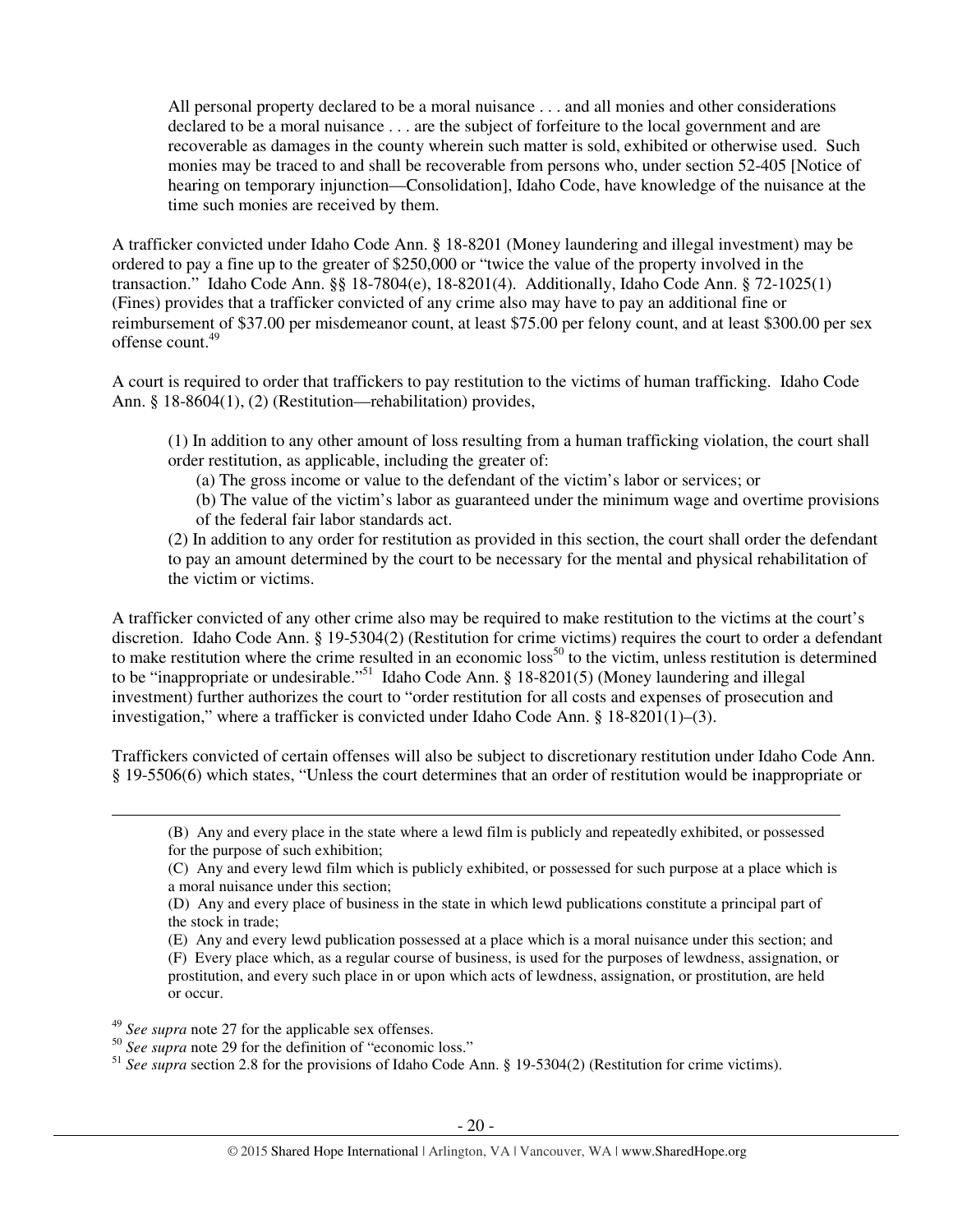undesirable, it shall order any person subject to the provisions of this section to pay restitution to help offset costs incurred by law enforcement agencies for the expense of DNA analysis." Pursuant to Idaho Code Ann. § 19-5506(7), "The court may order such person to pay restitution for DNA analysis in an amount not to exceed five hundred dollars (\$500) per DNA sample analysis, or in the aggregate not more than two thousand dollars (\$2,000). . . ." Subsections (1) and (2) include the following offenses: Idaho Code Ann. § 18-1507 (Definitions—Sexual exploitation of a child—penalties), § 18-1509 (Enticing a child), § 18-1509A (Enticing a child through use of the internet or other communication device), § 18-5601 (Interstate trafficking in prostitution), and § 18-5609 (Inducing a minor into prostitution).

*3.5 Convicted traffickers are required to register as sex offenders.*

Idaho Code Ann. § 18-8306(2), (3) (Notice of duty to register and initial registration) requires those convicted of offenses listed in Idaho Code Ann. § 18-8304 (Applicability of chapter) to register as sex offenders.<sup>52</sup> Included among the offenses listed in Idaho Code Ann. § 18-8304(1)(a) are Idaho Code Ann. § 18-8602(1) (Human trafficking defined), § 18-5609 (Inducing person under eighteen years of age into prostitution), § 18- 1507 (Definitions—sexual exploitation of a child—penalties), § 18-1509A(1) (Enticing a child through use of the internet or other communication device), § 18-5605 (Detention for prostitution).

*3.6 Laws relating to termination of parental rights for certain offenses include sex trafficking or commercial sexual exploitation of children (CSEC) offenses in order to remove the children of traffickers from their control and potential exploitation.* 

Convictions under Idaho Code Ann. § 18-8602(1) (Human trafficking defined) or Idaho's CSEC laws are not listed as grounds for terminating parental rights in Idaho. The only relevant provisions in Idaho Code Ann. § 16-2005(1)–(3) (Conditions under which termination may be granted) that may be used to terminate the relationship between a trafficker and a child include when it is in the child's best interest and "[t]he parent has neglected or abused the child" or "has been incarcerated and is likely to remain incarcerated for a substantial period of time during the child's minority." Idaho Code Ann. § 16-2005(1)(b), (e). The court may presume it is in the best interests of the child to terminate the relationship if the parent has abandoned, caused chronic abuse or neglect in an extreme or repetitious manner, which would place the child in an unacceptable risk. Sexual abuse, torture, or battery against the child, are also factors that can enable termination of a parental rights. Idaho Code Ann. § 16-2005(2)(b). Idaho Code Ann. § 16-2005(2)(b). Finally, pursuant to Idaho Code Ann. § 16-2005(3), "[t]he court may grant an order terminating the relationship if termination is found to be in the best interest of the parent and child."

<sup>52</sup> *See supra* Section 2.10 for the provisions of Idaho Code Ann. § 18-8306.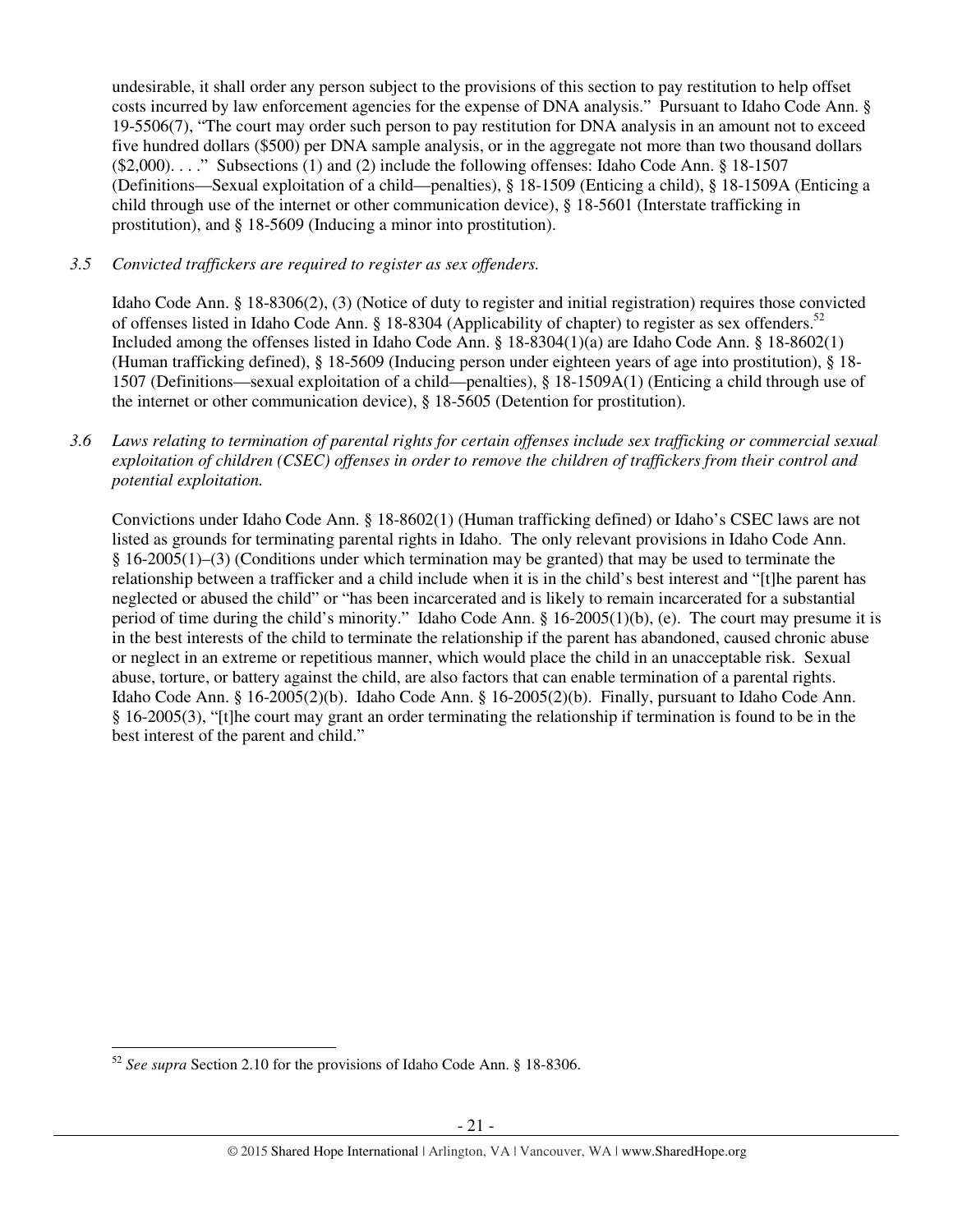#### FRAMEWORK ISSUE 4: CRIMINAL PROVISIONS FOR FACILITATORS

### *Legal Components:*

- *4.1 The acts of assisting, enabling, or financially benefitting from child sex trafficking are included as criminal offenses in the state sex trafficking statute.*
- *4.2 Financial penalties, including asset forfeiture laws, are in place for those who benefit financially from or aid and assist in committing domestic minor sex trafficking.*

*\_\_\_\_\_\_\_\_\_\_\_\_\_\_\_\_\_\_\_\_\_\_\_\_\_\_\_\_\_\_\_\_\_\_\_\_\_\_\_\_\_\_\_\_\_\_\_\_\_\_\_\_\_\_\_\_\_\_\_\_\_\_\_\_\_\_\_\_\_\_\_\_\_\_\_\_\_\_\_\_\_\_\_\_\_\_\_\_\_\_\_\_\_\_* 

- *4.3 Promoting and selling child sex tourism is illegal.*
- *4.4 Promoting and selling child pornography is illegal.*

### *Legal Analysis:*

l

*4.1 The acts of assisting, enabling, or financially benefitting from child sex trafficking are included as criminal offenses in the state sex trafficking statute*.

Idaho Code Ann. § 18-8602(1) (Human trafficking defined) does not expressly criminalize assisting, enabling, or financially benefitting from domestic minor sex trafficking, stating instead that "'human trafficking' means: (1) Sex trafficking . . . in which the person induced to perform such act has not attained eighteen (18) years of age." Additionally, no CSEC laws include the acts of facilitators. However, other laws related to prostitution may be used to prosecute facilitators.

A facilitator may be convicted under several Idaho prostitution laws, all of which are punishable as felonies by imprisonment for 2–20 years, a \$1,000–\$50,000 fine, or both. Idaho Code Ann. §§ 18-5603, 18-5604, 18-5606, 18-5608. Idaho Code Ann. § 18-5603 (Receiving pay for procurement) applies to a facilitator "who knowingly receives money or any object of value to procure a prostitute." Idaho Code Ann. § 18-5604 (Paying for procurement) applies to a facilitator "who pays another money or any object of value to procure a third person to engage in prostitution." Idaho Code Ann. § 18-5606(1) (Accepting earnings of prostitute) applies to a facilitator "who shall knowingly accept or appropriate any money or item of value from the proceeds or earnings of any person engaged in prostitution as part of a joint venture<sup>53</sup> with such person." Lastly, Idaho Code Ann. § 18-5608 (Harboring prostitutes) applies to a facilitator "maintaining, controlling or supporting a house of prostitution."

Additionally, Idaho Code Ann. § 18-8201 (Money laundering and illegal investment) separately makes it illegal for a facilitator to knowingly engage in certain financial transactions that further racketeering.<sup>54</sup> A conviction under this statute is punishable as a felony by imprisonment up to 10 years, a fine of the greater of up to \$250,000 or "twice the value of the property involved in the transaction," or both fine and imprisonment. Idaho Code Ann. § 18-8201(4).

4.1.1 Recommendation: Amend Idaho Code Ann. § 18-8602(1) (Human trafficking defined) to include anyone who knowingly assists, enables, or financially benefits from human trafficking.

<sup>&</sup>lt;sup>53</sup> Idaho Code Ann. § 18-5606(2) defines "joint venture" as "an undertaking by two (2) or more persons jointly to carry out a single business enterprise involving one or more transactions for profit. Such joint venture can be created by oral agreement or may be inferred from acts or conduct."

<sup>54</sup> *See supra* Section 3.1 for the provisions of Idaho Code Ann. § 18-8201.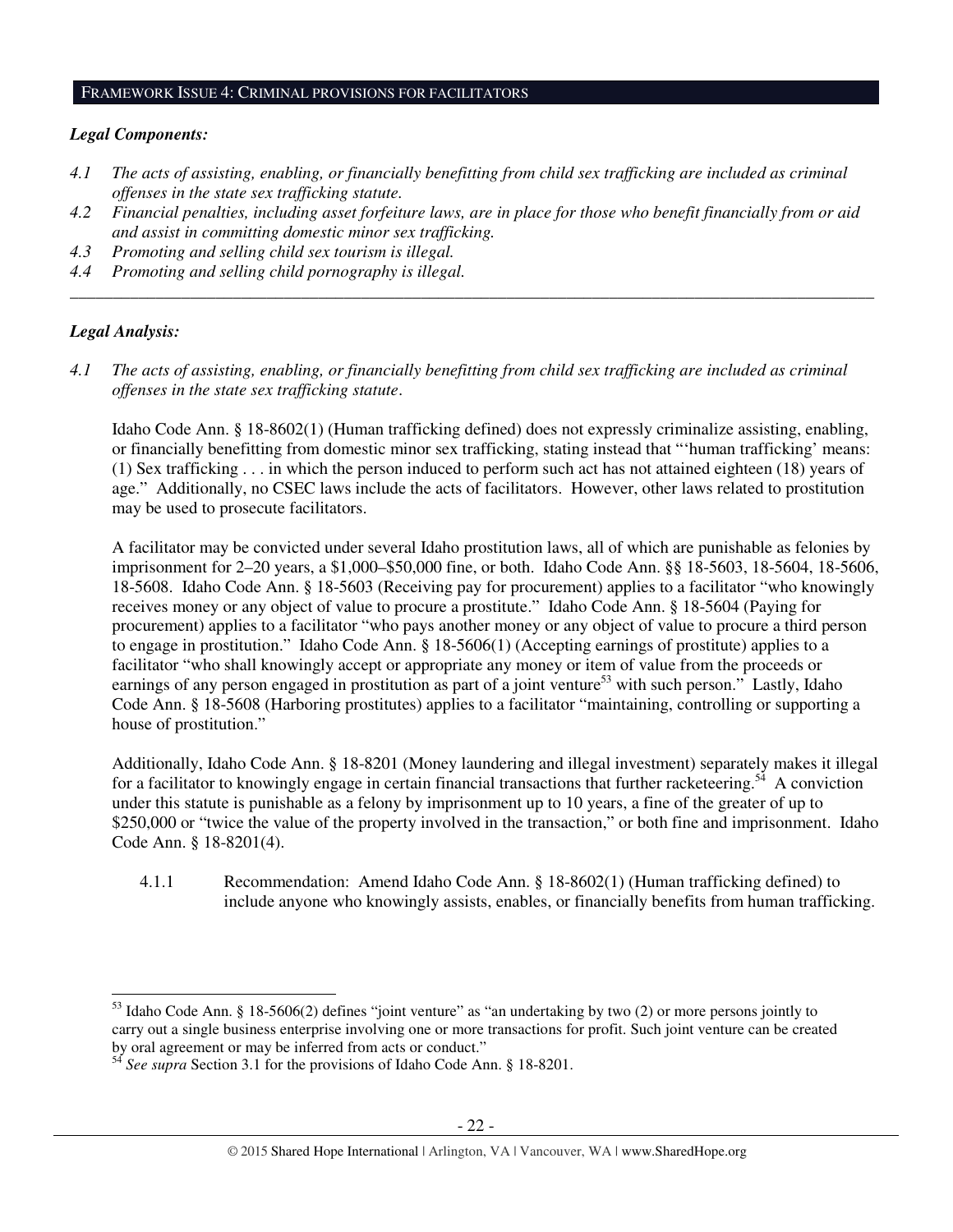### *4.2 Financial penalties, including asset forfeiture laws, are in place for those who benefit financially from or aid and assist in committing domestic minor sex trafficking.*

Facilitators may be subject to fines, restitution, forfeiture, and civil damages. A facilitator convicted under Idaho Code Ann. § 18-5603 (Receiving pay for procurement), §18-5604 (Paying for procurement), § 18- 5606(1) (Accepting earnings of prostitute), or § 18-5608 (Harboring prostitutes) may be required to pay a fine of \$1,000–\$50,000. Idaho Code Ann. §§ 18-5604, 18-5603, 18-5606, 18-5608.

A facilitator convicted under Idaho Code Ann. § 18-8201(4) (Money laundering and illegal investment) may be ordered to pay a fine of the greater of up to \$250,000 or "twice the value of the property involved in the transaction." Idaho Code Ann. §§ 18-7804(e), 18-8201(4). Additionally, Idaho Code Ann. § 72-1025(1) (Fines) provides that a facilitator convicted of any crime also may have to pay an additional fine or reimbursement of \$37.00 per misdemeanor count, at least \$75.00 per felony count, and at least \$300.00 per sex offense account.<sup>55</sup>

Facilitators convicted of any crime may be required to make restitution to their victims, at the discretion of the court. Idaho Code Ann. § 19-5304(2) (Restitution for crime victims) requires the court to order a defendant to make restitution when the crime resulted in an economic loss<sup>56</sup> to the victim, unless the court determines that restitution is "inappropriate or undesirable."<sup>57</sup> Idaho Code Ann. § 18-8201(5) (Money laundering and illegal investment) further authorizes the court to "order restitution for all costs and expenses of prosecution and investigation," if a facilitator is convicted under Idaho Code Ann. § 18-8201(1)–(3).

Restitution may also be ordered under Idaho Code Ann. § 19-5506(6) which states, "Unless the court determines that an order of restitution would be inappropriate or undesirable, it shall order any person subject to the provisions of this section to pay restitution to help offset costs incurred by law enforcement agencies for the expense of DNA analysis." Pursuant to Idaho Code Ann. § 19-5506(7), "The court may order such person to pay restitution for DNA analysis in an amount not to exceed five hundred dollars (\$500) per DNA sample analysis, or in the aggregate not more than two thousand dollars (\$2,000). . . ." Subsections (1) and (2) include the following offenses: Idaho Code Ann. § 18-1507 (Definitions—Sexual exploitation of a child—penalties), § 18-1509 (Enticing a child), § 18-1509A (Enticing a child through use of the internet or other communication device), § 18-5601 (Interstate trafficking in prostitution), and § 18-5609 (Inducing a minor into prostitution).

Idaho Code Ann. § 18-314 (Property of convict not forfeited)<sup>58</sup> limits the availability of asset forfeiture to when it is expressly authorized by law. Most of the laws under which facilitators may be prosecuted do not expressly authorize asset forfeiture. However facilitators may face forfeiture of assets deemed a moral nuisance under Idaho Code Ann. § 52-406 (Right to possession of real property and personal property after hearing on the temporary injunction) which authorizes the court to "declare a temporary forfeiture of the use of the real property upon which [a] public nuisance is located and the personal property located therein" if allegations complaining of a moral nuisance<sup>59</sup> are supported by "clear and convincing evidence." Idaho Code Ann.  $\S$  52-104(F) (Moral nuisances—types) expressly declares that "[e]very place which, as a regular course of business, is used for the purposes of lewdness, assignation, or prostitution, and every such place in or upon which acts of lewdness, assignation, or prostitution, are held or occur" is a moral nuisance. Additionally, Idaho Code Ann. § 52-415 (Civil penalty) states in part,

<sup>55</sup> *See supra* note 27 for the applicable sex offenses.

<sup>&</sup>lt;sup>56</sup> See supra note 29 for the definition of "economic loss."

<sup>&</sup>lt;sup>57</sup> See supra Section 2.8 for the provisions of Idaho Code Ann. §19-5304(2) (Restitution for crime victims).

<sup>&</sup>lt;sup>58</sup> See supra Section 2.8 for the provisions of Idaho Code Ann. § 18-314 (Property of convict not forfeited).

<sup>&</sup>lt;sup>59</sup> See supra note 48 for the definition of "moral nuisance."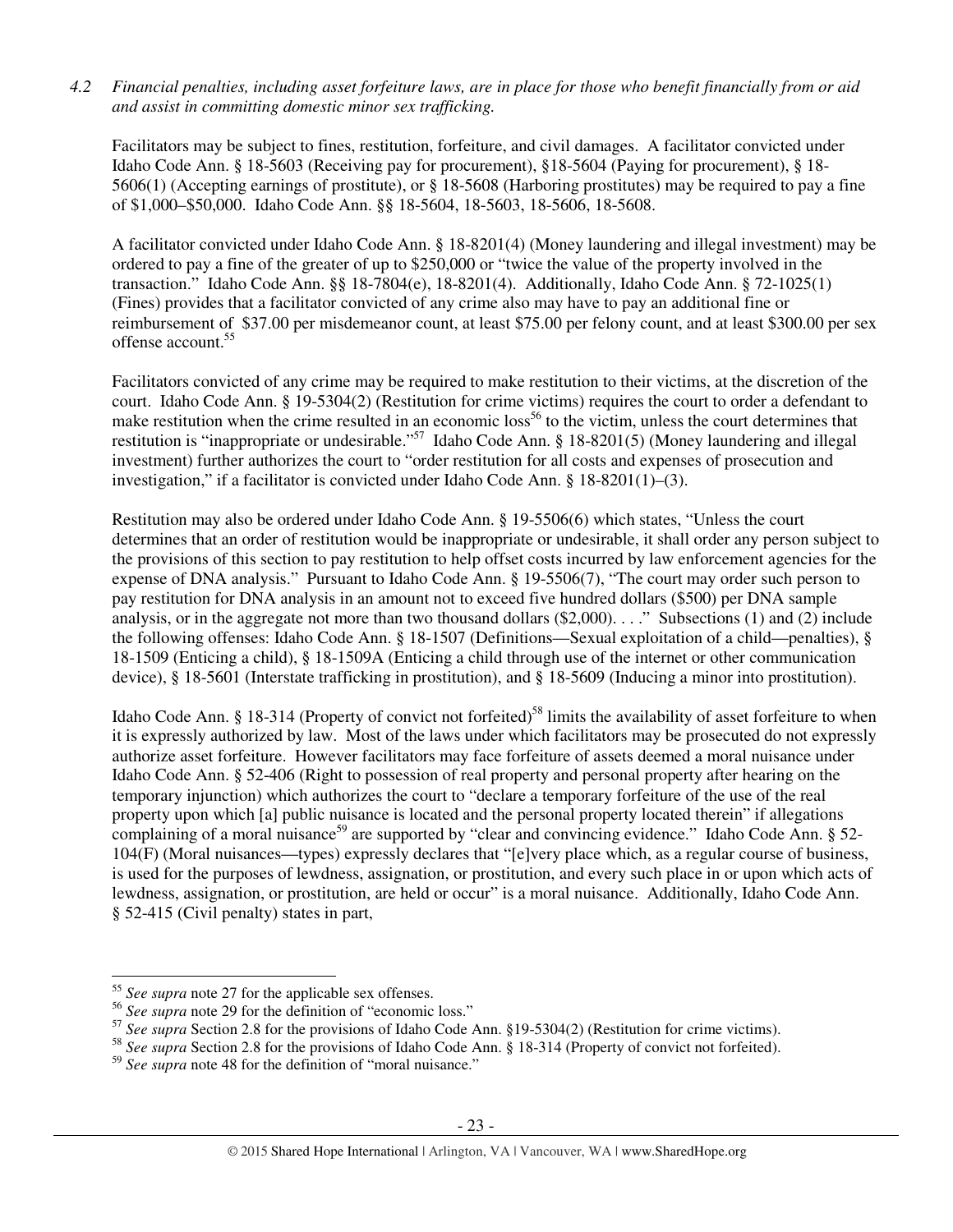All personal property declared to be a moral nuisance . . . and all monies and other considerations declared to be a moral nuisance . . . are the subject of forfeiture to the local government and are recoverable as damages in the county wherein such matter is sold, exhibited or otherwise used. Such monies may be traced to and shall be recoverable from persons who, under section 52-405 [Notice of hearing on temporary injunction—consolidation], Idaho Code, have knowledge of the nuisance at the time such monies are received by them.

### *4.3 Promoting and selling child sex tourism is illegal*.

Idaho does not specifically prohibit sex tourism.

4.3.1 Recommendation: Enact a law that specifically prohibits selling or offering to sell travel services that include or facilitate travel for the purpose of engaging in commercial sexual exploitation of a minor or prostitution of a minor, if the offering, selling, or travel occurs in Idaho.

### *4.4 Promoting and selling child pornography is illegal*.

Promoting and selling child pornography is illegal under Idaho Code Ann. § 18-1507(2)(c) and (d) (Definitions—sexual exploitation of a child—penalties), which states,

(2) A person commits sexual exploitation of a child $^{60}$  if he knowingly and willfully:

(c) Promotes, prepares, publishes, produces, makes, finances, offers, exhibits, or advertises any sexually exploitative material; or

(d) Distributes through any means including, but not limited to, mail, physical delivery or exchange, use of a computer or any other electronic or digital method, any sexually exploitative material. Distribution of sexually exploitative material does not require a pecuniary transaction or exchange of interests in order to complete the offense.

. . . .

. . . .

(4) The sexual exploitation of a child pursuant to subsections  $(2)(b)$ , (c) and (d) of this section is a felony and shall be punishable by imprisonment in the state prison for a term not to exceed thirty (30) years or by a fine not to exceed fifty thousand dollars (\$50,000) or by both such fine and imprisonment. . . . .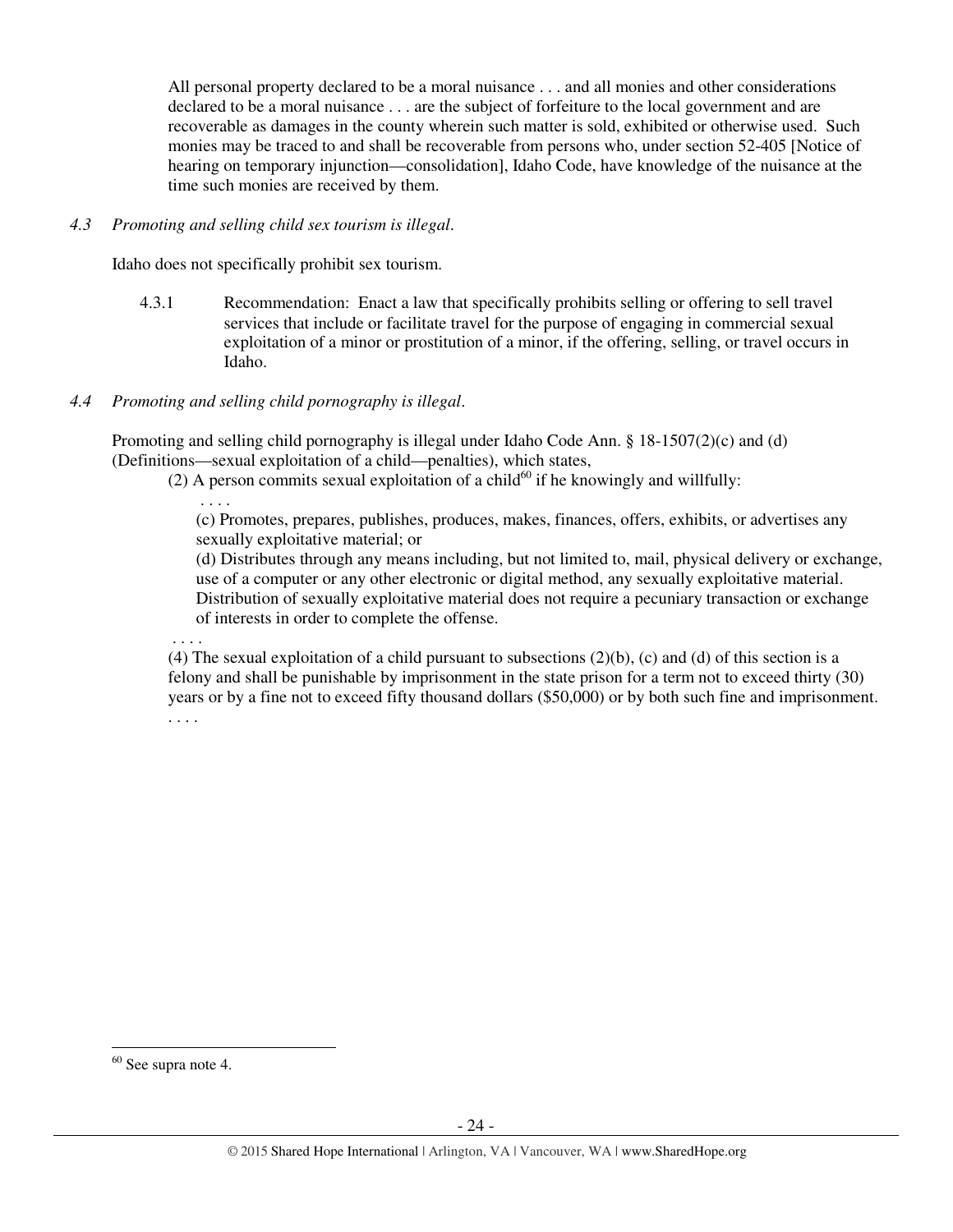### FRAMEWORK ISSUE 5: PROTECTIVE PROVISIONS FOR THE CHILD VICTIMS

### *Legal Components:*

- *5.1 Statutorily-mandated victim services define "victim" to specifically include victims of domestic minor sex trafficking or commercial sexual exploitation of children (CSEC) to ensure prompt identification and access to victims' rights and services.*
- *5.2 The state sex trafficking statute expressly prohibits a defendant from raising consent of the minor to the commercial sex acts as a defense.*
- *5.3 Prostitution laws apply only to adults, preventing criminalization of minors under 18 for prostitution offenses.*
- *5.4 State law provides a non-punitive avenue to specialized services through one or more points of entry.*
- *5.5 Commercial sexual exploitation is identified as a type of abuse and neglect within child protection statutes.*
- *5.6 The definition of "caregiver" or another related term in the child welfare statutes is not a barrier to a sex trafficked child accessing the protection of child welfare.*
- *5.7 Crime victims' compensation is specifically available to a child victim of sex trafficking or commercial sexual exploitation of children (CSEC) without regard to ineligibility factors.*
- *5.8 Victim-friendly procedures and protections are provided in the trial process for minors under 18.*
- *5.9 Expungement or sealing of juvenile delinquency records resulting from arrests or adjudications for prostitution-related offenses committed as a result of, or in the course of, the commercial sexual exploitation of a minor is available within a reasonable time after turning 18.*
- *5.10 Victim restitution and civil remedies for victims of domestic minor sex trafficking or commercial sexual exploitation of children (CSEC) are authorized by law.*
- *5.11 Statutes of limitations for civil and criminal actions for child sex trafficking or commercial sexual exploitation of children (CSEC) offenses are eliminated or lengthened sufficiently to allow prosecutors and victims a realistic opportunity to pursue criminal action and legal remedies.*

*\_\_\_\_\_\_\_\_\_\_\_\_\_\_\_\_\_\_\_\_\_\_\_\_\_\_\_\_\_\_\_\_\_\_\_\_\_\_\_\_\_\_\_\_\_\_\_\_\_\_\_\_\_\_\_\_\_\_\_\_\_\_\_\_\_\_\_\_\_\_\_\_\_\_\_\_\_\_\_\_\_\_\_\_\_\_\_\_\_\_\_\_\_* 

# *Legal Analysis:*

l

*5.1 Statutorily-mandated victim services define "victim" to specifically include victims of domestic minor sex trafficking or commercial sexual exploitation of children (CSEC) to ensure prompt identification and access to victims' rights and services.* 

Commercially sexually exploited children are not specifically defined as victims in the Idaho Code. However, they may still satisfy other requirements that would qualify them as victims under the existing definitions in the Idaho Code. For example, in the context of crime victims compensation, Idaho Code Ann. § 72-  $1003(8)$  (Definitions) defines a "victim" as "a person who suffers injury<sup>61</sup> or death as a result of: (a) Criminally injurious conduct; (b) His good faith effort to prevent criminally injurious conduct; $^{62}$  or (c) His good faith effort to apprehend a person reasonably suspected of engaging in criminally injurious conduct."

intentional, knowing, or reckless conduct that:

 $61$  "Injury" is defined in Idaho Code Ann. § 72-1003(7) as

actual bodily harm or disfigurement and, with respect to a victim, includes pregnancy, venereal disease, mental or nervous shock, or extreme mental distress. For the purposes of this chapter, 'extreme mental distress' means a substantial personal disorder of emotional processes, thought or cognition which impairs judgment, behavior or ability to cope with the ordinary demands of life.

 $62$  "Criminally injurious conduct" is defined in Idaho Code Ann. § 72-1003(4) as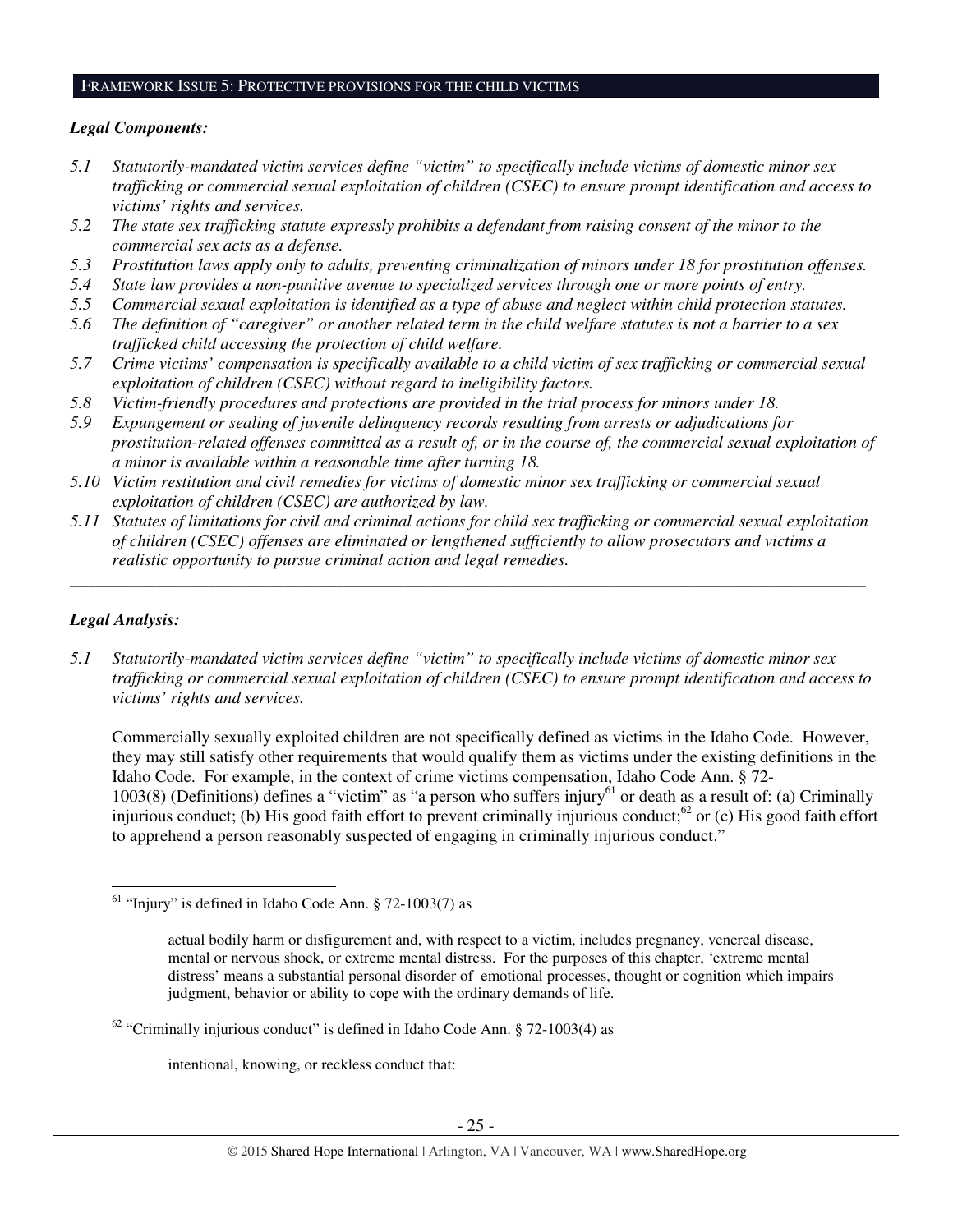Additionally, for the purposes of restitution under Idaho Code Ann.  $\S$  19-5304(e)(i) (Restitution for crime victims), a "victim" includes "[t]he directly injured victim which means a person or entity, who suffers economic loss<sup>63</sup> or injury as the result of the defendant's criminal conduct and shall also include the immediate family of a minor and the immediate family of the actual victim in homicide cases."

With respect to rights afforded to victims during the investigation and prosecution of a case, Idaho Code Ann. § 19-5306(5)(a) (Rights of victim during investigation, prosecution, and disposition of the crime) defines a "victim" as "an individual who suffers direct or threatened physical, financial or emotional harm as the result of the commission of a crime $^{64}$  or juvenile offense."

- 5.1.1 Recommendation: Amend the Idaho Code to expressly define commercially sexually exploited children as victims.
- *5.2 The state sex trafficking statute expressly prohibits a defendant from raising consent of the minor to the commercial sex acts as a defense.*

Idaho Code Ann. § 18-8602(1) (Human trafficking defined), § 18-5609 (Inducing person under eighteen years of age into prostitution), and § 18-1509A(1) (Enticing a child through the use of the internet or other communication device—penalties—jurisdiction) do not expressly prohibit a perpetrator from using the consent of a minor to a commercial sex act as a defense to the crime, although it appears from these statutes' language that a consent defense would be inconsistent with these statutes.<sup>65</sup>

5.2.1 Recommendation: Amend Idaho Code Ann. § 18-8602(1) (Human trafficking defined), § 18- 1507(1) (Definitions—Sexual exploitation of a child—penalties), § 18-5609 (Inducing person under eighteen years of age into prostitution), and  $\S$  18-1509A(1) (Enticing a child through the use of the internet or other communication device—penalties—jurisdiction) to expressly eliminate a consent defense.

(a) Occurs or is attempted in this state or occurs outside the state of Idaho against a resident of the state of Idaho and which occurred in a state which does not have a crime victims compensation program for which the victim is eligible as eligibility is set forth in this statute;

(b) Constitutes an act of terrorism as defined by 18 U.S.C. 2331, committed outside the United States against a resident of this state;

(c) Results in injury or death; and

 $\overline{a}$ 

(d) Is punishable by fine, imprisonment, or death or would be so punishable but for the fact that the person engaging in the conduct lacked capacity to commit the crime under the laws of this state. . . .

 $63$  "Economic loss" is defined in Idaho Code Ann. § 19-5304(1)(a) as including, not exclusively, "the value of property taken, destroyed, broken, or otherwise harmed, lost wages, and direct out-of-pocket losses or expenses, such as medical expenses resulting from the criminal conduct, but does not include less tangible damage such as pain and suffering, wrongful death or emotional distress."

 $64$  "Criminal offense" is defined in Idaho Code Ann. § 19-5306(5)(b) as "any charged felony or a misdemeanor involving physical injury, or the threat of physical injury, or a sexual offense."

<sup>65</sup> Senate Bill 1337, passed during the second regular session of the sixty-first legislature of the State of Idaho, 2012 Ida. Ch. 269, deleted the legislative findings contained in Idaho Code Ann. § 18-1507(1), which stated: "[t]he legislature hereby finds and declares that the commercial sexual exploitation of children constitute a wrongful invasion of the child's right of privacy and results in social, developmental, and emotional injury to the child; that a child below the age of eighteen (18) years is incapable of giving informed consent to the use of his or her body for a commercial purpose; and that to protect children from commercial sexual exploitation it is necessary to prohibit the production for trade or commerce of material which involves or is derived from such exploitation and to exclude all such material from the channels of trade and commerce."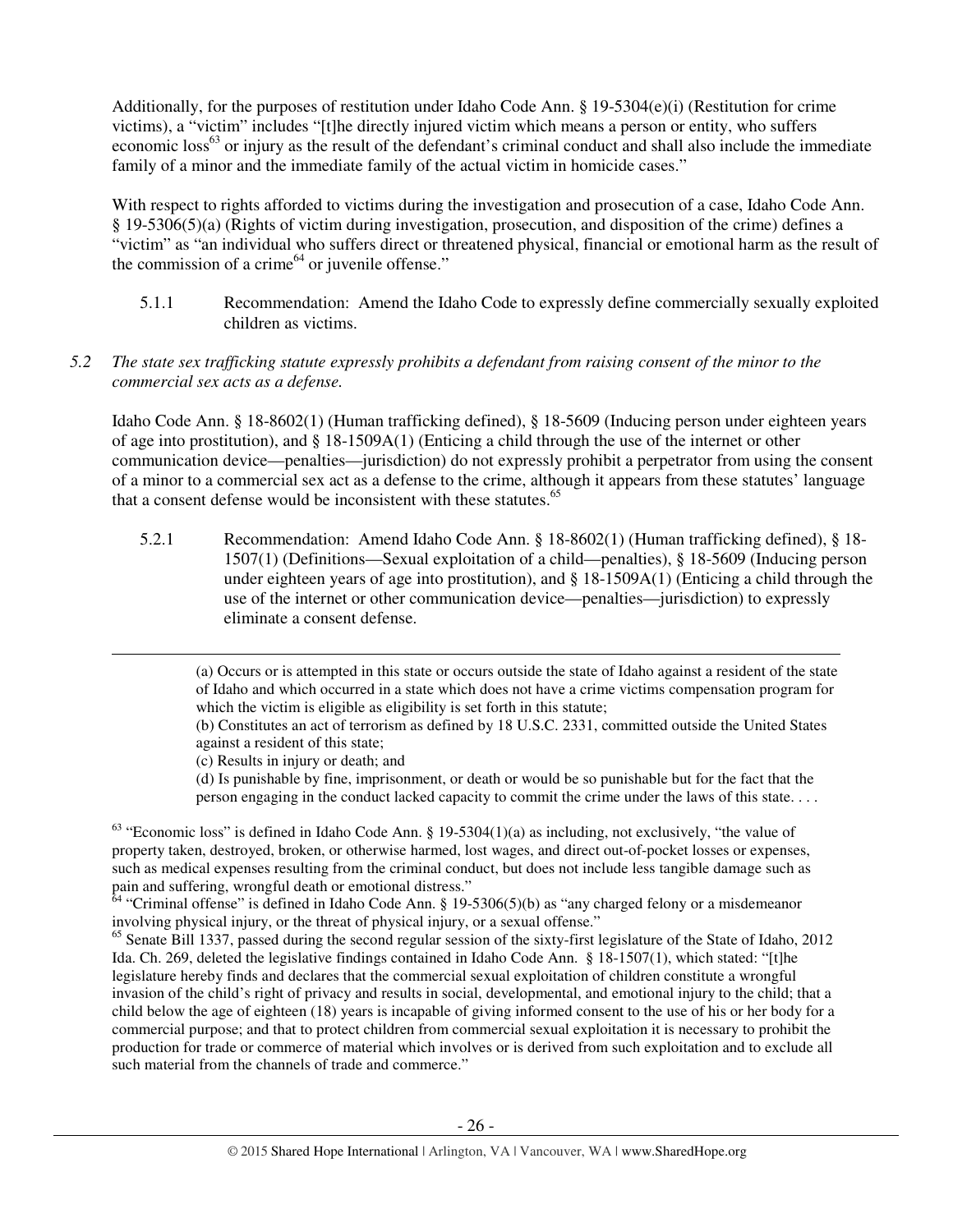*5.3 Prostitution laws apply only to adults, preventing criminalization of minors under 18 for prostitution offenses.* 

Idaho Code Ann. § 18-5613 (Prostitution) is not limited in applicability to adults and therefore renders minors subject to prosecution for prostitution offenses. Idaho Code Ann. § 18-5613(1) states instead,

A person is guilty of prostitution when he or she: (a) engages in or offers or agrees to engage in sexual conduct, or sexual contact with another person in return for a fee; or (b) is an inmate of a house of prostitution; or (c) loiters in or within view of any public place for the purpose of being hired to engage in sexual conduct or sexual contact.

A first or second conviction under this statute is a misdemeanor punishable by imprisonment up to 6 months in county jail, a fine up to \$1,000, or both. Idaho Code Ann. §§ 18-5613(2), 18-113(1). A third or subsequent conviction is punishable as a felony by imprisonment up to 5 years in the state prison, a fine up to \$50,000, or both. Idaho Code Ann. §§ 18-5613(2), 18-112.

- 5.3.1 Recommendation: Amend Idaho Code Ann. § 18-5613 (Prostitution) to eliminate liability for prostitution offenses for all minors under 18.
- *5.4 State law provides a non-punitive avenue to specialized services through one or more points of entry.*

# **Child Initially Identified as Abused/Neglected**

Pursuant to Idaho Code Ann. § 16-1602(1)(b) (Definitions),<sup>66</sup> a sexually exploited child is likely to be identified as abused or neglected. However, even if a child is identified as abused or neglected under Idaho Code Ann. § 16-1602(1)(b), the definition of caregiver or "custodian" under Idaho Code Ann. § 16-1602(13) (Definitions)<sup>67</sup> is not sufficiently broad to involve Child Protective Services in investigations where the child is in the custody or control of a non-family trafficker.

# *I. Initial Custody*

 $\overline{a}$ 

To the extent that a victim of child sex trafficking is identified as abused or neglected, the child may initially come to the attention of law enforcement or the Department of Health and Welfare through the filing of a mandatory report of abuse pursuant to Idaho Code Ann. § 16-1605 (Reporting of abuse, abandonment or neglect).

a. Authority for Initial Custody

Idaho Code Ann. § 16-1605 (Reporting of abuse, abandonment or neglect) requires medical professionals, school employees, social workers, and any other persons "having reason to believe that a child under the age of eighteen (18) years has been abused,<sup>68</sup> abandoned or neglected or who observes" such conduct to report the incident to law enforcement or the department of health and welfare.

<sup>66</sup> *See infra* section 5.5 for a full analysis of the definition of "abuse" as it related to identification of sexually exploited children.

<sup>67</sup> *See infra* section 5.6 for a full analysis of the definition of "custodian."

 $68$  Idaho Code Ann. § 16-1602(1)(b) (Definitions) defines "abused" to include situations where a child has been subjected to "[s]exual conduct, including rape, molestation, incest, prostitution, obscene or pornographic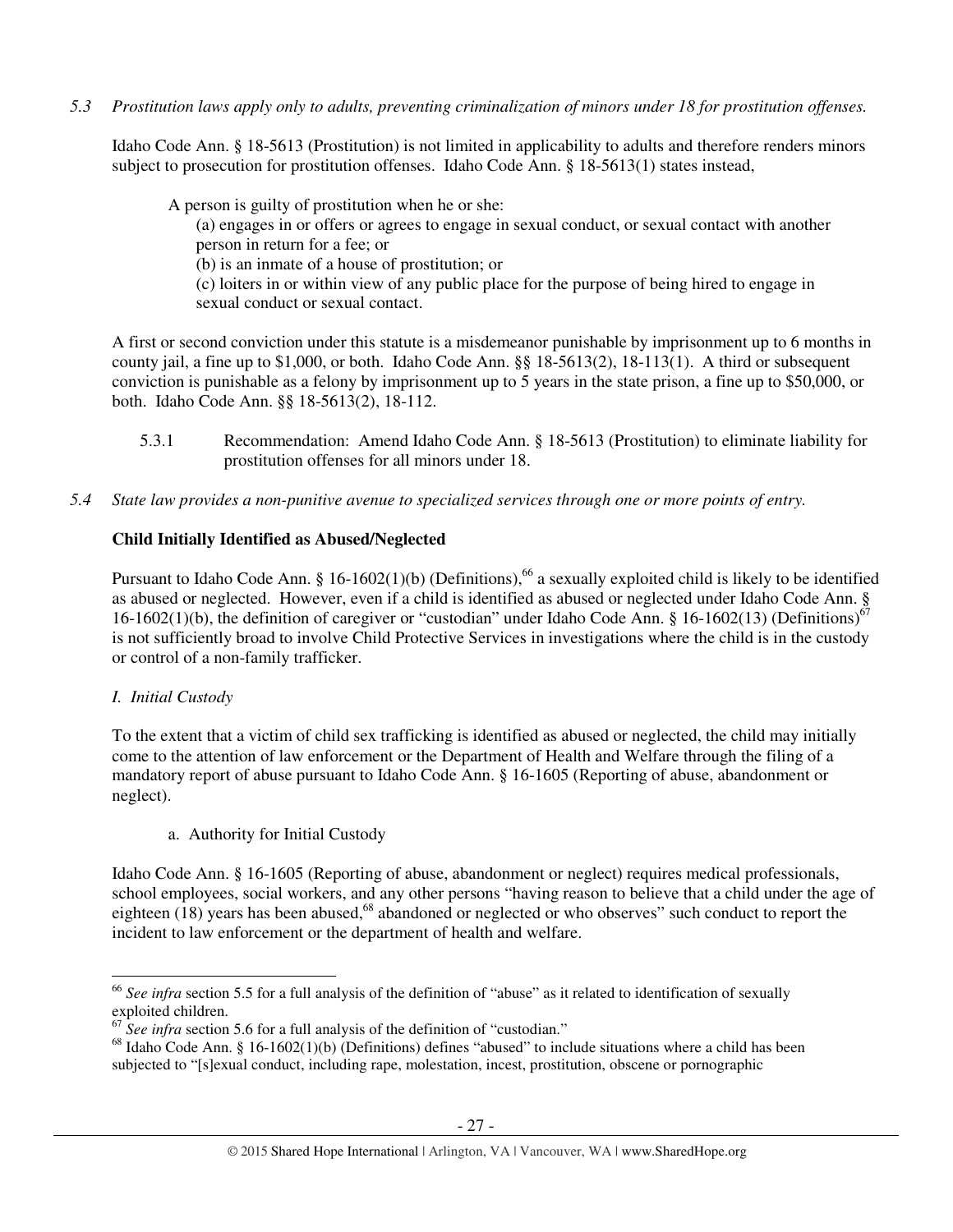Pursuant to Idaho Code Ann. § 32-11-201 (Initial child custody jurisdiction):

(a) Except as otherwise provided in section 32-11-204, Idaho Code, a court of this state has jurisdiction to make an initial child custody determination only if:

 (1) This state is the home state of the child on the date of the commencement of the proceeding, or was the home state of the child within six (6) months before the commencement of the proceeding and the child is absent from this state but a parent or person acting as a parent continues to live in this state;

(2) A court of another state does not have jurisdiction under paragraph (1) of this subsection, or a court of the home state of the child has declined to exercise jurisdiction on the ground that this state is the more appropriate forum under section 32-11-207 or 32-11-208, Idaho Code, and:

(A) The child and the child's parents, or the child and at least one (1) parent or a person acting as a parent, have a significant connection with this state other than mere physical presence; and (B) Substantial evidence is available in this state concerning the child's care, protection, training and personal relationships;

(3) All courts having jurisdiction under paragraph (1) or (2) of this subsection have declined to exercise jurisdiction on the ground that a court of this state is the more appropriate forum to determine the custody of the child under section 32-11-207 or 32-11-208, Idaho Code; or (4) No court of any other state would have jurisdiction under the criteria specified in paragraph (1),

(2) or (3) of this subsection.

(b) Subsection (a) of this section is the exclusive jurisdictional basis for making a child custody determination by a court of this state.

(c) Physical presence of, or personal jurisdiction over, a party or a child is not necessary or sufficient to make a child custody determination.

b. Placement: Where are the victims placed upon initial custody (immediate placement)?

Idaho Code Ann. § 16-1609(1) requires the law enforcement officer taking custody of the child to place the child in a "place of shelter." According to Idaho Code Ann. § 16-1608(1)(a) (Emergency removal),

A child may be taken into shelter care<sup>69</sup> by a peace officer without [a court] order . . . only where the child is endangered in his surroundings and prompt removal is necessary to prevent serious physical or mental injury<sup>70</sup> to the child or where the child is an abandoned child pursuant to the provisions of chapter 82 [Idaho safe haven act], title 39 [Health and safety], Idaho Code.

An officer must release a juvenile taken into custody "to his parent or other responsible adult upon written promise . . . to bring the juvenile to court at a stated time," unless the court orders otherwise or it appears to the officer that releasing the juvenile would not be in the juvenile's or society's best interests. Idaho Code Ann. § 20-516(2).

*II. Process following initial custody:* 

 $\overline{a}$ 

photographing, filming or depiction for commercial purposes, or other similar forms of sexual exploitation harming or threatening the child's health or welfare or mental injury to the child."

<sup>&</sup>lt;sup>69</sup> Idaho Code Ann. § 16-1602(33) defines "shelter care" as "places designated by the department for temporary care of children pending court disposition or placement."

<sup>70</sup> Idaho Code Ann. § 16-1602(25) defines "mental injury" as "a substantial impairment in the intellectual or psychological ability of a child to function within a normal range of performance and/or behavior, for short or long terms<sup>"</sup>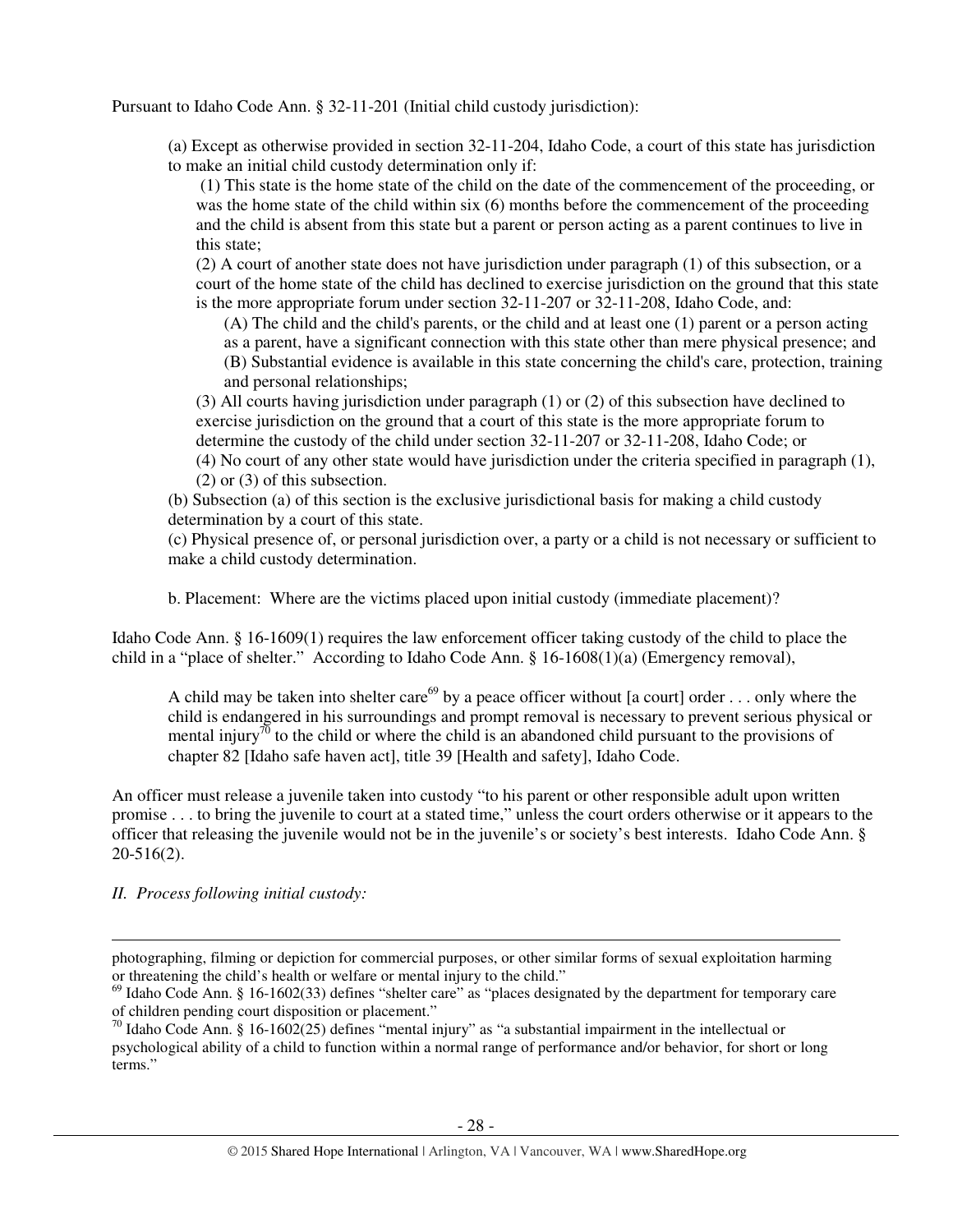a. Where is child referred after initial custody**?** 

Pursuant to Idaho Code Ann. Idaho Code Ann. § 16-1602(33) "shelter care" are "places designated by the department for temporary care of children pending court disposition or placement."

b. When/how does court assume jurisdiction?

Idaho Code Ann. § 16-1609(1) requires the law enforcement officer taking custody of the child to notify the court and the child's parents and to place the child in a "place of shelter" for no more than 48 hours, during which a "shelter care hearing" must take place. The purpose and the goals of the shelter care hearing is

to decide whether a child should be placed in or remain in temporary shelter care pending the adjudicatory hearing under the Child Protective Act (CPA). The hearing is governed by Idaho Code §16-1615 and Idaho Juvenile Rule 39. The shelter care hearing is preliminary in nature and is not intended to resolve the substantive issues that will be addressed at the adjudicatory hearing. The court's decision is comprised of two principal questions. First, a court at the shelter care hearing must determine whether there is reasonable cause to believe that the child is within the jurisdiction of the courts pursuant to the CPA. Second, if there is reasonable cause to believe the child is within the jurisdiction of the court, the court must then determine whether it is in the child's best interests to remain in or be placed in a place of temporary shelter care pending the adjudicatory hearing. While there are other important areas of inquiry at a shelter care hearing, these two questions are the primary matters of focus.<sup>71</sup>

# *III. Placement process pending adjudication/investigation:*

At the shelter care hearing, the court will determine whether the child will continue to be held in custody. Idaho Code Ann. § 16-1615(1). Pursuant to Idaho Code Ann. § 16-1615(5),

If, upon the completion of the shelter care hearing, it is shown that:

- (a) A petition has been filed; and
- (b) There is reasonable cause to believe the child comes within the jurisdiction of the court under this chapter<sup>72</sup> and either:
	- (i) The department made reasonable efforts to eliminate the need for shelter care but the efforts were unsuccessful; or
	- (ii) The department made reasonable efforts to eliminate the need for shelter care but was not able to safely provide preventive services; and

(c) The child could not be placed in the temporary sole custody of a parent having joint legal or physical custody; and

(d) It is contrary to the welfare of the child to remain in the home; and

(e) It is in the best interests of the child to remain in temporary shelter care pending the conclusion of the adjudicatory hearing; or

(f) There is reasonable cause to believe that the child comes within the jurisdiction of the court under this chapter, but a reasonable effort to prevent placement of the child outside the home could

<sup>&</sup>lt;sup>71</sup> Idaho Child Protection Manual, Chapter 4, Shelter Care, "4.1 Purpose and Goals of the Shelter Care Hearing," page 35, Last Revised April 22, 2011. Available at:

HTTP://WWW.ISC.IDAHO.GOV/CHILDPROTECTION/MAIN.HTM

<sup>&</sup>lt;sup>72</sup> Pursuant to Idaho Code Ann. § 16-1603(1) (Jurisdiction of the courts), a child comes within the court's jurisdiction if the child is "neglected, abused or abandoned," homeless, or if the child's "parents or other legal custodian fails to provide a stable home environment."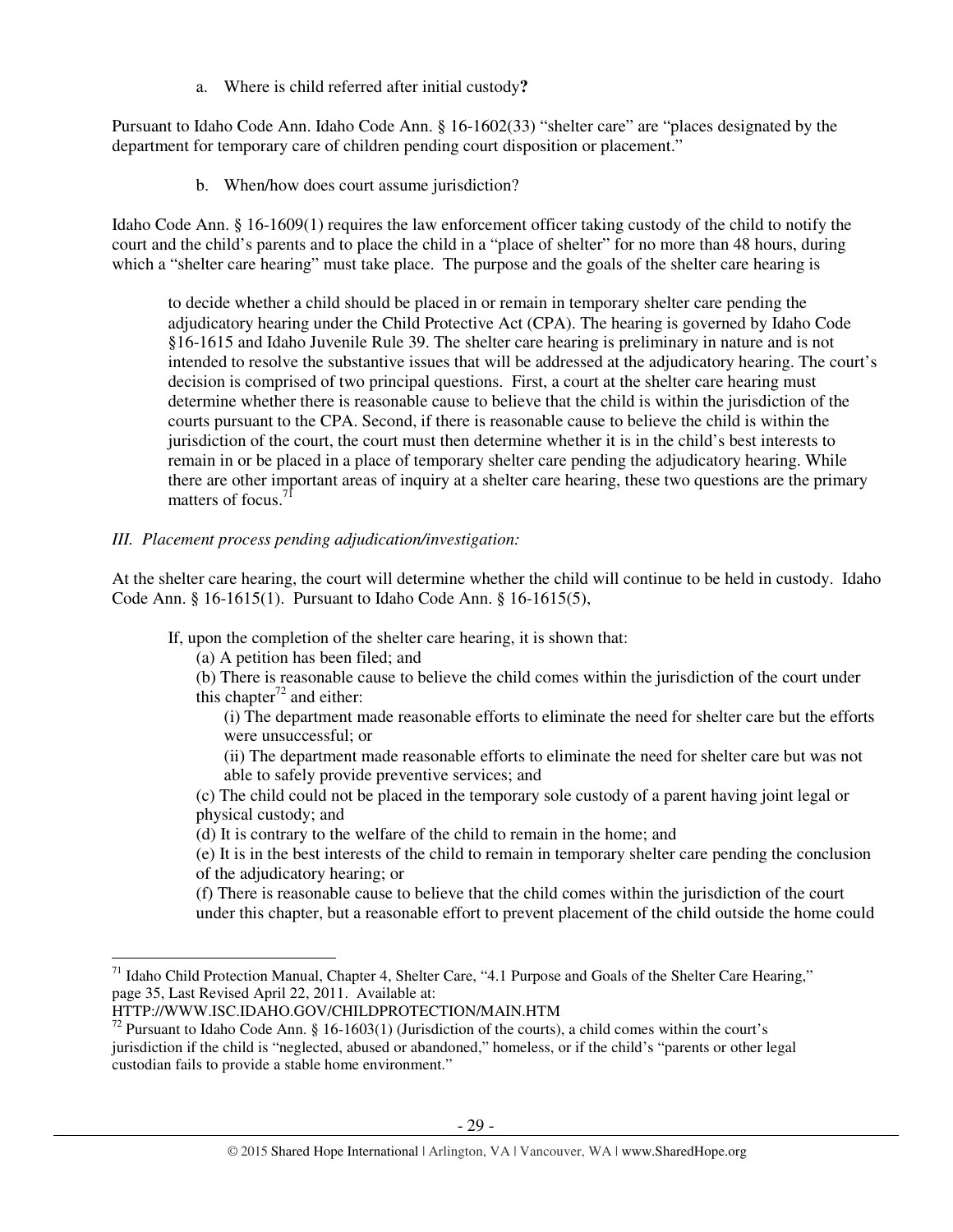be affected by a protective order safeguarding the child's welfare and maintaining the child in his present surroundings;

the court shall issue, within twenty-four (24) hours of such hearing, an order of temporary legal custody and/or a protective order. . . .

### *IV. Adjudication or referral to alternate process:*

If the court retains custody over the child, an adjudicatory hearing will be held within 30 days of the date the petition was filed. Idaho Code Ann. § 16-1615(6). As long as the child is adjudicated to come within the court's jurisdiction,<sup>73</sup> pursuant to Idaho Code Ann. § 16-1619(5) (Adjudicatory hearing), the court at the adjudicatory hearing may

(a) Place the child under protective supervision in of the department for an indeterminate period not to exceed the child's eighteenth birthday; or

(b) Vest legal custody in the department or other authorized agency subject to residual parental rights and subject to full judicial review by the court of all matters relating to the custody of the child by the department or other authorized agency.

### *V. Outcomes*

a. Disposition

If the court decides to grant custody to the department, pursuant to Idaho Code Ann. § 16-1619(6), it must

make detailed written findings based on facts in the record, that . . . continuation of residence in the home would be contrary to the welfare of the child and that vesting legal custody with the department or other authorized agency would be in the best interests of the child. . . . [and that] the department made reasonable efforts to prevent the placement of the child in foster care . . . .

If the court finds that reasonable efforts to reunify the child with one or both parents are not necessary because aggravating circumstances were present, the court must hold a permanency hearing within 30 days of the determination of aggravating circumstances. Idaho Code Ann. § 16-1619(6). The department must prepare a permanency plan and file the permanency plan with the court at least five (5) days prior to the permanency hearing. Idaho Code Ann. § 16-1620(1).

# **Child Initially Identified as Delinquent**

Despite the protections above, domestic minor sex trafficking victims also may be dealt with under the provisions of Idaho Code Ann. title 20 (State prison and county jails), chapter 5 (Juvenile corrections act).

# *I. Initial Custody:*

 $\overline{a}$ 

a. Authority for initial custody

Idaho Code Ann. § 20-516(1) (Apprehension and release of juveniles—Detention) authorizes a peace officer to take a juvenile into custody without a court order

<sup>73</sup> *See supra* note 72 for cases in which the court has jurisdiction.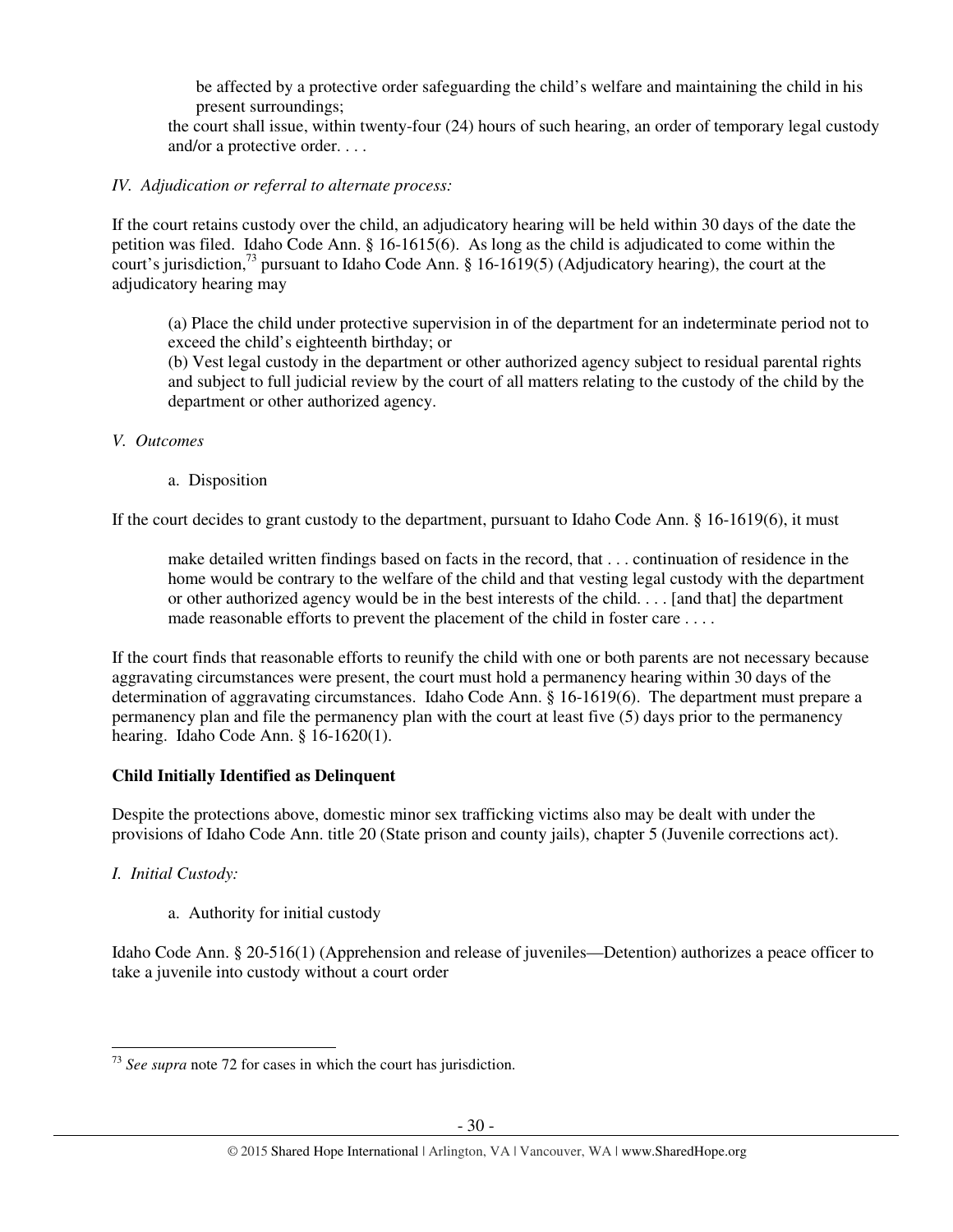(a) When he has reasonable cause to believe that the juvenile has committed an act which would be a misdemeanor or felony if committed by an adult; or

(b) When in the presence of a peace officer or private citizen the juvenile has violated any local, state or federal law or municipal ordinance; or

(c) When there are reasonable grounds to believe the juvenile has committed a status offense. Status offenses are truancy, running away from or being beyond the control of parents, guardian, or legal custodian and curfew violations.

Depending on whether the child has any prior convictions under Idaho Code Ann. § 18-5613 (Prostitution), a commercially sexually exploited child could be considered to have committed either a misdemeanor or felony prostitution offense and may be taken into custody under Idaho Code Ann. § 20-516

 $(1)$ .<sup>74</sup> Idaho Code Ann. § 20-516(2) also authorizes a peace officer to take a juvenile into custody pursuant to a court order or warrant.

b. Placement

Placement options include parents, relatives, a foster or group home, a juvenile detention center, or a "community-based diversion program." Idaho Code Ann. § 20-516(4)(a)–(f).

Pursuant to Idaho Code Ann. § 20-516(1) (Apprehension and release of juveniles—Detention) status offenders shall not be placed in any jail facility but instead may be placed in juvenile shelter care facilities,<sup>75</sup> except in the case of runaways, when there is a specific detention request from a foreign jurisdiction to hold the juvenile pending transportation arrangements.

# *II. Process following initial custody:*

a. Where is child referred after initial custody?

An officer must release a juvenile taken into custody "to his parent or other responsible adult upon written promise . . . to bring the juvenile to court at a stated time," unless the court orders otherwise or it appears to the officer that releasing the juvenile would not be in the juvenile's or society's best interests. Idaho Code Ann. § 20-516(2).

b. When/how does court assume jurisdiction?

If the child is not released, the court must hold a "detention hearing to determine where the juvenile will be placed until the next hearing" within 24 hours. Idaho Code Ann. § 20-516(4).

# *III. Placement process pending adjudication/investigation:*

# a. Placement hearing i.e. shelter or detention hearing

Idaho Code Ann. § 20-510 (Information—Investigation—Petition) provides that the prosecuting attorney or a peace officer may file a petition with the court alleging the facts that bring the juvenile within the court's jurisdiction. Before any petition is filed, however, the prosecuting attorney may refer the case directly "to the county probation officer or a community-based diversion program for informal probation and counseling" if the prosecutor decides court action is not required. Idaho Code Ann. § 20-511(1) (Diversion or informal

<sup>74</sup> *See supra* section 5.3 for the provisions of Idaho Code Ann. § 18-5613.

<sup>&</sup>lt;sup>75</sup> See supra note 69 for the definition of "shelter care."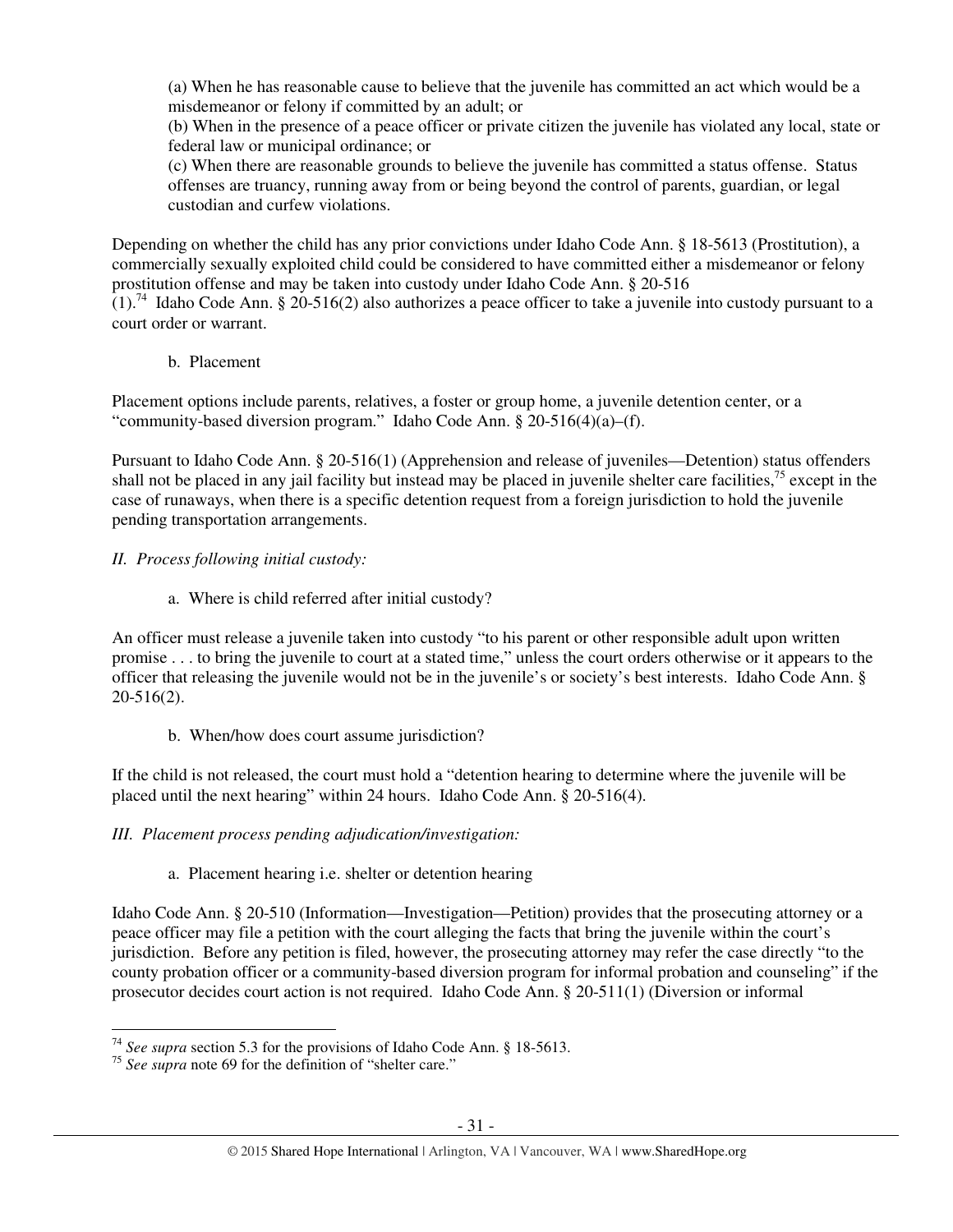disposition of the petition). If the diversion process is utilized, any statements made by a juvenile in a diversion proceeding are inadmissible as substantive evidence of guilt at an adjudicative proceeding on the underlying charge. Idaho Code Ann. § 20-511(1) (Diversion or informal disposition of the petition).

b. Placement Options

Pursuant to Idaho Code Ann. § 20-516(4)(a)–(f), placement options include parents, relatives, a foster or group home, a juvenile detention center, or a "community-based diversion program."

# *IV. Adjudication or referral to alternate process*

a. Adjudicatory/dispositional hearing

If the juvenile denies the petition's allegations, the court will hold an evidentiary hearing pursuant to Idaho Code Ann. § 20-519 (Evidentiary hearing).<sup>76</sup> Even if a petition is filed, if the juvenile offender admits the petition's allegations, "the court may decide to make an informal adjustment of the petition." Idaho Code Ann. § 20-511(2). Pursuant to Idaho Code Ann. § 20-511(2),

Informal adjustment can include, but is not limited to:

- (a) Reprimand of the juvenile offender;
- (b) Informal supervision with the probation department;
- (c) Community service work;
- (d) Restitution to the victim;
- (e) Participation in a community-based diversion program.

# *V. Outcomes*

 $\overline{a}$ 

# a. Disposition

There is a re-disposition hearing which takes place when a Child Protective Act (CPA) case is ongoing and the child is removed from his or her home after having been returned there pursuant to an order for protective supervision. In this type of case, the child has previously been found to be within the jurisdiction of the CPA. Idaho Code Ann. §16-1623 (2011). (Amended Disposition -- Removal During Protective Supervision).

If the juvenile denies the petition's allegations, the court will hold an evidentiary hearing pursuant to Idaho Code Ann. § 20-519 (Evidentiary hearing), and if the court determines that the juvenile offender falls within the court's jurisdiction,<sup>77</sup> Idaho Code Ann. § 20-520(1)<sup>78</sup> (Sentencing) authorizes the court to hold a sentencing hearing where it may

(a) Place the juvenile offender on formal probation for a period not to exceed three (3) years from the date of the order, except the court may place a juvenile offender on formal probation for a period not to exceed the juvenile offender's twenty-first birthday if the court finds that the juvenile offender has

<sup>76</sup> *See supra* note 72 for the provisions of Idaho Code Ann. § 20-505, which describes the types of juveniles over which the court has jurisdiction.

<sup>&</sup>lt;sup>77</sup> See supra note 72 for the provisions of Idaho Code Ann. § 20-505, which describes the types of juveniles over which the court has jurisdiction.

 $78$  Here and elsewhere in this report that Idaho Code Ann § 20-520 is quoted or cited, it has been updated to reflect the amendments added by the passage of House Bill No. 61 and Senate Bill No. 1035. H.B. 61, 63rd Leg., 1st Reg. Sess. (Idaho 2015) (effective July 1, 2015); S.B. 1035, 63rd Leg, 1st Reg. Sess. (Idaho 2015) (effective July 1, 2015).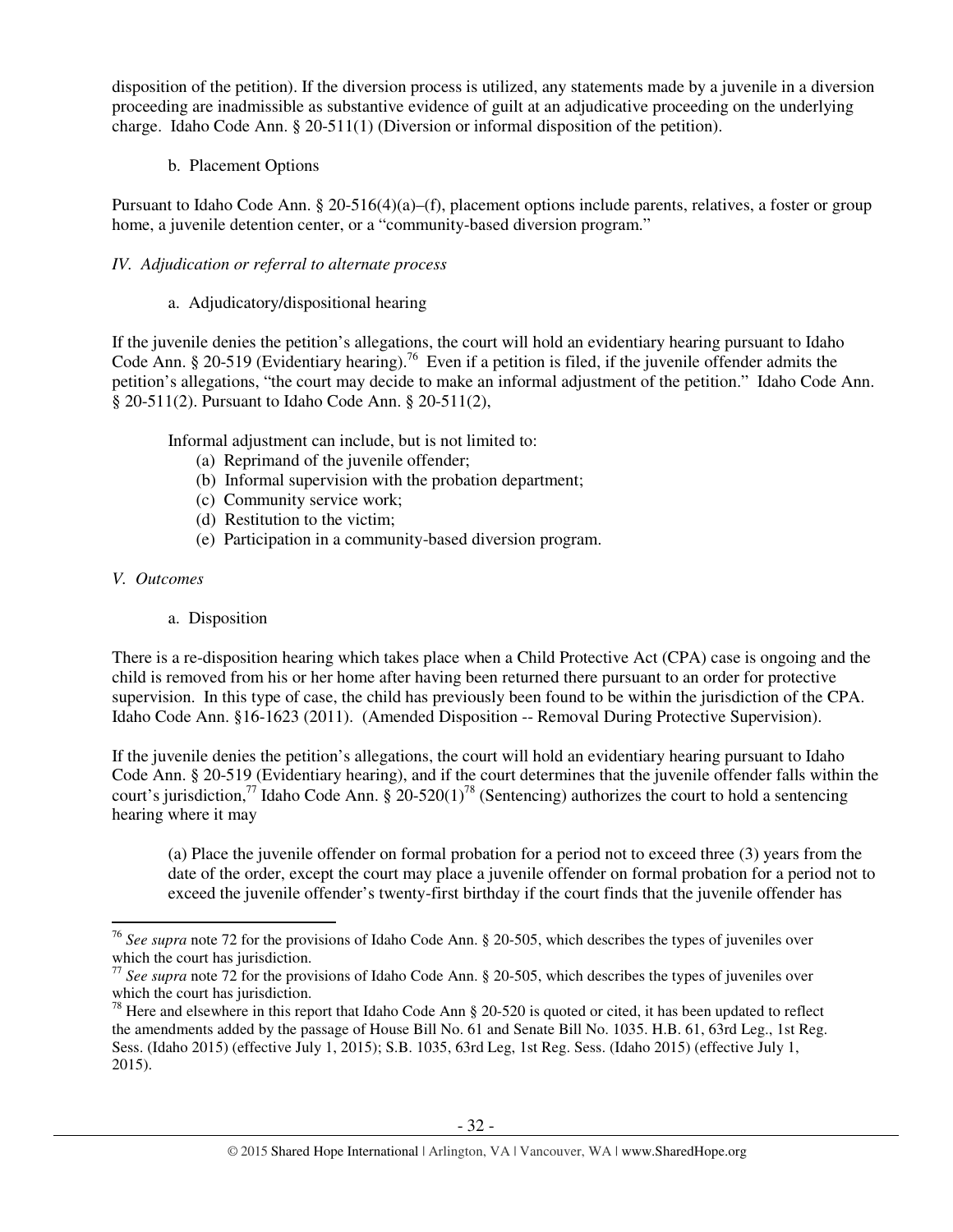committed a crime of a sexual nature. If a juvenile offender is committed to the Idaho department of juvenile corrections pursuant to paragraph (r) of this subsection, the court may place the juvenile offender on probation from the date of sentencing up to three (3) years past the date of release from custody or the juvenile offender's twenty-first birthday, whichever occurs first; provided the court shall conduct a review hearing within thirty (30) days following release of the juvenile offender from the department of juvenile corrections in order to determine the conditions and term of such probation; ; . . . .

(c) Commit the juvenile offender to a period of detention, pursuant to this act, for a period of time not to exceed ninety (90) days for each unlawful or criminal act the juvenile offender is found to have committed, if the unlawful or criminal act would be a misdemeanor if committed by an adult, or where the juvenile offender has been adjudicated as an habitual status offender;

(d) If the juvenile offender has committed an unlawful or criminal act which would be a felony if committed by an adult, the court may commit the juvenile offender to detention for a period not to exceed one hundred eighty (180) days for each unlawful or criminal act;

. . . .

(f) Commit the juvenile offender to detention and suspend the sentence on specific probationary conditions;

. . . .

 $\overline{a}$ 

(h) The court may order that the juvenile offender be examined or treated by a physician, surgeon, psychiatrist or psychologist, or that he receive other special care, or that he submit to an alcohol or drug evaluation, if needed, and for such purposes may place the juvenile offender in a hospital or other suitable facility.

(r) Commit the juvenile offender to the legal custody of the department of juvenile corrections for an indeterminate period of time not to exceed the juvenile offender's nineteenth birthday, unless the custody review board determines that extended time in custody is necessary to address competency development, accountability, and community protection; provided however, that no juvenile offender shall remain in the custody of the department beyond the juvenile offender's twenty-first birthday.... ; 79

(s) Notwithstanding any other provision of this section, a court may not commit a juvenile offender under the age of ten (10) years to a period of detention or to the custody of the department of juvenile corrections for placement in secure confinement.

5.4.1 Recommendation: Enact a mandatory protective response for juvenile sex trafficking victims that provides an avenue to specialized services outside detention.

# *5.5 Commercial sexual exploitation is identified as a type of abuse and neglect within child protection statutes.*

Idaho Code Ann. § 16-1602(1)(b) (Definitions) identifies commercial sexual exploitation as child abuse. Idaho Code Ann. § 16-1602(1)(b) specifies that "[s]exual conduct, including . . . prostitution, obscene or pornographic photographing, filming or depiction for commercial purposes, or other similar forms of sexual exploitation harming or threatening the child's health or welfare or mental injury to the child" is considered abuse.

<sup>&</sup>lt;sup>79</sup> Idaho Code Ann. § 20-520(1)(r) continues, "[j]uvenile offenders convicted as adults and placed in the dual custody of the department of juvenile corrections and the state board of correction under section 19-2601A, Idaho Code, are under the retained jurisdiction of the court and are not within the purview of the custody review board . . . ."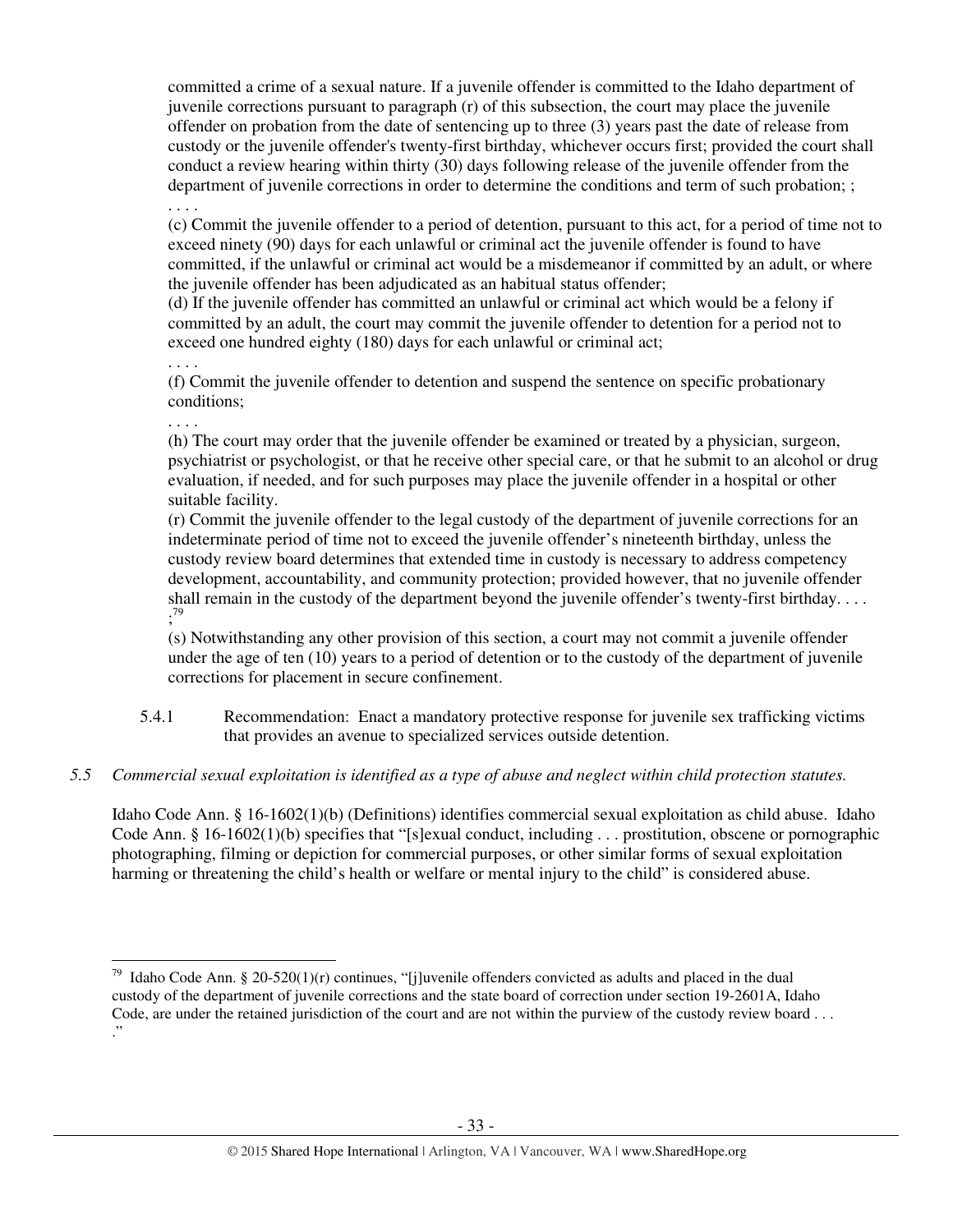*5.6 The definition of "caregiver" or another related term in the child welfare statutes is not a barrier to a sex trafficked child accessing the protection of child welfare.* 

Under Idaho Code Ann. title 16, chapter 16 (Child Protective Act), Idaho's definition of "custodian" is too narrow to allow for child welfare intervention where the exploiter is not a person with legal custody of the child. Idaho Code Ann. § 16-1602(13) (Definitions) defines a "custodian" as "a person, other than a parent or legal guardian, to whom legal or joint legal custody of the child has been given by court order."

- 5.6.1 Recommendation: Amend Idaho Code Ann. § 16-1602(13) (Definitions) to allow child welfare protection for juvenile sex trafficking victims irrespective of the perpetrator of the abuse.
- *5.7 Crime victims' compensation is specifically available to a child victim of sex trafficking or commercial sexual exploitation of children (CSEC) without regard to ineligibility factors.*

Crime victims compensation is not specifically available to victims of domestic minor sex trafficking, but under the Crime Victims Compensation Act, such victims still may receive compensation.

Idaho Code Ann. § 72-1002 (Legislative purpose and intent) explains that, in enacting the Crime Victims Compensation Act, it was the legislature's intent to assist and compensate "those persons within the state who are innocent victims of criminal acts and who suffer injury or death. To this end, it is the legislature's intention to provide compensation for injuries suffered as a direct result of the criminal acts of other persons." As defined in Idaho Code Ann. § 72-1003(8)(a) (Definitions), a "victim" is "a person who suffers injury or death as a result of . . . [c]riminally injurious conduct." Idaho Code Ann. § 72-1003(4) defines "criminally injurious conduct" as

intentional, knowing, or reckless conduct that:

(a) Occurs or is attempted in this state or occurs outside the state of Idaho against a resident of the state of Idaho and which occurred in a state which does not have a crime victims compensation program for which the victim is eligible as eligibility is set forth in this statute;

(b) Constitutes an act of terrorism as defined by 18 U.S.C. 2331, committed outside the United States against a resident of this state;

(c) Results in injury or death; and

(d) Is punishable by fine, imprisonment, or death or would be so punishable but for the fact that the person engaging in the conduct lacked capacity to commit the crime under the laws of this state. . . .

The Crime Victims Compensation Act contains ineligibility criteria that could bar a domestic minor sex trafficking victim's claim for compensation. Idaho Code Ann. § 72-1018 (Award of compensation) provides,

(1) The commission shall award compensation benefits under this chapter, if satisfied by a preponderance of the evidence that the requirements for compensation have been met.

(2) An award may be made whether or not any person is prosecuted or convicted. . . .

(3) The commission may suspend the proceedings pending disposition of a criminal prosecution that has been commenced or is imminent and may make a tentative award under section 72-1017 [Tentative award of compensation], Idaho Code.

However, a victim will not receive compensation unless the crime was reported to law enforcement within 72 hours and an application for compensation was filed within 1 year of the crime's occurrence, unless in either case good cause is shown. Idaho Code Ann. § 72-1016(1), (3). Nothing in Idaho Code Ann. § 72-1016 clarifies what is sufficient to constitute good cause.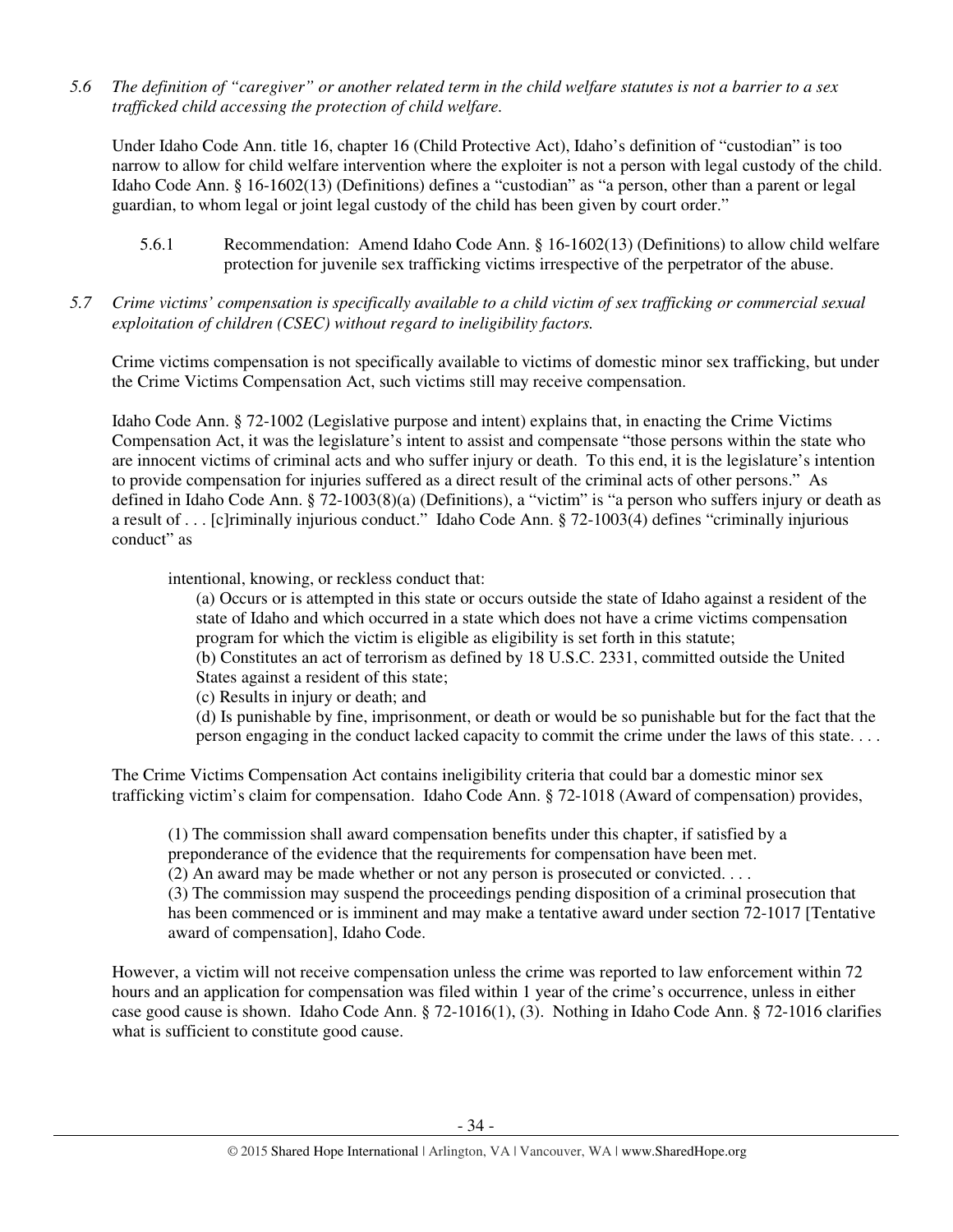Idaho Code Ann. § 72-1016(4) (Limitations on awards) further requires victims to fully cooperate with law enforcement "in the apprehension and prosecution of the offender." Additionally, if a domestic minor sex trafficking victim is convicted under Idaho Code Ann. § 18-5613 (Prostitution) and sentenced to imprisonment, the minor will be unable to receive compensation, as Idaho Code Ann. § 72-1016(6) prohibits incarcerated persons from receiving compensation. Additionally, victims who are deemed to have "contributed to the infliction of death or injury with respect to which the claim is made" may have the amount of compensation they are eligible to receive reduced "in proportion to what the commission finds to be the victim's contribution." Idaho Code Ann. § 72-1016(7)(a). Finally, a child convicted for a third or subsequent violation of Idaho Code Ann. § 18-5613 may face a 50% reduction in the award for having "engaged in a felony." Idaho Code Ann. § 72-1016(7)(b).

5.7.1 Recommendation: Amend Idaho Code Ann. § 72-1016 (Limitations on awards) to create exceptions for domestic minor sex trafficking victims to the listed criteria.

### *5.8 Victim-friendly procedures and protections are provided in the trial process for minors under 18.*

Idaho does not specifically afford extra protections to domestic minor sex trafficking victims in its criminal justice procedures; however, domestic minor sex trafficking victims may avail themselves of protections available to crime victims generally.

Idaho Code Ann. § 18-8601 (Legislative intent) declares that the legislature intended to "assist and direct victims of such trafficking to available community resources." Idaho Code Ann. § 18-8605 (Human trafficking victim protection) provides,

(1) The attorney general, in consultation with the department of health and welfare and the United States attorney's office, shall, no later than July 1, 2007, issue a report outlining how existing victim and witness laws respond to the needs of human trafficking victims, and suggesting areas of improvement and modification.

(2) The department of health and welfare, in consultation with the attorney general, shall, no later than July 1, 2007, issue a report outlining how existing social service programs respond or fail to respond to the needs of human trafficking victims, and the interplay of such existing programs with federallyfunded victim service programs, and suggesting areas of improvement or modification. Such inquiry shall include, but not be limited to, the ability of state programs and licensing bodies to recognize federal T nonimmigrant status for the purposes of benefits, programs and licenses.

Children who are crime victims or witnesses receive some special protections under Idaho's laws. The Uniform Child Witness Testimony by Alternative Methods Act protects a child witness "under the age of thirteen (13) years who has been or will be called to testify in" any criminal or noncriminal case. Idaho Code Ann. §§ 9- 1802(2), 9-1803. Idaho Code Ann. § 9-1805(1) (Standards for determining whether child witness' testimony may be presented by alternative method) explains that in a criminal proceeding, a child witness may give testimony via an "alternative method"<sup>80</sup> only in certain circumstances. Idaho Code Ann. § 9-1805(1) states,

(a) A child witness' testimony may be taken otherwise than in an open forum in the presence and full view of the finder of fact if the presiding officer finds by clear and convincing evidence that the child

 $80$  Idaho Code Ann. § 9-1802(1) (Definitions) defines "alternative method" as

a method by which a child witness testifies which does not include all of the following:

<sup>(</sup>a) Having the child present in person in an open forum;

<sup>(</sup>b) Having the child testify in the presence and full view of the finder of fact and presiding officer; and

<sup>(</sup>c) Allowing all of the parties to be present, to participate and to view and be viewed by the child.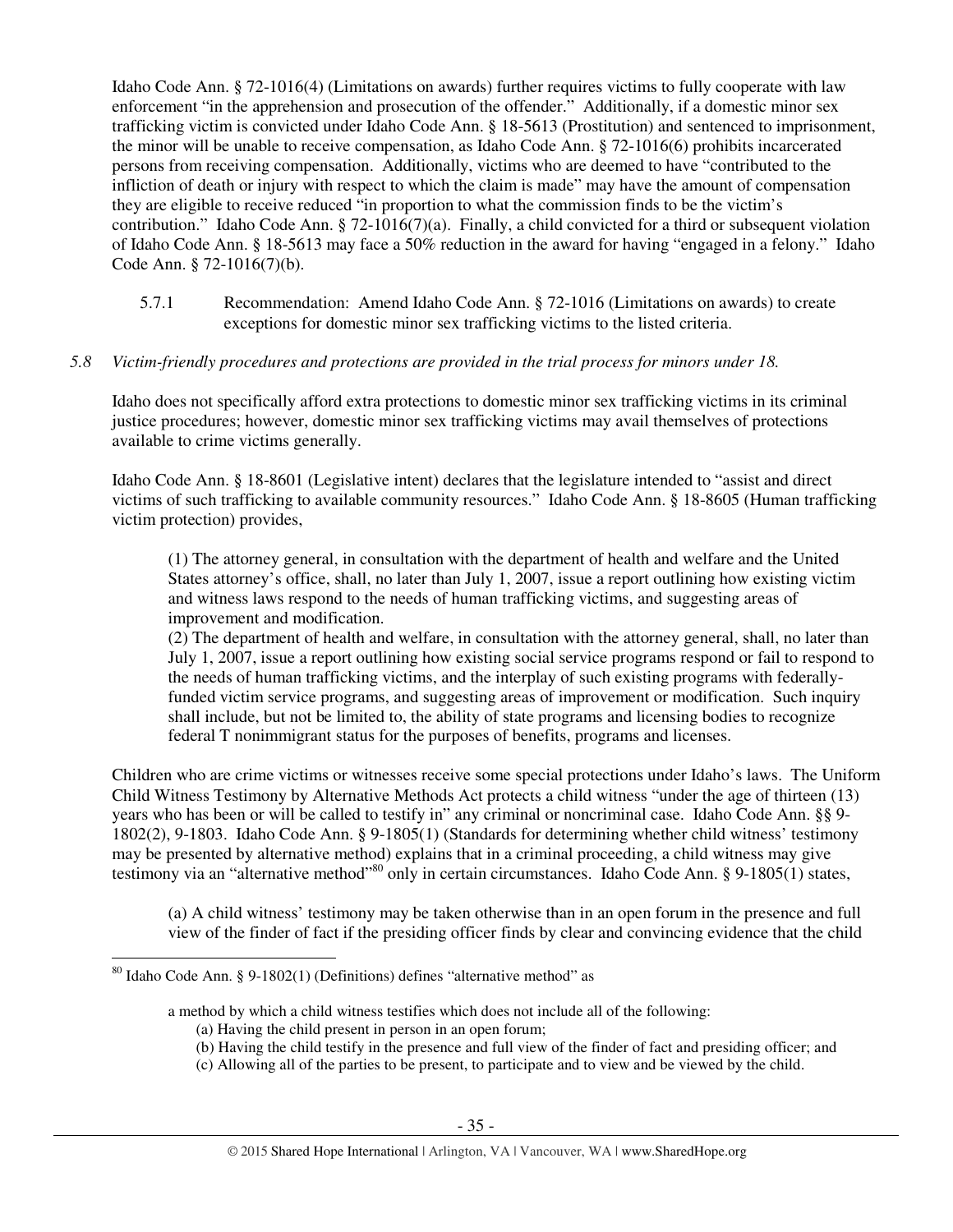would suffer serious emotional trauma that would substantially impair the child's ability to communicate with the finder of fact if required to testify in the open forum.

(b) A child witness' testimony may be taken other than in a face-to-face confrontation between the child and a defendant if the presiding officer finds by clear and convincing evidence that the child would suffer serious emotional trauma that would substantially impair the child's ability to communicate with the finder of fact if required to be confronted face-to-face by the defendant.

In noncriminal proceedings, the child may give testimony via an alternative method where the "presiding officer finds by a preponderance of the evidence that presenting the testimony of the child by an alternative method is necessary to serve the best interests of the child or enable the child to communicate with the finder of fact." Idaho Code Ann. § 9-1805(2).

Idaho Code Ann. § 19-3023 (Child summoned as witness) further provides that where

a child is summoned as a witness in . . . any criminal matter, . . . parents, a counselor, friend or other person having a supportive relationship with the child shall be allowed to remain in the courtroom at the witness stand with the child during the child's testimony unless . . . the court finds that the defendant's constitutional right to a fair trial will be unduly prejudiced.

Other protections that are generally afforded to crime victims may be available to domestic minor sex trafficking victims. Idaho Code Ann. § 19-5306(1) (Rights of victim during investigation, prosecution, and disposition of the crime) enumerates the rights of crime victims.<sup>81</sup> Idaho Code Ann. § 19-5306(1) provides crime victims the rights to be

(a) Treated with fairness, respect, dignity and privacy throughout the criminal justice process; (b) Permitted to be present at all criminal justice proceedings or juvenile proceedings including probation proceedings;

(c) Entitled to a timely disposition of the case;

 $\overline{a}$ 

(d) Given prior notification of trial court, appellate, probation and parole proceedings and, upon request, to information about the sentence, incarceration, placing on probation or release of the defendant; (e) Heard, upon request, at all criminal justice proceedings considering a plea of guilty, sentencing, incarceration, placing on probation or release of the defendant unless manifest injustice would result; (f) Afforded the opportunity to communicate with the prosecution in criminal or juvenile offenses, and be advised of any proposed plea agreement by the prosecuting attorney prior to entering into a plea agreement in criminal or juvenile offenses involving crimes of violence, sex crimes or crimes against children;

(g) Allowed to refuse an interview, ex parte contact or other request by the defendant or any other person acting on behalf of the defendant, unless such request is authorized by law;

(h) Consulted by the presentence investigator during the preparation of the presentence report and have included in that report a statement of the impact which the defendant's criminal conduct had upon the victim and shall be allowed to read, prior to the sentencing hearing, the presentence report relating to the crime. The victim shall maintain the confidentiality of the presentence report, and shall not disclose its contents to any person except statements made by the victim to the prosecuting attorney or the court;

(i) Assured the expeditious return of any stolen or other personal property by law enforcement agencies when no longer needed as evidence;

<sup>&</sup>lt;sup>81</sup> Idaho Code Ann. § 19-5306(5)(a) (Rights of victim during investigation, prosecution, and disposition of the crime) defines "victim" as "an individual who suffers direct or threatened physical, financial or emotional harm as the result of the commission of a crime or juvenile offense."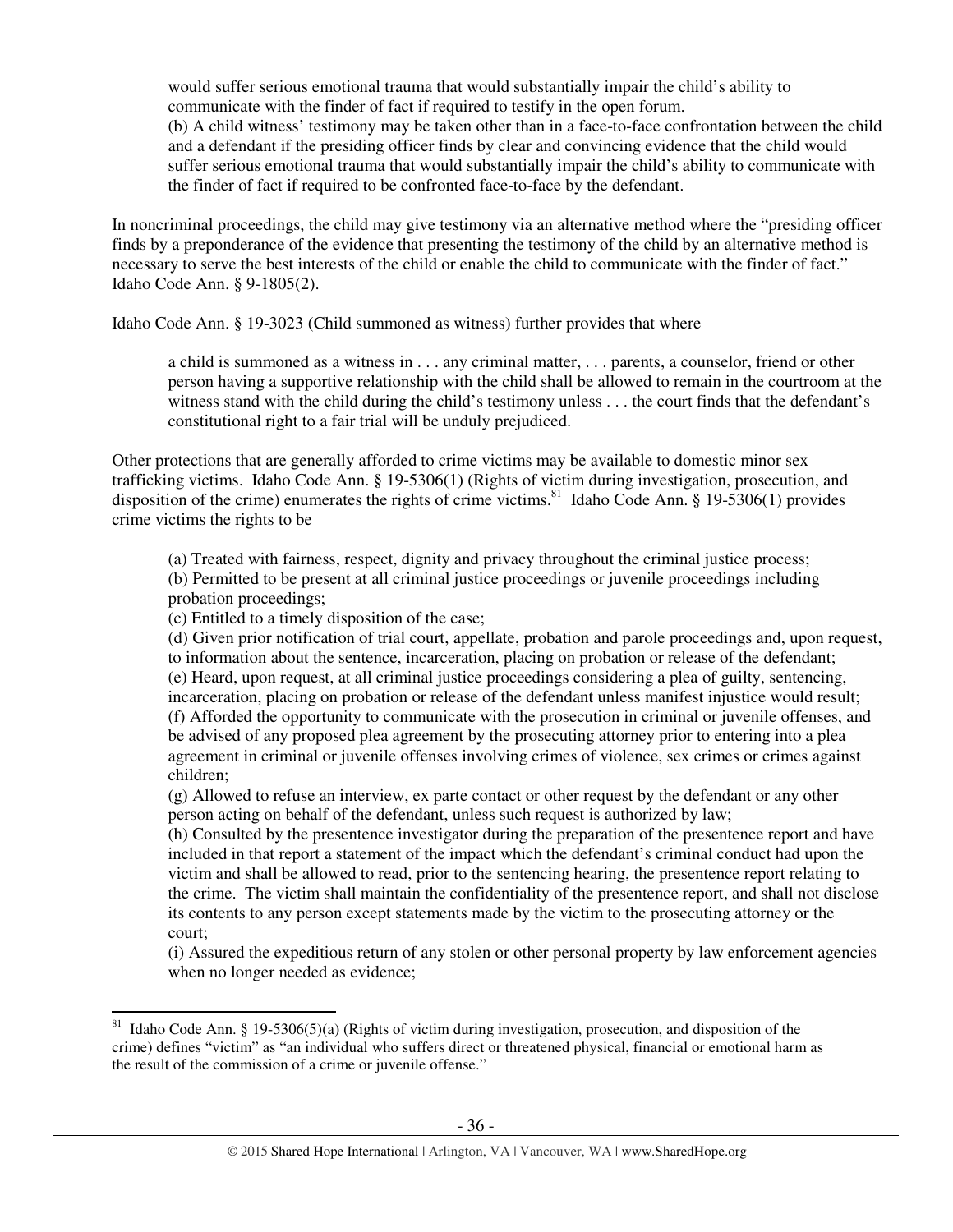(i) Notified whenever the defendant or suspect is released or escapes from custody....

Additionally, if a victim of domestic minor sex trafficking is charged with a crime, the victim will benefit from the right to counsel for juveniles contained in Idaho Code Ann. § 20-514. The right may not be waived if "the juvenile is being adjudicated for commission of a crime of a sexual nature." Idaho Code Ann. § 20-514(6)(c).

5.8.1. Recommendation: Amend the Uniform Child Witness Testimony by Alternative Methods Act to protect all children under the age of 18.

*5.9 Expungement or sealing of juvenile delinquency records resulting from arrests or adjudications for prostitutionrelated offenses committed as a result of, or in the course of, the commercial sexual exploitation of a minor is available within a reasonable time after turning 18. 82*

Idaho Code Ann. § 20-525A(1)–(3) (Expungement of record) provides,

 $\overline{a}$ 

. . . .

. . . .

(1) Any person who has been adjudicated in a case under this act and found to be within the purview of the act for having committed a felony offense or having been committed to the department of juvenile corrections may, after the expiration of five (5) years from the date of termination of the continuing jurisdiction of the court, or, in case the juvenile offender was committed to the juvenile correctional center, five (5) years from the date of his release from the juvenile correctional center, or after reaching age eighteen (18) years, whichever occurs last, petition the court for the expungement of his record. . . . (2) Any person who has been adjudicated in a case under this act and found to be within the purview of the act for having committed misdemeanor or status offenses only and not having been committed to the department of juvenile corrections may, after the expiration of one (1) year from the date of termination of the continuing jurisdiction of the court or after reaching age eighteen (18) years, whichever occurs later, petition the court for the expungement of his record. . . .

(3) In any case where the prosecuting attorney has elected to utilize the diversion process or the court orders an informal adjustment pursuant to section 20-511, Idaho Code, the person may, after the expiration of one (1) year from the date of termination of the continuing jurisdiction of the court or after

(4) Any action brought under this section shall be filed within a reasonable time after the arrest, prosecution or conviction that is the subject of the action brought under this section, except that a petition to expunge an arrest that did not result in a prosecution shall not be brought until two (2) years after the arrest.

(6) The petition filed in this action shall:  $\dots$  (b) Include a short, plain statement  $\dots$  including the identity of the human trafficker . . . .

Here and elsewhere in this report that Idaho Code Ann § 67-3014 is quoted or cited, it has been updated to reflect the amendments added by the passage of Senate Bill No. 1154. S.B. 1154, 63rd Legislature., Reg. Sess. (Idaho 2015). S.B. 1154, 63rd Leg, 1st Reg. Sess. (Idaho 2015) (effective July 1, 2015).

<sup>&</sup>lt;sup>82</sup> Idaho Code Ann. § 67-3014 (Expungement for Victims of Human Trafficking) specifically allows victims of human trafficking to petition the court to vacate and/or expunge criminal records related to prostitution charges or acts committed "during a period of time when the person was a victim of human trafficking and that was the result of acts required by the human trafficker". Idaho Code Ann. § 67-3014 states,

<sup>(2)</sup> Any person who was arrested, prosecuted and/or convicted of a violation of section 18-5613 [Prostitution], Idaho Code, or any other offense determined by the court to be appropriate, except convictions for offenses for which a defense of coercion would not be available and that was committed during a period of time when the person was a victim of human trafficking and that was the result of acts required by the human trafficker, may bring a petition under the provisions of this section to vacate such conviction and/or to expunge the criminal history records taken in connection with the conviction . . . . .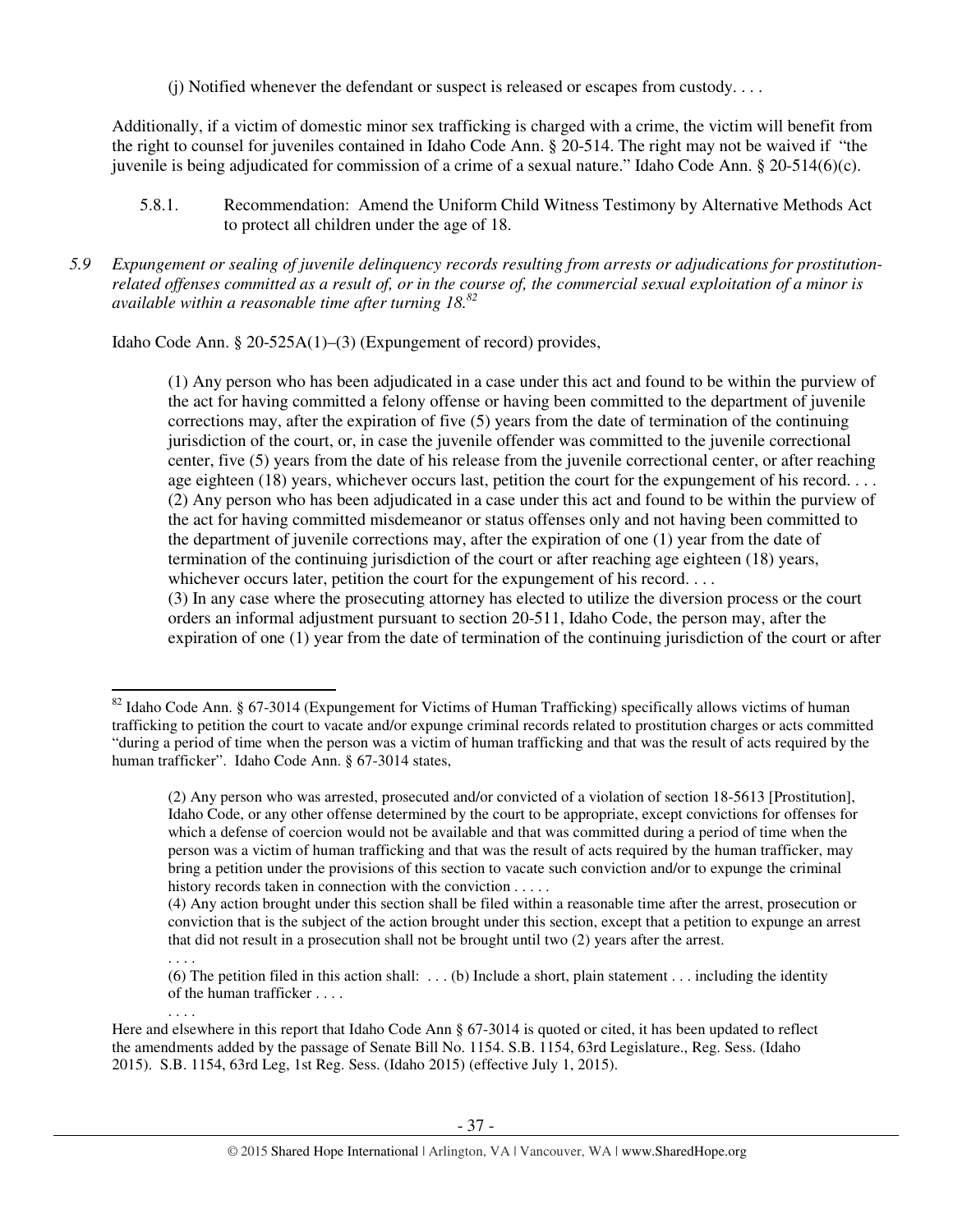reaching age eighteen (18) years, whichever occurs later, petition the court for the expungement of his record. . . .

. . . .

 $\overline{a}$ 

Under Idaho Code Ann. § 20-525A(5),

If the court finds after hearing that the petitioner . . . has not been convicted of a felony, or of a misdemeanor wherein violence toward another person was attempted or committed since the termination of the court's jurisdiction or his release from the juvenile correctional center, and that no proceeding involving such felony or misdemeanor is pending or being instituted against him, and if the court further finds to its satisfaction that the petitioner has been held accountable, is developing life skills necessary to become a contributing member of the community and that the expungement of the petitioner's record will not compromise public safety, it shall order all records in the petitioner's case . . . sealed; and shall further order all references to said adjudication, diversion or informal adjustment removed from all indices and from all other records available to the public. However, a special index of the expungement proceedings and records shall be kept by the court ordering expungement, which index shall not be available to the public and shall be revealed only upon order of a court of competent jurisdiction. . . . Upon the entry of the order the proceedings in the petitioner's case shall be deemed never to have occurred and the petitioner may properly reply accordingly upon any inquiry in the matter. Inspection of the records may thereafter be permitted only by the court upon petition by the person who is the subject of the records or by any other court of competent jurisdiction, and only to persons named in the petition.

In regards to court records involving a child taken into custody under the Child Protective Act or adjudicated as an abused, neglected, or abandoned child, $83$  Idaho Code Ann.  $\S$  16-1626 (Court records) provides,

The court shall keep a record of all court proceedings under this chapter. The records shall be available only to parties to the proceeding, persons having full or partial custody of the subject child and authorized agencies providing protective supervision or having legal custody of the child. Any other person may have access to the records only upon permission by the court and then only if it is shown that such access is in the best interests of the child; or for the purpose of legitimate research. If the records are released for research purposes, the person receiving them must agree not to disclose any information which could lead to the identification of the child.

*5.10 Victim restitution and civil remedies for victims of domestic minor sex trafficking or commercial sexual exploitation of children (CSEC) are authorized by law.* 

Idaho Code Ann. § 18-8604 (Restitution—Rehabilitation) specifically requires the court to order an offender convicted of a human trafficking violation to make restitution. Idaho Code Ann. § 18-8604 states,

(1) In addition to any other amount of loss resulting from a human trafficking violation, the court shall order restitution, as applicable, including the greater of:

(a) The gross income or value to the defendant of the victim's labor or services; or

(b) The value of the victim's labor as guaranteed under the minimum wage and overtime provisions of the federal fair labor standards act.

(2) In addition to any order for restitution as provided in this section, the court shall order the defendant to pay an amount determined by the court to be necessary for the mental and physical rehabilitation of the victim or victims.

<sup>&</sup>lt;sup>83</sup> *See supra* note 72 for the provisions of Idaho Code Ann. § 16-1603 describing the jurisdiction of courts.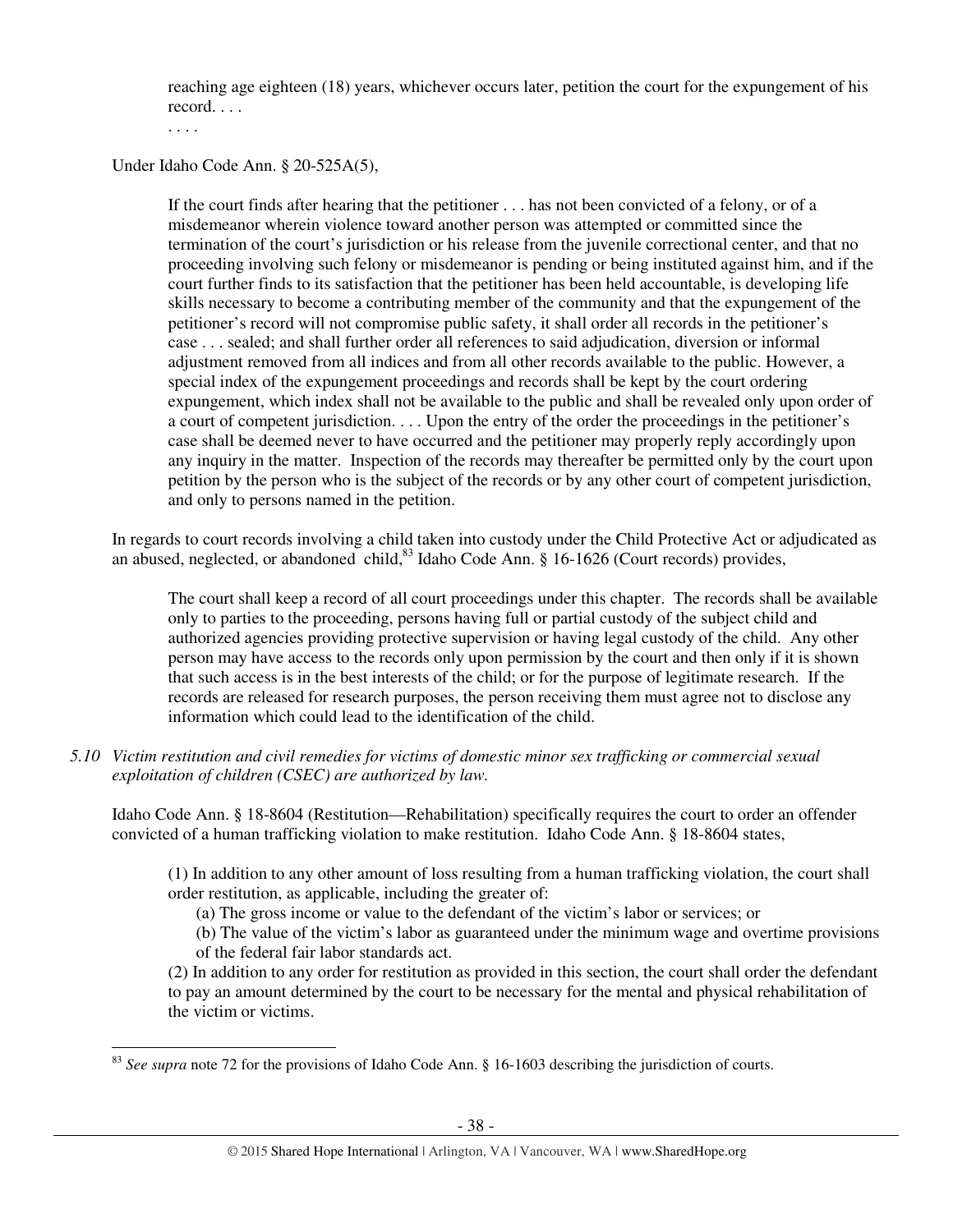More generally, offenders convicted of other crimes also may be required to make restitution to their victims. Idaho Code Ann. § 19-5304(2) (Restitution for crime victims) states,

Unless the court determines that an order of restitution would be inappropriate or undesirable, it shall order a defendant found guilty of any crime<sup>84</sup> which results in an economic loss<sup>85</sup> to the victim<sup>86</sup> to make restitution to the victim. An order of restitution shall be a separate written order in addition to any other sentence the court may impose, including incarceration, and may be complete, partial, or nominal. The court may also include restitution as a term and condition of judgment of conviction; however, if a court orders restitution in the judgment of conviction and in a separate written order, a defendant shall not be required to make restitution in an amount beyond that authorized by this chapter. Restitution shall be ordered for any economic loss which the victim actually suffers. The existence of a policy of insurance covering the victim's loss shall not absolve the defendant of the obligation to pay restitution.

Commercially sexually exploited minors may also be able to pursue civil remedies for "any liability to damages, penalty, forfeiture, or other remedy imposed by law and allowed to be recovered or enforced in any civil action or proceeding," even if they are not specifically articulated in the code. Idaho Code Ann. § 18-103.

Additionally, children may pursue a tort claim where they have been victims of Idaho Code Ann. § 18-1507 (Definitions—sexual exploitation of a child—penalties) and other non-CSEC sexual offenses. Idaho Code Ann. § 6-1701. Specifically, Idaho Code Ann. § 6-1703 (Damages—Attorneys' fees) explains that child victims of Idaho Code Ann. § 18-1507 may be able to receive damages that

consist of compensation for past and future damages and may consist of emotional and physical pain and suffering, mental anguish, disability, loss of society and companionship, expenses for past and future therapy, and punitive damages where the claimant proves malicious or outrageous conduct by the party against whom the claim for punitive damages is asserted.

Also, "The prevailing party in a child abuse tort action shall be entitled to costs and reasonable attorneys' fees." Idaho Code Ann. § 6-1703.

Lastly, commercially sexually exploited children whose offenders engage in a pattern of racketeering activity<sup>87</sup> in violation of Idaho Code Ann. § 18-7804 (Prohibited activities) may be liable for civil damages up to 3 "times the actual damages proved and the cost of the suit, including reasonable attorney's fees." Idaho Code Ann. § 18-7805(a).

*5.11 Statutes of limitations for civil and criminal actions for child sex trafficking or commercial sexual exploitation of children (CSEC) offenses are eliminated or lengthened sufficiently to allow prosecutors and victims a realistic opportunity to pursue criminal action and legal remedies.* 

Idaho Code Ann. § 19-401 (No statute of limitations for certain felonies) provides that no statute of limitations apply to prosecutions for violations of Idaho Code Ann. § 18-1506 (Sexual abuse of a child under the age of sixteen years) and § 18-1508 (Lewd conduct with minor child under sixteen). Most other felonies, including violations of Idaho Code Ann. § 18-8602(1) (Human trafficking defined) and Idaho's CSEC laws, are subject to

<sup>84</sup> *See supra* note 28 for the definition of "found guilty of a crime."

<sup>&</sup>lt;sup>85</sup> *See supra* note 29 for the definition of "economic loss."

<sup>&</sup>lt;sup>86</sup> See supra note 30 for the definition of "victim."

<sup>&</sup>lt;sup>87</sup> See supra Section 1.4 for the definition of a "pattern of racketeering activity."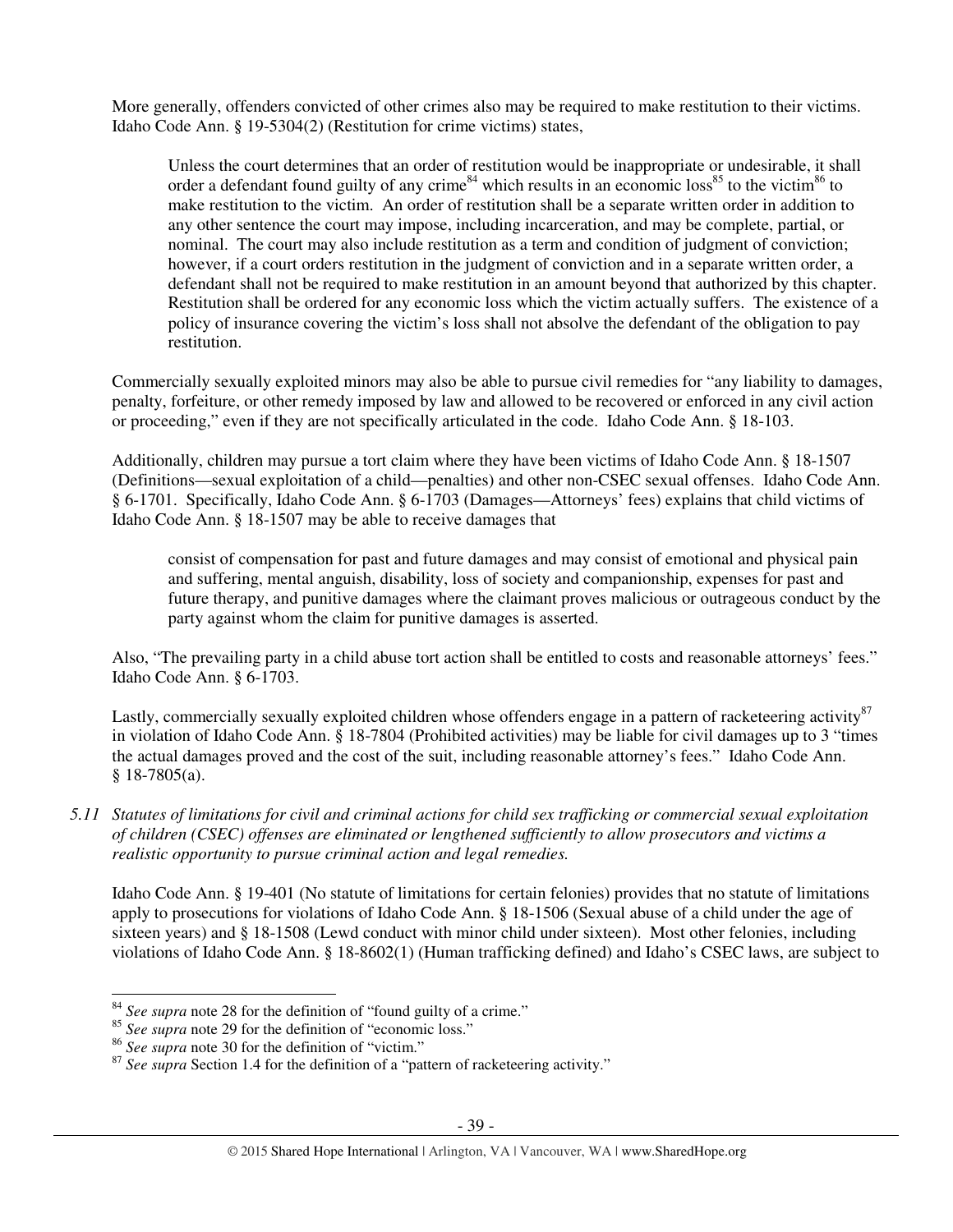5-year statutes of limitations. Idaho Code Ann. § 19-402. Finally, there is a 1-year statute of limitations for prosecutions of misdemeanors, except where the misdemeanor is failure to report child abuse, in which case a 4 year statute of limitations applies. Idaho Code Ann. § 19-403(1), (2).

Idaho Code Ann. § 6-1704(1) (Statute of limitations) provides that child abuse tort actions, such as those related to Idaho Code Ann. § 18-1507 (Definitions—sexual exploitation of a child--penalties) have a 5-year statute of limitations from the date the child reaches the age of 18 "or, after the child reaches the age of eighteen (18) years, within five (5) years of the time the child discovers or reasonably should have discovered the act, abuse or exploitation and its causal relationship to an injury or condition suffered by the child, whichever occurs later." Idaho Code Ann. § 5-218(1) (Statutory liabilities, trespass, trover, replevin, and fraud) establishes a 3 year statute of limitations for causes of action "created by statute, other than a penalty or forfeiture," such as an action brought pursuant to Idaho Code Ann. § 18-7805(a) (Racketeering—civil remedies). However, Idaho Code Ann. § 5-230 (Persons under disabilities—Other than for real property) provides for tolling of the statute of limitations until the child reaches the age of majority, "provided however, that the time limited for the commencement of an action shall not be tolled for a period of more than six (6) years on account of minority."

5.11.1 Recommendation: Amend Idaho Code Ann. § 19-401 (No statute of limitations for certain felonies) to eliminate statutes of limitations for prosecutions involving violations of Idaho's CSEC laws and for prosecutions of those crimes listed in Idaho Code Ann. § 18-8603 (Penalties) where in the commission of such crimes the offender also commits human trafficking as defined in Idaho Code Ann. § 18-8602(1) (Human trafficking defined).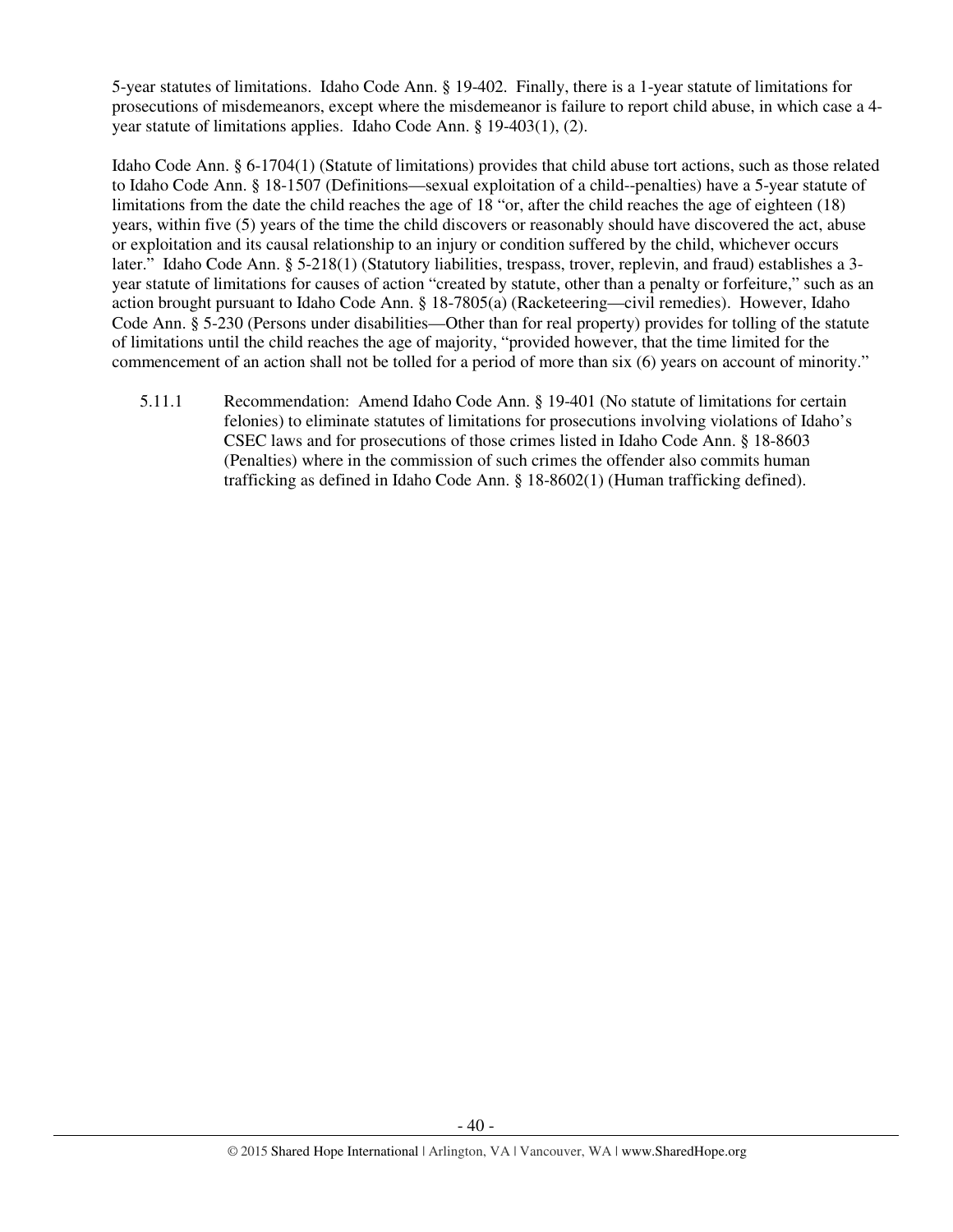### FRAMEWORK ISSUE 6: CRIMINAL JUSTICE TOOLS FOR INVESTIGATION AND PROSECUTIONS

### *Legal Components:*

- *6.1 Training on human trafficking and domestic minor sex trafficking for law enforcement is statutorily mandated or authorized.*
- *6.2 Single party consent to audiotaping is permitted in law enforcement investigations.*
- *6.3 Wiretapping is an available tool to investigate domestic minor sex trafficking.*
- *6.4 Using a law enforcement posing as a minor to investigate buying or selling of commercial sex acts is not a defense to soliciting, purchasing, or selling sex with a minor.*
- *6.5 Using the Internet or other electronic communication to investigate buyers and traffickers is a permissible investigative technique.*
- *6.6 Law enforcement and child welfare agencies are mandated to promptly report missing and recovered children. \_\_\_\_\_\_\_\_\_\_\_\_\_\_\_\_\_\_\_\_\_\_\_\_\_\_\_\_\_\_\_\_\_\_\_\_\_\_\_\_\_\_\_\_\_\_\_\_\_\_\_\_\_\_\_\_\_\_\_\_\_\_\_\_\_\_\_\_\_\_\_\_\_\_\_\_\_\_\_\_\_\_\_\_\_\_\_\_\_\_\_\_\_\_*

### *Legal Analysis:*

*6.1 Training on human trafficking and domestic minor sex trafficking for law enforcement is statutorily mandated or authorized.*

Idaho encourages law enforcement to receive training on human trafficking and domestic minor sex trafficking. Idaho Code Ann. § 18-8601 (Legislative intent) states in part,

In addition to the other provisions enumerated in this chapter, the legislature finds that it may also be appropriate for members of the law enforcement community to receive training from the respective training entities in order to increase awareness of possible human trafficking cases occurring in Idaho and to assist and direct victims of such trafficking to available community resources.

Despite the legislative intent to have law enforcement trained in human trafficking, such training is not mandated under Idaho Code Ann. § 19-5109 (Powers of the council—Standards of training, education and employment of peace officers). However, Idaho Code Ann. § 19-5109(1)(a) requires the Peace Officers Standards and Training Council (Council) to establish basic training requirements for peace officers, which must include "a course in the investigation of and collection of evidence in cases involving an allegation of sexual assault or battery." Additionally, Idaho Code Ann. § 19-5109(6) separately allows the Council to establish basic training requirements "for juvenile detention officers, juvenile probation officers, and employees of the Idaho department of juvenile corrections who are engaged in the direct care and management of juveniles." Additionally under Idaho Code Ann. §§ 67-1401 (Duties of Attorney General), 67-1410 (Internet Crimes against Children Unit) investigators and prosecutors within this unit will have to be trained and educated on minor prostitution, solicitation, and sex-related offenses.

- 6.1.1 Recommendation: Amend Idaho Code Ann. § 19-5109 (Powers of the council—Standards of training, education and employment of peace officers) to mandate or expressly authorize training for law enforcement on domestic minor sex trafficking.
- *6.2 Single party consent to audiotaping is permitted in law enforcement investigations.*

Idaho permits single party consent to audiotaping. Under Idaho Code Ann. § 18-6702(2)(c), (d) (Interception and disclosure of wire, electronic or oral communications prohibited),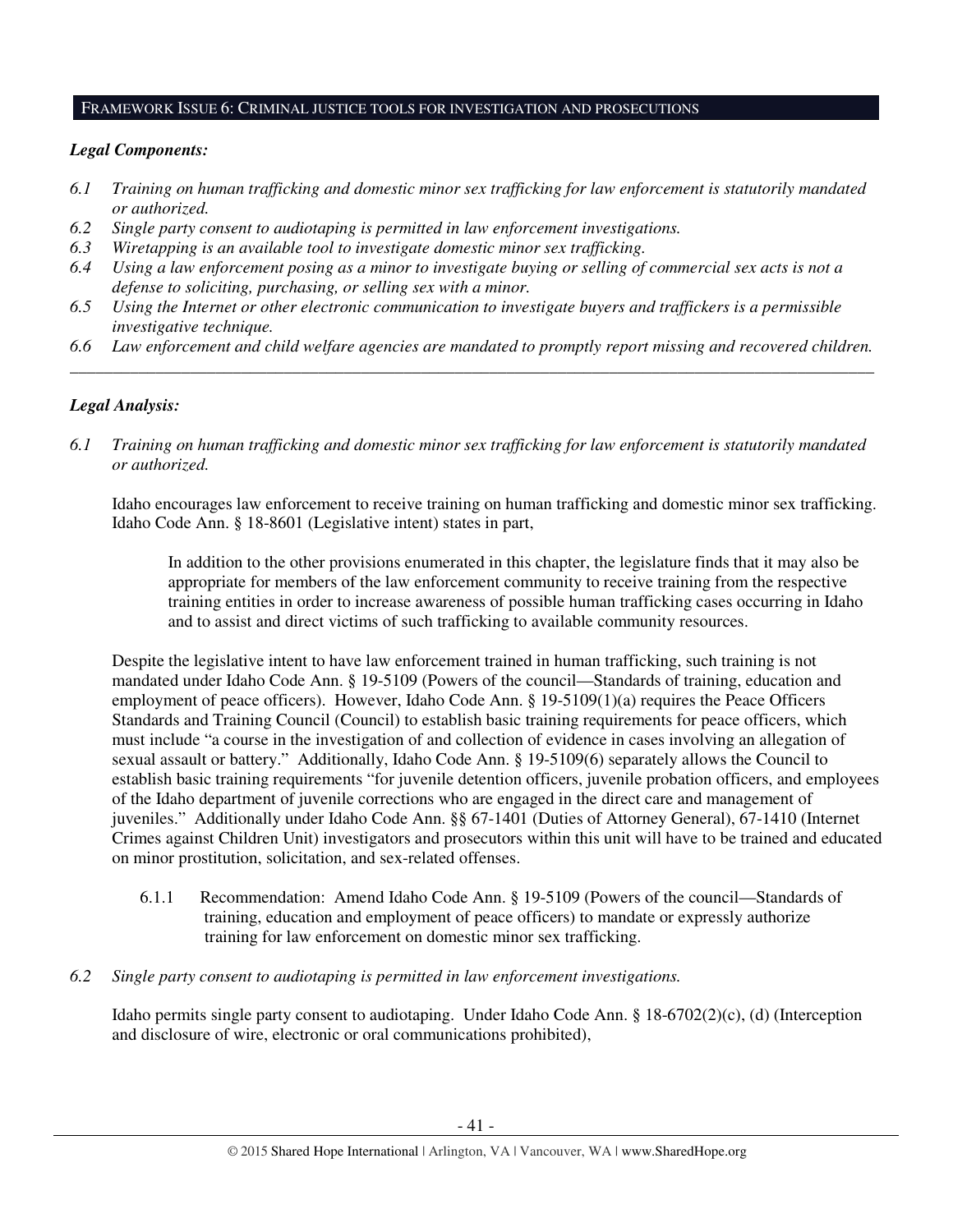(c) It is lawful under this chapter for a law enforcement officer or a person acting under the direction of a law enforcement officer to intercept a wire, electronic or oral communication when such person is a party to the communication or one (1) of the parties to the communication has given prior consent to such interception.

(d) It is lawful under this chapter for a person to intercept a wire, electronic or oral communication when one (1) of the parties to the communication has given prior consent to such interception.

# *6.3 Wiretapping is an available tool to investigate domestic minor sex trafficking.*

Although wiretapping in sex trafficking investigations is not expressly authorized, law enforcement is probably able to use wiretapping, pursuant to Idaho Code Ann. § 18-6706 (Authorization for interception of wire, electronic or oral communications), when investigating violations of Idaho Code Ann. § 18-8602(1) (Human trafficking defined) and Idaho's CSEC laws. Idaho Code Ann. § 18-6706 authorizes the issuance of an order authorizing wiretapping where

such interception may provide or has provided evidence of the commission of the offense of murder, kidnapping, gambling, robbery, bribery, extortion, or dealing in narcotic drugs, marijuana or other dangerous drugs, or other crime dangerous to life, limb, or property, and punishable by imprisonment for more than one (1) year, or any conspiracy to commit any of the foregoing offenses.

Idaho Code Ann. § 18-8602 (Human trafficking defined) and Idaho's CSEC laws are each punishable by imprisonment for more than 1 year and could be considered crimes that are "dangerous to life, limb, or property."

# *6.4 Using a law enforcement posing as a minor to investigate buying or selling of commercial sex acts is not a defense to soliciting, purchasing, or selling sex with a minor.*

Neither Idaho's CSEC laws, nor Idaho Code Ann. § 18-8602(1) (Human trafficking defined) expressly authorizes the use of a decoy by law enforcement in investigating prostitution or domestic minor sex trafficking. However, the non-commercial offense under Idaho Code Ann. § 18-1509A(3) (Enticing a child through the use of the internet or other communication device—penalties—jurisdiction), expressly provides that "[i]t shall not constitute a defense against any charge or violation of this section that a law enforcement officer, peace officer, or other person working at the direction of law enforcement was involved in the detection or investigation of a violation of this section." Idaho Code Ann. § 18-1509A(4) further provides "In a prosecution under this section, it is not necessary for the prosecution to show that an act described in chapter 15, 61 or 66, title 18, Idaho Code, actually occurred."

6.4.1 Recommendation: Enact a law explicitly permitting the use of a decoy in investigating violations of Idaho Code Ann. § 18-8602(1) (Human trafficking defined) and CSEC offenses.

# *6.5 Using the Internet or electronic communications to investigate buyers and traffickers is a permissible investigative technique.*

Idaho Code Ann. § 18-1509A(3) (Enticing a child through the use of the internet or other communication device—penalties—jurisdiction) authorizes law enforcement to use the Internet or electronic communications when investigating buyers and traffickers. This statute applies to a person who "knowingly uses the internet or any device that provides transmission of messages, signals, facsimiles, video images or other communication to solicit, seduce, lure, persuade or entice by words or actions, or both, a person under the age of sixteen (16) years or a person the defendant believes to be a minor child under the age of sixteen (16) years to engage in" certain sexual acts. Idaho Code Ann. §18-1509A(1). Furthermore, Idaho Code Ann. § 18-1509A(3) states that "[i]t